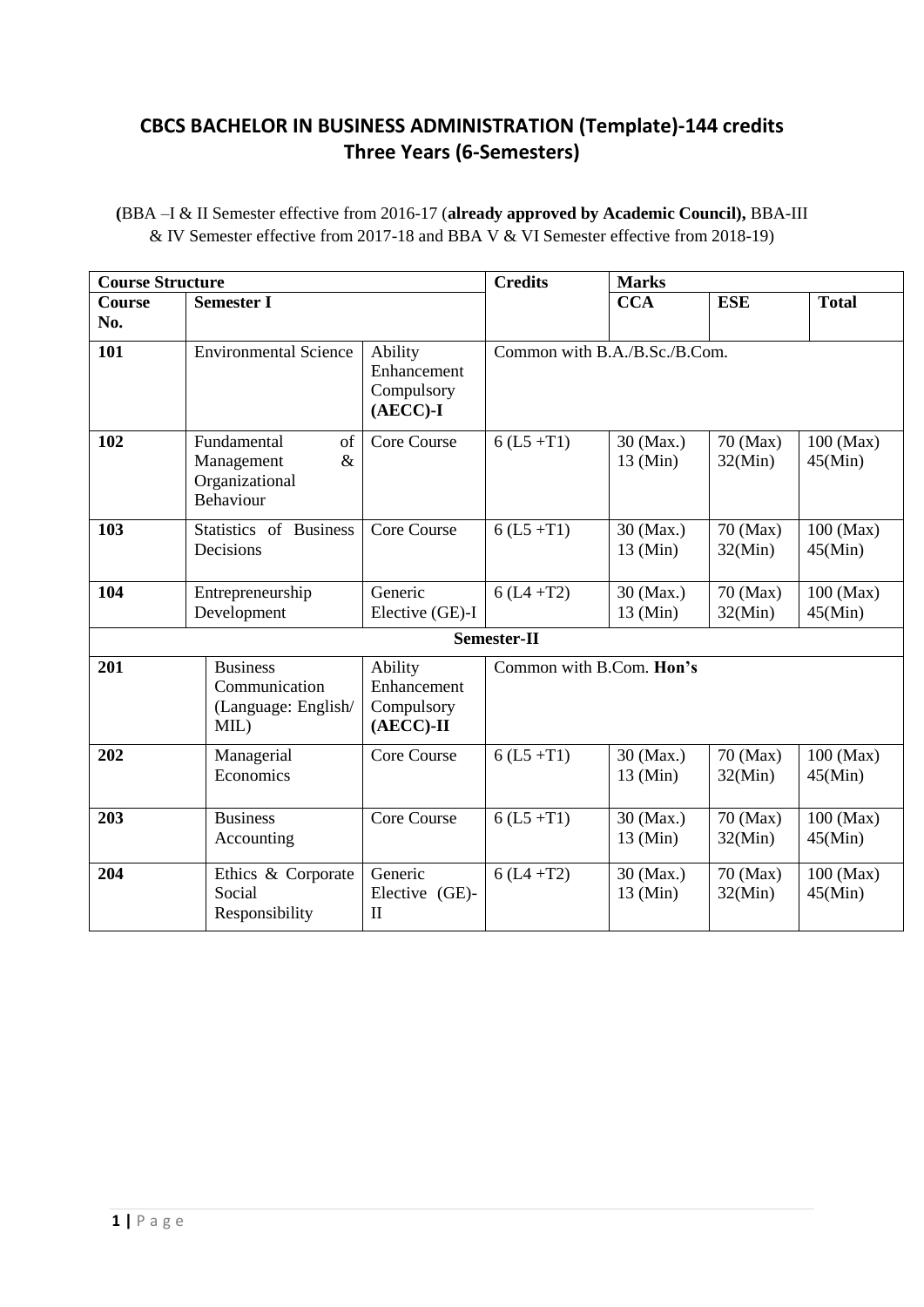# **ANNEXURE-I**

# **CBCS Bachelor in Business Administration Syllabus for III & IV Semester effective from session 2017-18 & for V and VI Semester effective from Session 2018-19 onwards**

| <b>Course Structure</b> |                             | <b>Credits</b> | <b>Marks</b>          |                    |            |               |                  |           |
|-------------------------|-----------------------------|----------------|-----------------------|--------------------|------------|---------------|------------------|-----------|
| Course                  | Semester III                |                |                       |                    | <b>CCA</b> | <b>ESE</b>    | <b>Total</b>     |           |
| No.                     |                             |                |                       |                    |            |               |                  |           |
| 301                     | Macroeconomics              |                | Core Course           | $6(L5 + T1)$       | 30 (Max.)  | 70 (Max)      | 100 (Max)        |           |
|                         |                             |                |                       |                    | 13 (Min)   | 32(Min)       | 45(Min)          |           |
|                         |                             |                |                       |                    |            |               |                  |           |
| 302                     | Principles of               |                | Core Course           | $6(L5 + T1)$       | 30 (Max.)  | 70 (Max)      | 100 (Max)        |           |
|                         | Marketing                   |                |                       |                    | 13 (Min)   | 32(Min)       | 45(Min)          |           |
|                         |                             |                |                       |                    |            |               |                  |           |
| 303                     | Management                  |                | Core Course           | $6(L5 + T1)$       | 30 (Max.)  | 70 (Max)      | 100 (Max)        |           |
|                         | Accounting                  |                |                       |                    | 13 (Min)   | 32(Min)       | 45(Min)          |           |
| 304                     | India's Diversity &         |                | Generic               | $6(L4 + T2)$       | 30 (Max.)  | 70 (Max)      | 100 (Max)        |           |
|                         | <b>Business</b>             |                | Elective -III         |                    | 13 (Min)   | 32(Min)       | 45(Min)          |           |
| 305                     | Personality                 | Skill          |                       | $6(L4 + P2)$       | 30 (Max.)  | <b>Theory</b> | <b>Practical</b> | 100       |
|                         | Development &               |                | Enhancement           |                    | 13 (Min)   | 50(Max.)      | 20(Max.)         | (Max)     |
|                         | Communication               |                | Course-I              |                    |            | 23(Min)       | $9$ (Min.)       | 45(Min)   |
|                         | <b>Skills</b>               |                |                       |                    |            |               | Internal         |           |
|                         |                             |                |                       |                    |            |               |                  |           |
|                         |                             |                |                       |                    |            |               |                  |           |
|                         |                             |                |                       |                    |            |               |                  |           |
|                         |                             |                |                       | <b>Semester IV</b> |            |               |                  |           |
| 401                     | <b>Business Research</b>    |                | Core                  | $6(L5 + T1)$       | 30 (Max.)  | 70 (Max)      |                  | 100       |
|                         |                             |                | Course                |                    | 13 (Min)   | 32(Min)       |                  | (Max)     |
|                         |                             |                |                       |                    |            |               |                  | 45(Min)   |
| 402                     | Human Resource              |                | Core                  | $6(L5 + T1)$       | 30 (Max.)  | 70 (Max)      |                  | 100       |
|                         | Management                  |                | Course                |                    | 13 (Min)   | 32(Min)       |                  | (Max)     |
|                         |                             |                |                       |                    |            |               |                  | 45(Min)   |
| 403                     | <b>Financial Management</b> |                | Core                  | $6(L5 + T1)$       | 30 (Max.)  | 70 (Max)      |                  | 100       |
|                         |                             |                | Course                |                    | 13 (Min)   | 32(Min)       |                  | (Max)     |
|                         |                             |                |                       |                    |            |               |                  | 45(Min)   |
| 404                     | <b>Tax Planning</b>         |                | Generic               | $6(L4 + T2)$       | 30 (Max.)  | 70 (Max)      |                  | 100       |
|                         |                             |                | Elective - IV         |                    | 13 (Min)   | 32(Min)       |                  | (Max)     |
|                         |                             |                |                       |                    |            |               |                  | 45(Min)   |
| 405                     | IT Tools in Business        |                | Skill                 | $6(L4 + P2)$       | 30 (Max.)  | <b>Theory</b> | <b>Practical</b> | 100       |
|                         |                             |                | Enhanceme             |                    | 13 (Min)   | 50(Max.)      | 20(Max.)         | (Max)     |
|                         |                             |                | nt Course-II          |                    |            | 23(Min)       | $9$ (Min.)       | 45(Min)   |
|                         |                             |                |                       |                    |            |               | Internal         |           |
|                         |                             |                |                       | Semester V         |            |               |                  |           |
| 501                     | Quantitative                |                | Core Course           | $6(L5 + T1)$       | 30 (Max.)  | 70 (Max)      |                  | 100 (Max) |
|                         | Techniques for              |                |                       |                    | 13 (Min)   | 32(Min)       |                  | 45(Min)   |
|                         | Management                  |                |                       |                    |            |               |                  |           |
| 502                     | Legal Aspects of            |                | Core Course           | $6(L5 + T1)$       | 30 (Max.)  | 70 (Max)      |                  | 100 (Max) |
|                         | <b>Business</b>             |                |                       |                    | 13 (Min)   | 32(Min)       |                  | 45(Min)   |
| 503                     | (DSE-I Finance)             | <b>DSE</b>     |                       | $6(L5 + T1)$       | 30 (Max.)  | 70 (Max)      |                  | 100 (Max) |
|                         | Investment                  |                |                       |                    | 13 (Min)   | 32(Min)       |                  | 45(Min)   |
|                         | Banking &                   |                | <b>Note: Students</b> |                    |            |               |                  |           |
|                         | Financial                   |                | can opt any one       |                    |            |               |                  |           |
|                         |                             |                |                       |                    |            |               |                  |           |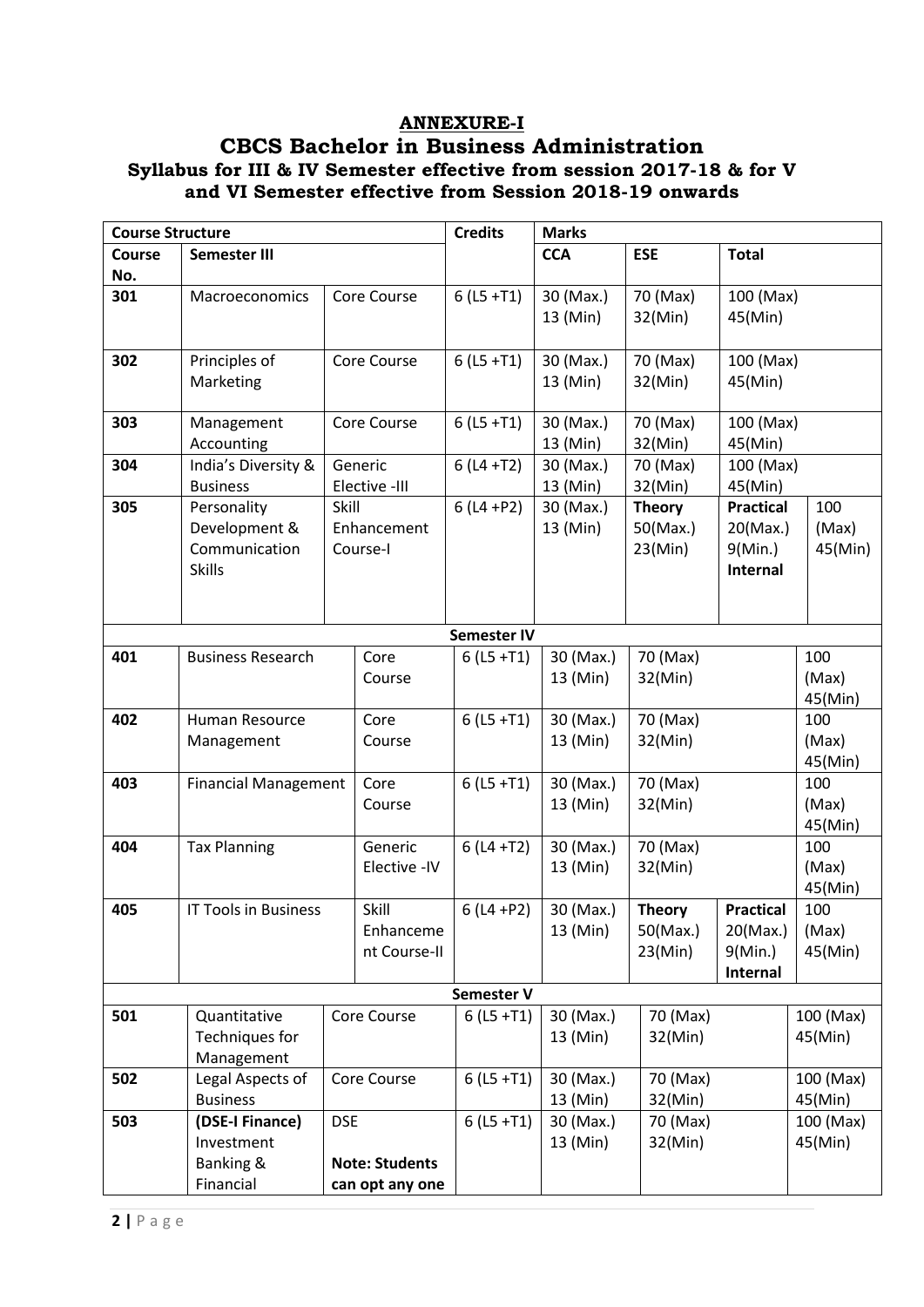|     | Services<br><b>OR</b><br>(DSE-II<br>Marketing)<br>Consumer<br>Behaviour<br><b>OR</b><br>(DSE-III Human<br><b>Resource)</b><br>HRD: Systems<br>and Strategies<br><b>OR</b><br>(DSE-IV<br><b>Management of</b><br><b>Global Business)</b><br>International<br>Trade: Policies<br>and Strategies                                              | of the<br>specialization in<br>V <sup>th</sup> Semester<br>and the same<br>will continue in<br>the VI <sup>th</sup><br>Semester. |                    |                       |                     |                      |
|-----|--------------------------------------------------------------------------------------------------------------------------------------------------------------------------------------------------------------------------------------------------------------------------------------------------------------------------------------------|----------------------------------------------------------------------------------------------------------------------------------|--------------------|-----------------------|---------------------|----------------------|
| 504 | (DSE-I Finance)<br>Investment<br>Analysis &<br>Portfolio<br>Management<br><b>OR</b><br>(DSE-II<br>Marketing)<br>Retail<br>Management<br>OR<br>(DSE-III Human<br><b>Resource)</b><br>Training and<br>Management<br>Development<br>OR<br>(DSE-IV<br><b>Management of</b><br><b>Global Business)</b><br><b>Global Business</b><br>Environment | <b>DSE</b>                                                                                                                       | $6(L5 + T1)$       | 30 (Max.)<br>13 (Min) | 70 (Max)<br>32(Min) | 100 (Max)<br>45(Min) |
|     |                                                                                                                                                                                                                                                                                                                                            |                                                                                                                                  | <b>Semester VI</b> |                       |                     |                      |
| 601 | <b>Business Policy &amp;</b><br>Strategy                                                                                                                                                                                                                                                                                                   | Core Course                                                                                                                      | $6(L5 + T1)$       | 30 (Max.)<br>13 (Min) | 70 (Max)<br>32(Min) | 100 (Max)<br>45(Min) |
| 602 | Financial<br>Institutions &<br>Markets                                                                                                                                                                                                                                                                                                     | Core Course                                                                                                                      | $6(L5 + T1)$       | 30 (Max.)<br>13 (Min) | 70 (Max)<br>32(Min) | 100 (Max)<br>45(Min) |
| 603 | (DSE-I Finance)<br>Project Appraisal &<br>Analysis<br>OR                                                                                                                                                                                                                                                                                   | <b>DSE</b>                                                                                                                       | $6(L5 + T1)$       | 30 (Max.)<br>13 (Min) | 70 (Max)<br>32(Min) | 100 (Max)<br>45(Min) |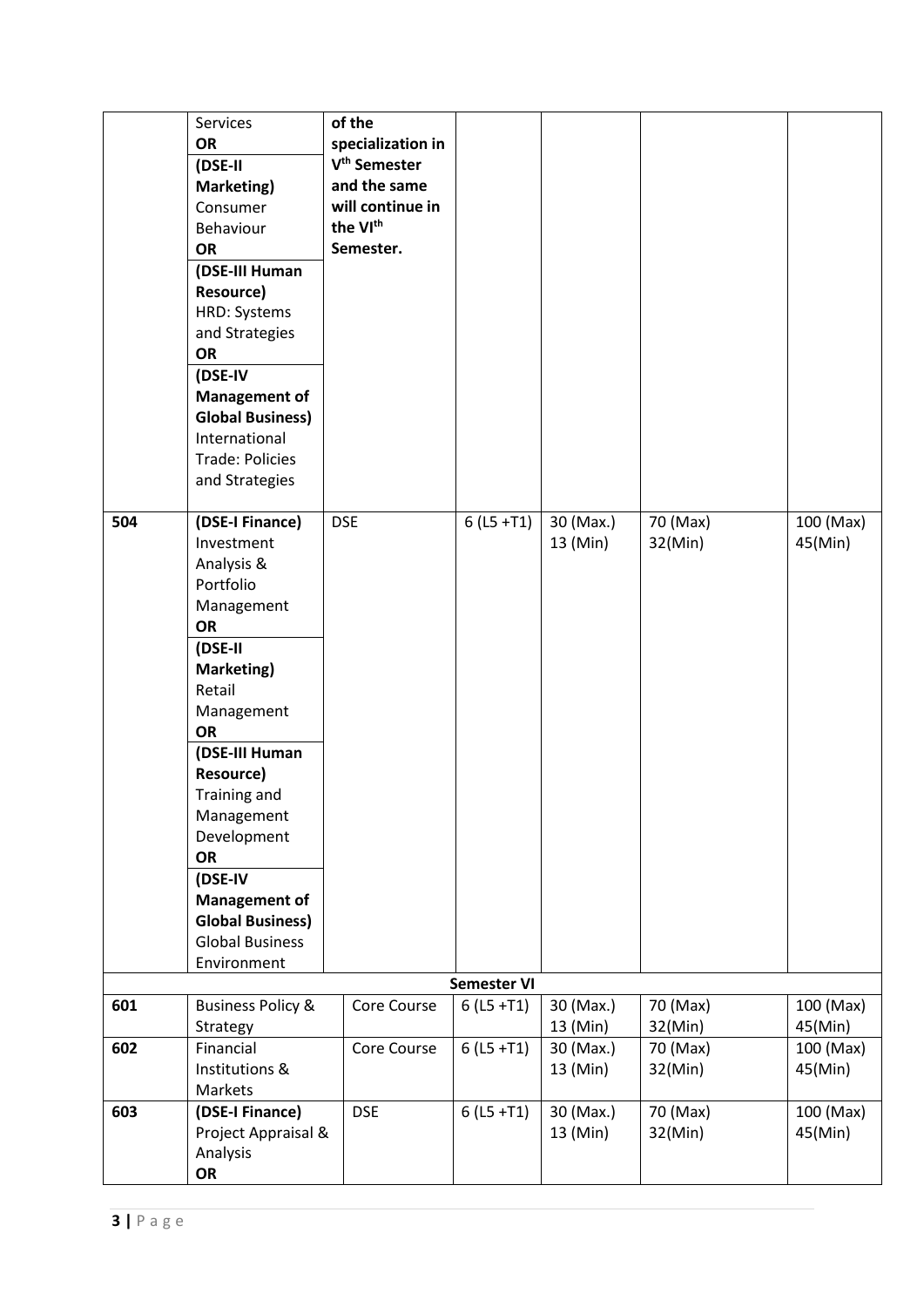|     | (DSE-II Marketing)<br>Distribution &<br>Supply Chain<br>Management<br><b>OR</b><br>(DSE-III Human<br><b>Resource)</b><br>Performance and<br>Compensation<br>Management<br><b>OR</b><br>(DSE-IV<br><b>Management of</b><br><b>Global Business)</b><br>Multinational                  |            |                 |  |                                                        |
|-----|-------------------------------------------------------------------------------------------------------------------------------------------------------------------------------------------------------------------------------------------------------------------------------------|------------|-----------------|--|--------------------------------------------------------|
| 604 | <b>Business Finance</b><br>(DSE-I Finance)<br>Project Report<br><b>OR</b><br>(DSE-II Marketing)<br>Project Report<br><b>OR</b><br>(DSE-III Human<br><b>Resource)</b><br>Project Report<br><b>OR</b><br>(DSE-IV<br><b>Management of</b><br><b>Global Business)</b><br>Project Report | <b>DSE</b> | $6\phantom{1}6$ |  | 100 (Max)<br>45(Min)<br>(External<br><b>Evaluation</b> |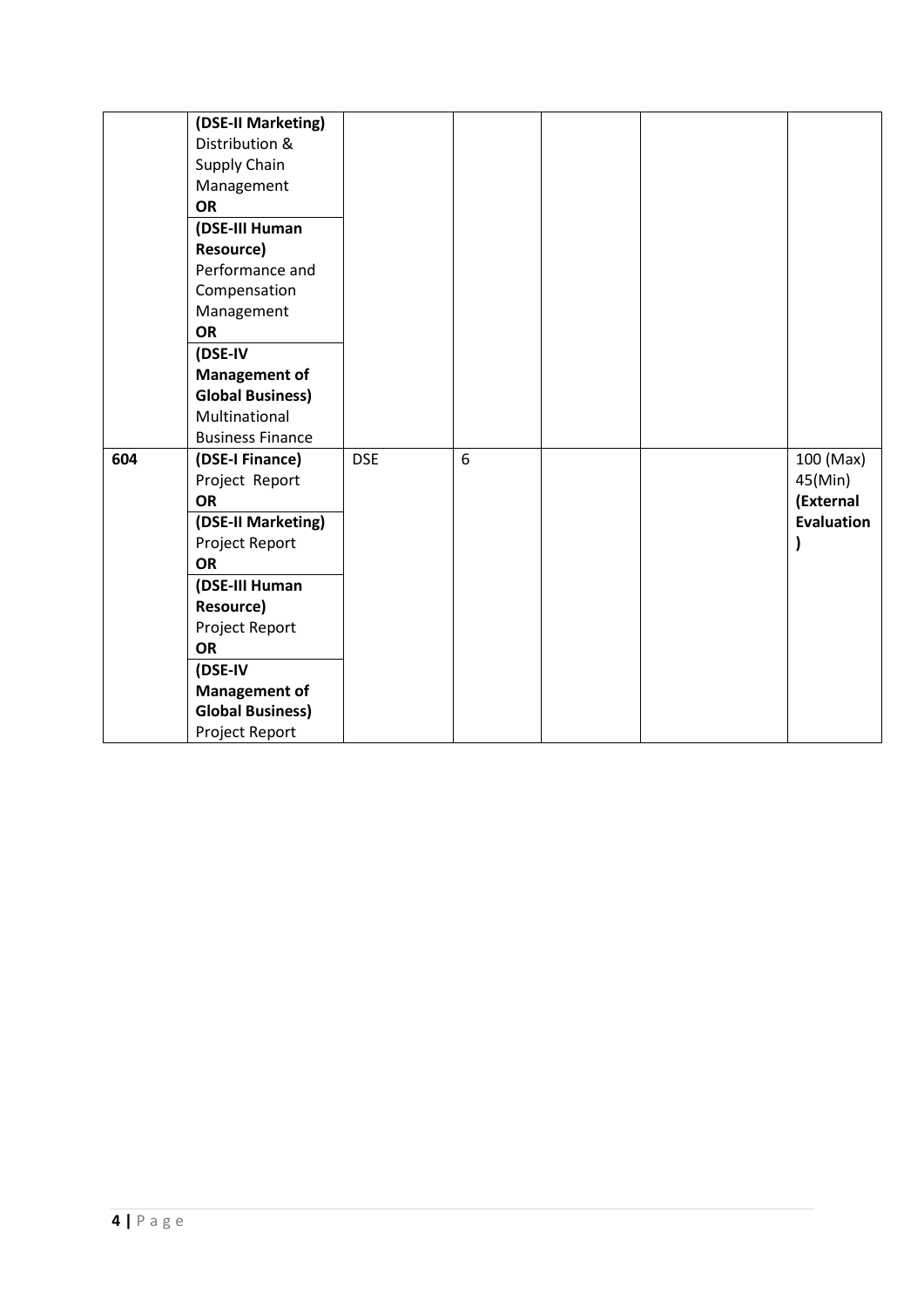# **Continuous Comprehensive Assessment (CCA) Pattern:-**

Distribution of marks for CCA in each course in each Semester and instructions for conducting Minor Test and Evaluation of Tutorial/ Home Assignments/ Seminars/ quiz etc is as follows.

**Distribution of marks for CCA** in each course in each semester

| <b>Minor</b><br>(Minor) | Test | Class<br>Assignment/ | Test/ | Seminar/ | Tutorials/   Attendance | <b>Total</b><br><b>Marks</b> |
|-------------------------|------|----------------------|-------|----------|-------------------------|------------------------------|
|                         |      | <b>Presentation</b>  |       |          |                         |                              |
|                         |      |                      |       |          |                         | 30                           |

Time Allowed for conduction of Minor Test will be one and half hours.

# **(A) Mode of Conduction Minor Test (15 Marks).**

Minor Test will be conducted after the completion of 48 teaching days (8 Weeks) three types of questions will be set in Minor Test:-

- i. Five MCQ (Choice: 1 out of 4) (True/ False) type of 1 mark each=5 Marks.
- ii. Two questions of Short answer type in about 100-150 words each of 2.5 marks=5 marks.
- iii. One question of about 500 words, carrying 5 marks=5 marks.

# **Marks (Minor Test)=(i + ii+ iii)=5+5+5=15 marks.**

Students will have to pass both the components i.e. CCA and ESE separately to become eligible to be declared successful for the course.

# **(B) Distribution of marks for evaluation of tutorials/ Home Assignments etc:-**

- i. 5 Marks are to be assigned for the quality of content and structure of the assignment.
- ii. 5 Marks are assigned for presentation in the class room. **Total Marks=5+5=10 Marks.**
- **(C) Attendance=5 Marks**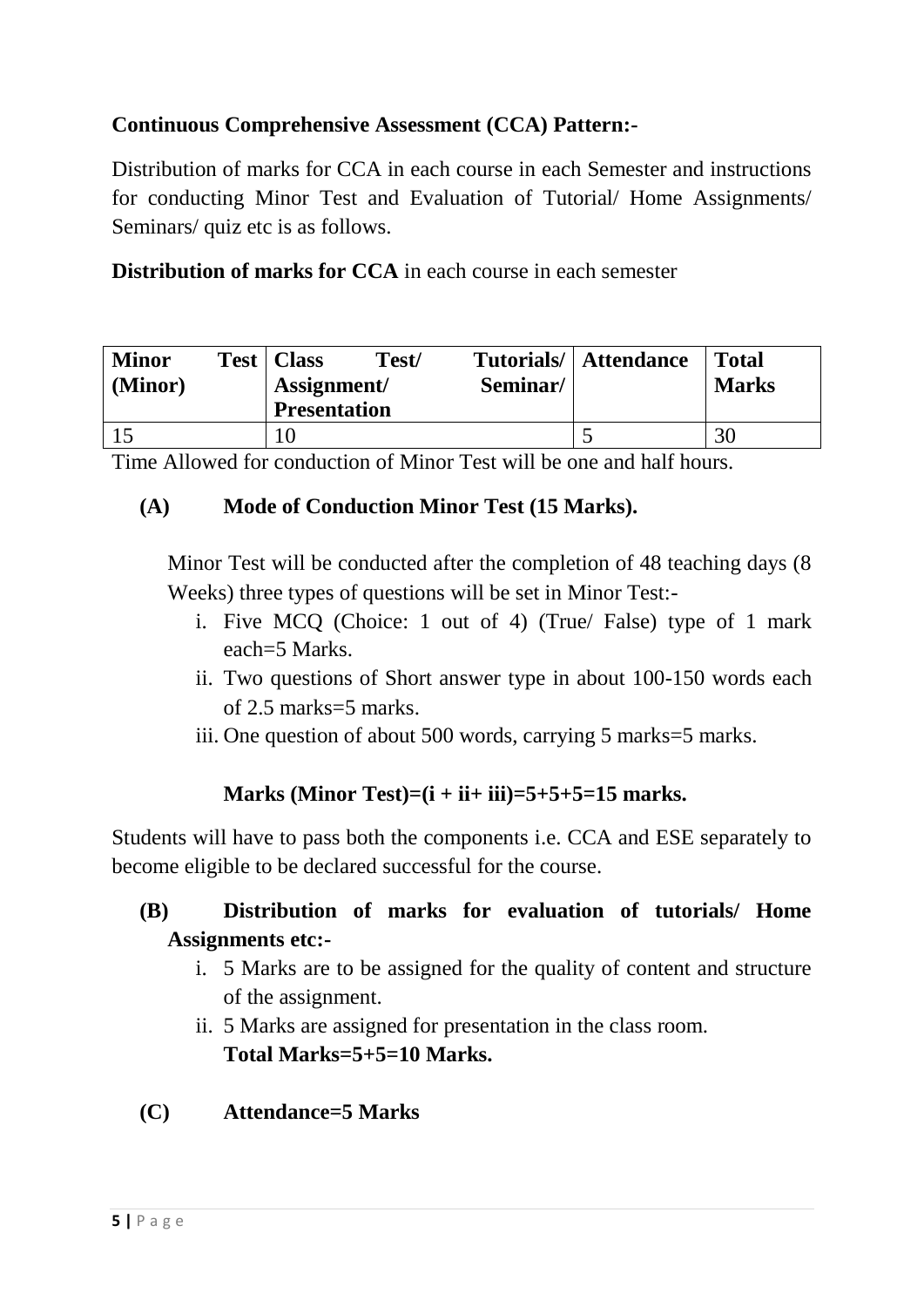# **Paper Setting Scheme**

End Semester Examination for all the courses except Course No-305 (Personality Development and Communication Skills), Course No 405 (IT Tools in Business) and Course No. 604 (Project Report)

|  | $(70$ Marks) |
|--|--------------|
|--|--------------|

| Part          | <b>Section</b> | No.<br>of<br><b>Questions</b> | <b>Syllabus</b><br><b>Covered</b> | <b>Nature</b><br>of<br><b>Questions</b><br>& Answers | Questions to<br>be<br>attempted | <b>Marks</b>        | Max.<br><b>Marks</b> |
|---------------|----------------|-------------------------------|-----------------------------------|------------------------------------------------------|---------------------------------|---------------------|----------------------|
| $\mathbf{A}$  | $\mathbf{1}$   | 10                            | Complete                          | Objective                                            | 10                              | 1.5                 | 15                   |
|               |                |                               |                                   | (MCQ)                                                |                                 | each                |                      |
|               | $\overline{2}$ | 8                             | Complete                          | Short                                                | 5                               | 3 each              | 15                   |
|               |                |                               |                                   | answer                                               |                                 |                     |                      |
|               |                |                               |                                   | approx.                                              |                                 |                     |                      |
|               |                |                               |                                   | 100                                                  |                                 |                     |                      |
|               |                |                               |                                   | words                                                |                                 |                     |                      |
| B             |                | $2$ (One                      | Unit-I                            | About                                                | $\mathbf{1}$                    | 10                  | 10                   |
|               |                | question                      |                                   | 500                                                  |                                 |                     |                      |
|               |                | from                          |                                   | words                                                |                                 |                     |                      |
|               |                | each                          |                                   |                                                      |                                 |                     |                      |
|               |                | section)                      |                                   |                                                      |                                 |                     |                      |
| $\mathcal{C}$ |                | $2$ (One                      | Unit-II                           | About                                                | $\mathbf{1}$                    | 10                  | 10                   |
|               |                | question                      |                                   | 500                                                  |                                 |                     |                      |
|               |                | from                          |                                   | words                                                |                                 |                     |                      |
|               |                | each                          |                                   |                                                      |                                 |                     |                      |
|               |                | section)                      |                                   |                                                      |                                 |                     |                      |
| D             |                | $2$ (One                      | Unit-III                          | About                                                | $\mathbf{1}$                    | 10                  | 10                   |
|               |                | question                      |                                   | 500                                                  |                                 |                     |                      |
|               |                | from                          |                                   | words                                                |                                 |                     |                      |
|               |                | each                          |                                   |                                                      |                                 |                     |                      |
|               |                | section)                      |                                   |                                                      |                                 |                     |                      |
| E             |                | $2$ (One                      | Unit-IV                           | About                                                | $\mathbf{1}$                    | 10                  | 10                   |
|               |                | question                      |                                   | 500                                                  |                                 |                     |                      |
|               |                | from                          |                                   | words                                                |                                 |                     |                      |
|               |                | each                          |                                   |                                                      |                                 |                     |                      |
|               |                | section)                      |                                   |                                                      |                                 |                     |                      |
|               |                |                               |                                   |                                                      |                                 | <b>Total Marks=</b> | 70                   |

**Note: In Numerical paper, there should be preferably 50% numerical questions in each unit.**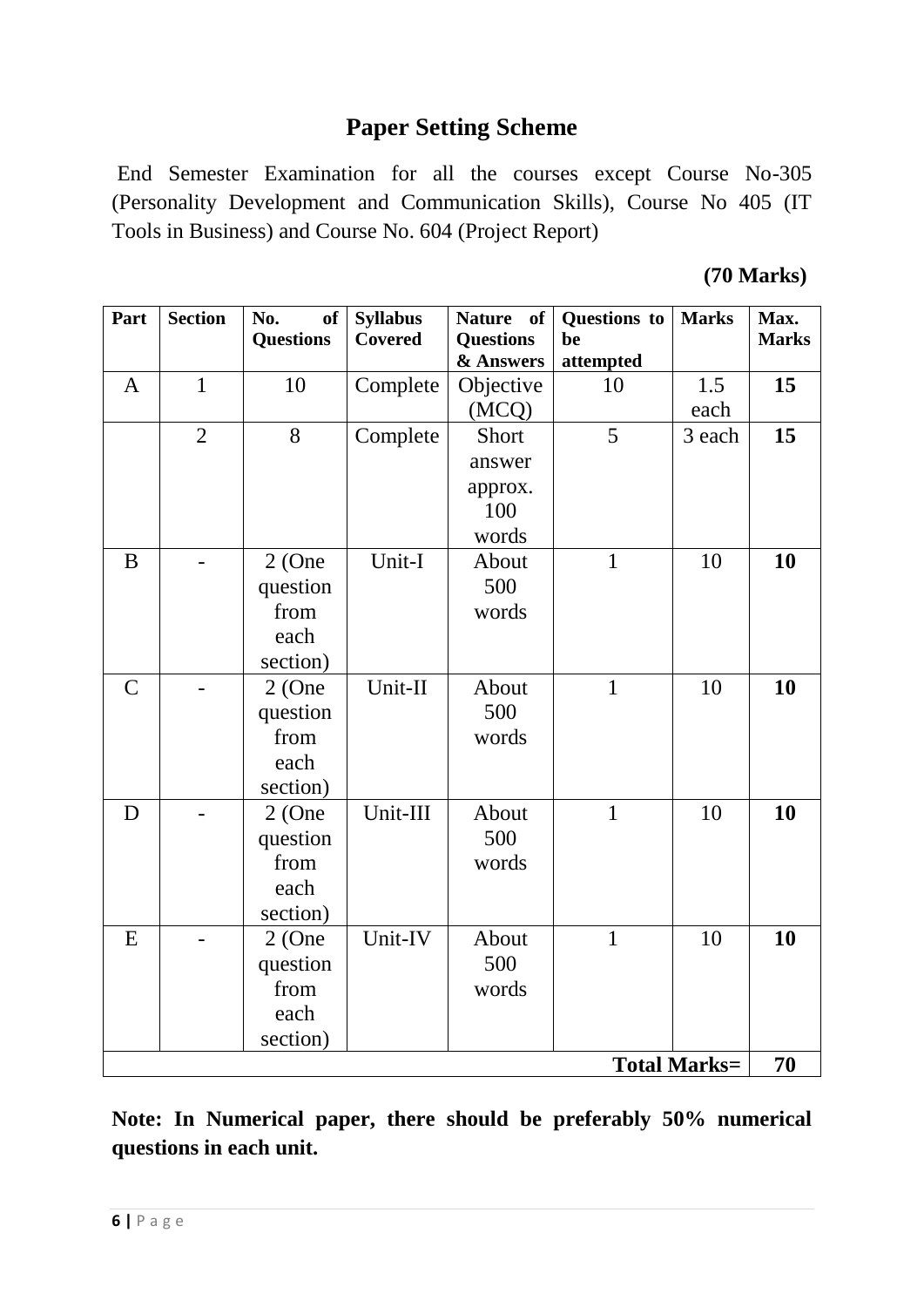# **Paper Setting Scheme**

# **Course No. 305 (Personality Development and Communication Skills)** and **Course No. 405 (IT Tools in Business**)

# **50 Marks**

| Part          | <b>Section</b> | No.<br><b>Of</b><br><b>Questions</b> | <b>Syllabus</b><br><b>Covered</b> | <b>Nature</b><br>of<br><b>Questions</b> | Questions to<br>be | <b>Marks</b>        | Max.<br><b>Marks</b> |
|---------------|----------------|--------------------------------------|-----------------------------------|-----------------------------------------|--------------------|---------------------|----------------------|
|               |                |                                      |                                   | & Answers                               | attempted          |                     |                      |
| $\mathbf{A}$  | $\mathbf{1}$   | 10                                   | Complete                          | Objective                               | 10                 | 1each               | 10                   |
|               |                |                                      |                                   | (MCQ)                                   |                    |                     |                      |
|               | $\overline{2}$ | 6                                    | Complete                          | Short                                   | $\overline{4}$     | 2 each              | 8                    |
|               |                |                                      |                                   | answer                                  |                    |                     |                      |
|               |                |                                      |                                   | approx.                                 |                    |                     |                      |
|               |                |                                      |                                   | 75 words                                |                    |                     |                      |
| B             |                | $2$ (One                             | Unit-I                            | About                                   | $\mathbf{1}$       | 8                   | 8                    |
|               |                | question                             |                                   | 300                                     |                    |                     |                      |
|               |                | from                                 |                                   | words                                   |                    |                     |                      |
|               |                | each                                 |                                   |                                         |                    |                     |                      |
|               |                | section)                             |                                   |                                         |                    |                     |                      |
| $\mathcal{C}$ |                | $2$ (One                             | Unit-II                           | About                                   | $\mathbf{1}$       | 8                   | 8                    |
|               |                | question                             |                                   | 300                                     |                    |                     |                      |
|               |                | from                                 |                                   | words                                   |                    |                     |                      |
|               |                | each                                 |                                   |                                         |                    |                     |                      |
|               |                | section)                             |                                   |                                         |                    |                     |                      |
| D             |                | $2$ (One                             | Unit-III                          | About                                   | $\mathbf{1}$       | 8                   | 8                    |
|               |                | question                             |                                   | 300                                     |                    |                     |                      |
|               |                | from                                 |                                   | words                                   |                    |                     |                      |
|               |                | each                                 |                                   |                                         |                    |                     |                      |
|               |                | section)                             |                                   |                                         |                    |                     |                      |
| E             |                | $2$ (One                             | Unit-IV                           | About                                   | $\mathbf{1}$       | 8                   | 8                    |
|               |                | question                             |                                   | 300                                     |                    |                     |                      |
|               |                | from                                 |                                   | words                                   |                    |                     |                      |
|               |                | each                                 |                                   |                                         |                    |                     |                      |
|               |                | section)                             |                                   |                                         |                    |                     |                      |
|               |                |                                      |                                   |                                         |                    | <b>Total Marks=</b> | 50                   |

**Course No. 604 (Project Report) requires no paper setting.** Only Project evaluation will be made by the external examiner out of 100 marks)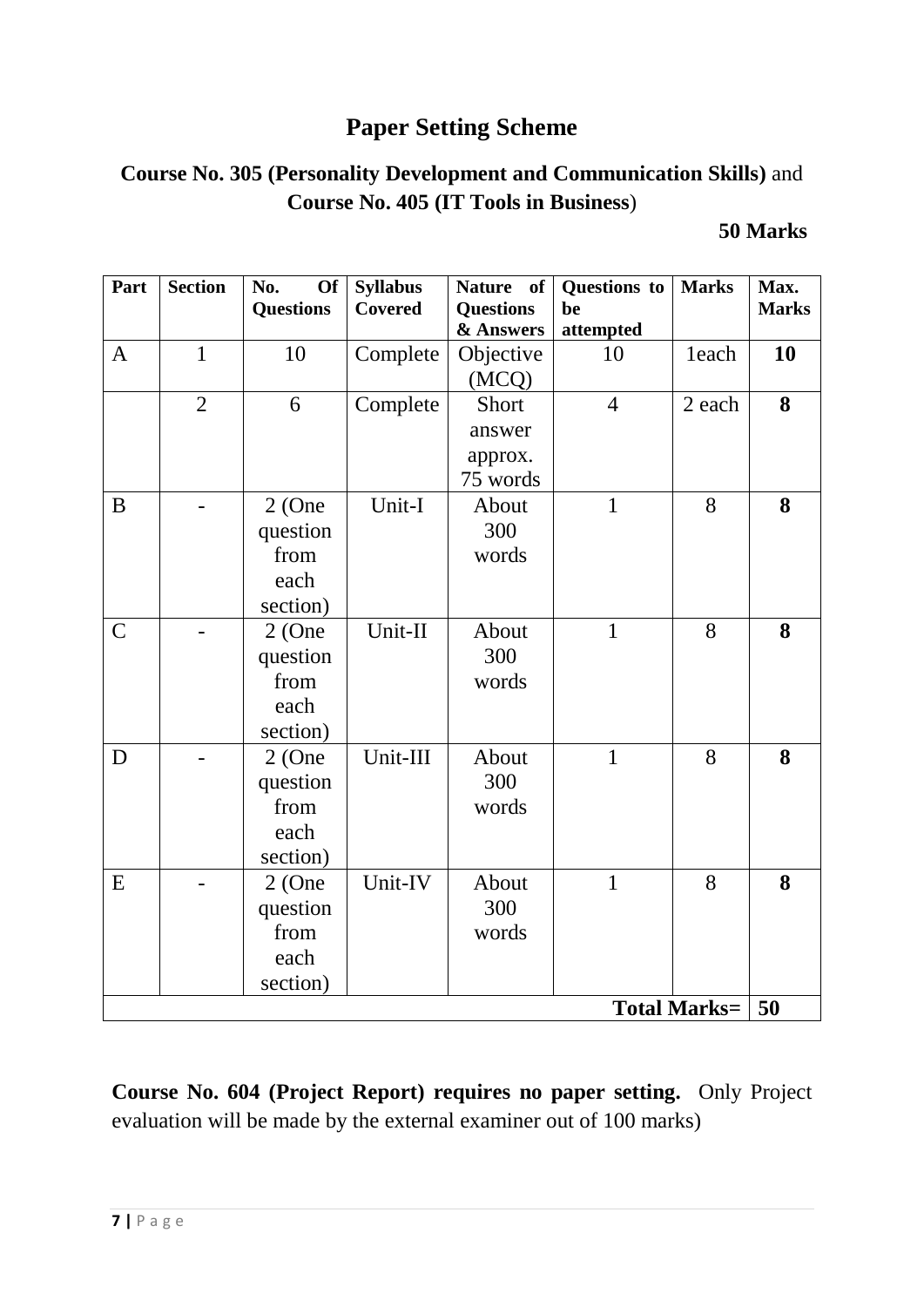# **Bachelor in Business Administration** *BBA- 2 nd Year (3rd Semester)*

# **Course: Macroeconomics Course Code: 301 Credits:06 Lectures: 05 Tutorials: 01 Course type**  Core Course **Lectures to be delivered 1 Hr. Each (L=80, T=10)**

# **Semester End Examination System**

| <b>Maximum Marks Allotted</b> | <b>Minimum Pass Marks</b> | <b>Time Allowed</b> |
|-------------------------------|---------------------------|---------------------|
| 70                            | 32                        | 3:00hrs             |

#### **Continuous Comprehensive Assessment (CCA) Pattern**

| <b>Minor Test (Marks)</b> | <b>Class</b> | Test/<br><b>Assignments (Marks)</b> | Tutorials/ | <b>Attendance</b><br>(Marks) | <b>Total</b><br><b>Marks</b> |
|---------------------------|--------------|-------------------------------------|------------|------------------------------|------------------------------|
| 15                        | 10           |                                     |            | 05                           | 30                           |

# **301. MACRO ECONOMICS**

**Objective:** This course deals with the principles of Macroeconomics. The coverage includes determination of and linkages between major economic variables ; level of output and prices, inflation, interest rates and exchange rates. The course is designed to study the impact of monetary and fiscal policy on the aggregate behavior of individuals.

#### **Course Content**

**Unit I:** Measurement of macroeconomic variables: National Income Accounts, Gross Domestic Product, National Income, Personal and Personal disposable income; Classical theory of income and employment: Quantity Theory of Money

Unit II: Keynesian theory of Income and employment : Simple Keynesian Model, Components of aggregate demand, equilibrium income, changes in equilibrium, multiplier, ISLM model : properties of ISLM curves, factors affecting the position and slope of ISLM curves, determination of equilibrium income and interest rates, effect of monetary and fiscal policy, relative effectiveness of monetary and fiscal policy.

**Unit III:** Money: Functions of money, quantity theory of money, determination of money supply and demand, H theory of money multiplier, indicators and instruments of monetary control;Inflation: meaning, demand and supply side factors, consequences of inflation, antiinflationary policies, natural rate theory, monetary policy-output and inflation.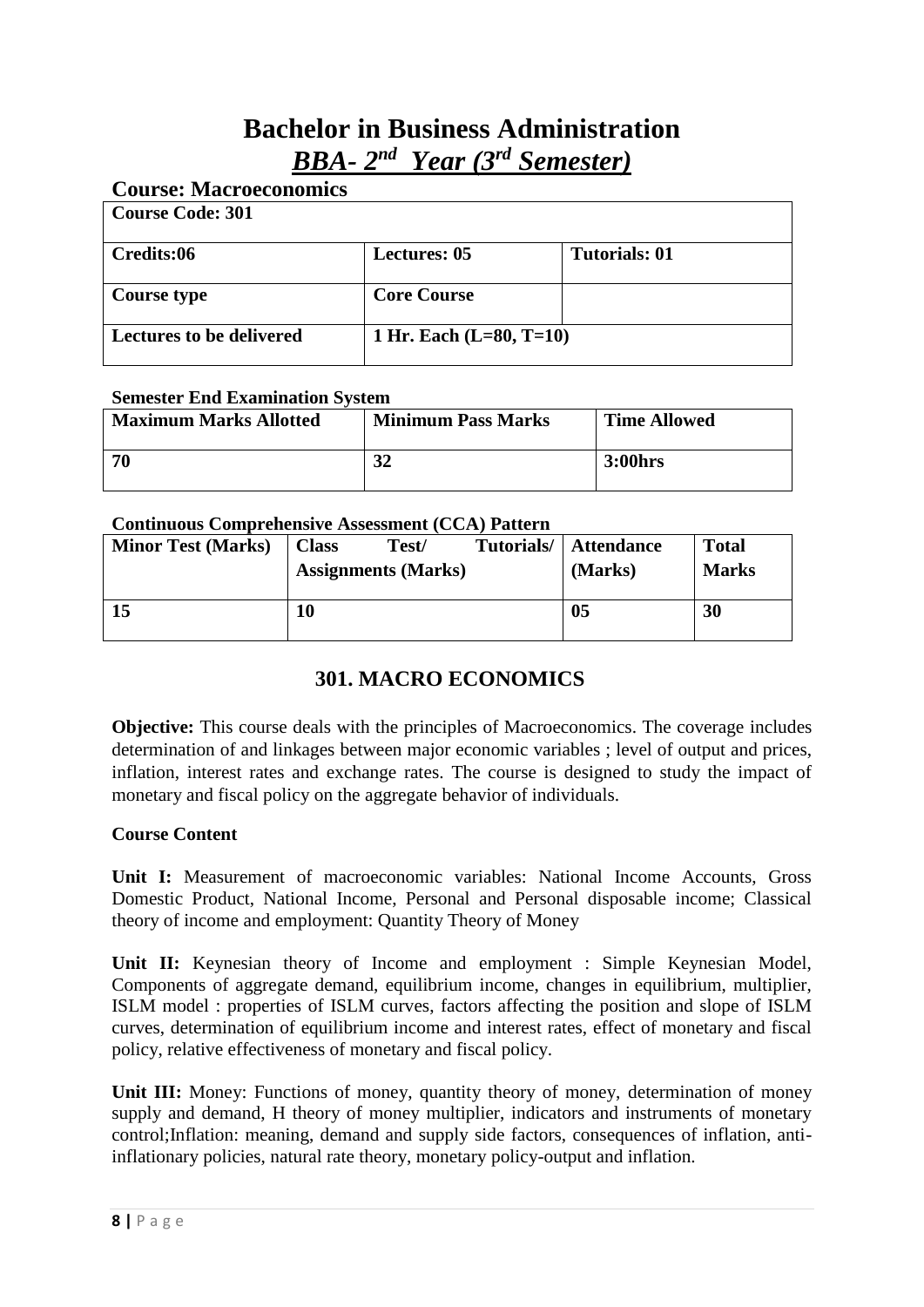Unit IV: Open Economy: brief introduction to BoP account, market for foreign exchange and exchange rate, monetary and fiscal policy in open economy, Mundell Fleming model (perfect capital mobility and imperfect capital mobility under fixed and flexible exchange rate)

# **Readings:**

- 1. Froyen, R.P. (2011): Macroeconomics-theories and policies ( $8<sup>th</sup>$  ed.) . Pearson:
- 2. Dornbusch and Fischer (2010). Macroeconomics (9<sup>th</sup>ed.). Tata McGraw Hill
- 3. N Gregory Mankiw (2010). Macroeconomics ( $7<sup>th</sup>$ ed.). Worth Publishers
- 4. Olivier Blanchard, Macroeconomics (2009). (5<sup>th</sup>ed.) Pearson

# **Note: Latest Edition of the Text Books should be followed**

# **Bachelor in Business Administration** *BBA- 2 nd Year (3rd Semester)*

#### **Course: Principles of Marketing**

| <b>Course Code: 302</b>         |                           |                      |
|---------------------------------|---------------------------|----------------------|
| Credits:06                      | <b>Lectures: 05</b>       | <b>Tutorials: 01</b> |
| <b>Course type</b>              | <b>Core Course</b>        |                      |
| <b>Lectures to be delivered</b> | 1 Hr. Each $(L=80, T=10)$ |                      |

# **Semester End Examination System**

| <b>Maximum Marks Allotted</b> | <b>Minimum Pass Marks</b> | <b>Time Allowed</b> |
|-------------------------------|---------------------------|---------------------|
| 70                            | 32                        | 3:00hrs             |

**Continuous Comprehensive Assessment (CCA) Pattern**

| <b>Minor Test (Marks)</b> | <b>Class</b><br>Test/<br><b>Assignments (Marks)</b> | Tutorials/ | <b>Attendance</b><br>(Marks) | <b>Total</b><br><b>Marks</b> |
|---------------------------|-----------------------------------------------------|------------|------------------------------|------------------------------|
| 15                        | l0                                                  |            | 05                           | 30                           |

# **302. PRINCIPLES OF MARKETING**

**Objective**: This course aims to familiarize students with the marketing function in organizations. It will equip the students with understanding of the Marketing Mix elements and sensitize them to certain emerging issues in Marketing. The course will use and focus on Indian experiences, approaches and cases

# **Course Content:**

#### **Unit I:**

Introduction: Nature, Scope and Importance of Marketing, Evolution of Marketing; Core marketing concepts; Company orientation - Production concept, Product concept, Selling concept, Marketing concept, Holistic marketing concept. Marketing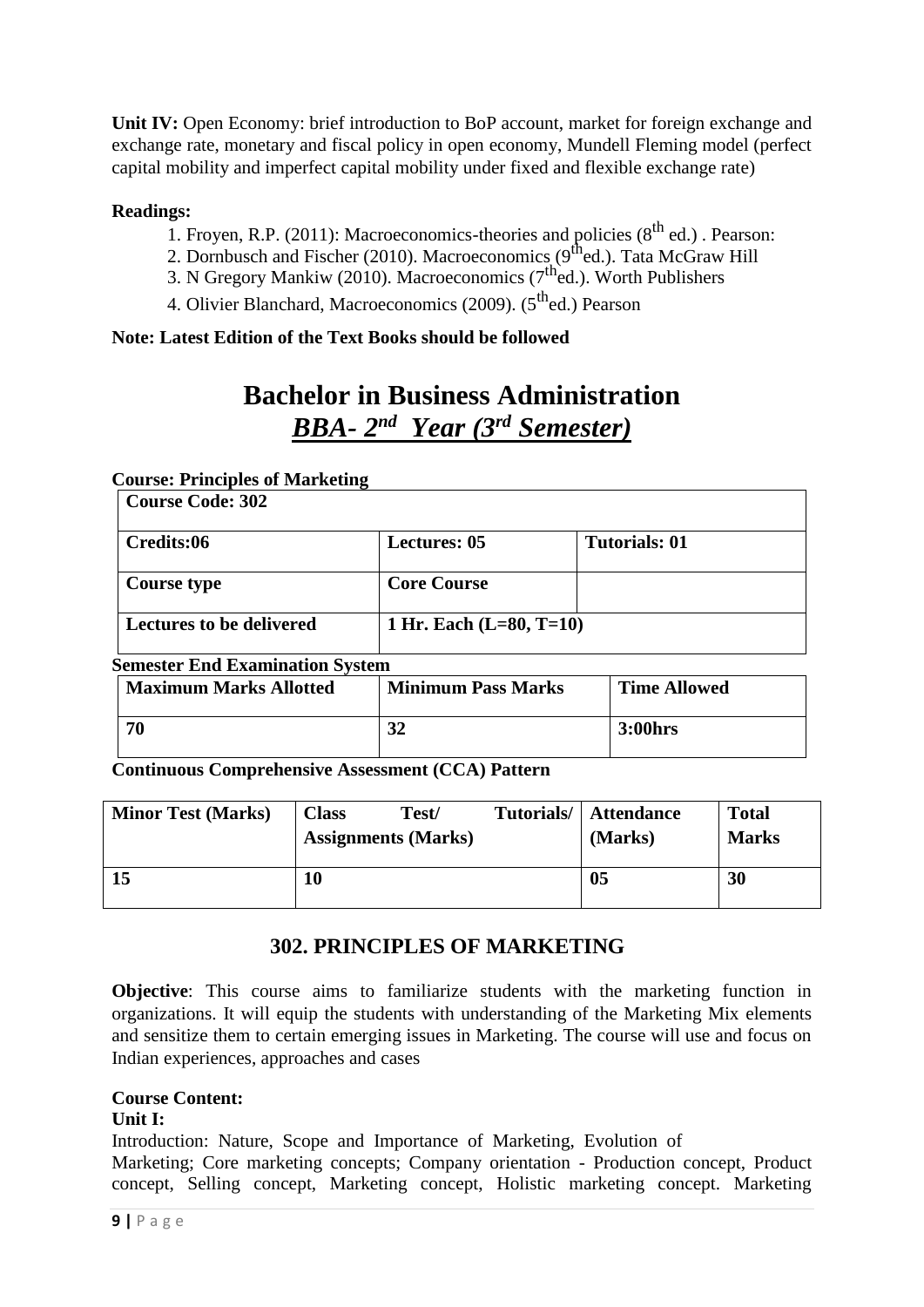Environment: Demographic, economic, political, legal, socio cultural, technological environment (Indian context); Portfolio approach– Boston Consultative Group (BCG) matrix

# **Unit II**:

Segmentation, Targeting and Positioning: Levels of Market Segmentation, Basis for Segmenting Consumer Markets, Difference between Segmentation,

Targeting and Positioning;

# **Unit III:**

Product & Pricing Decisions: Concept of Product Life Cycle (PLC), PLC

marketing strategies, Product Classification, ProductLine Decision, Product Mix Decision, Branding Decisions, Packaging & Labelling, New Product Development. Pricing Decisions: Determinants of Price, Pricing Methods (Non-mathematical treatment), Adapting Price (Geographical Pricing, Promotional Pricing and Differential

# Pricing).

# **Unit IV:**

Promotion Mix: Factors determining promotion mix, Promotional Tools – basics of Advertisement, Sales Promotion, Public Relations & Publicity and Personal

Selling; Place (Marketing Channels): Channel functions, Channel Levels, Types of Intermediaries: Types of Retailers, Types of Wholesalers.

Marketing of Services - Unique Characteristics of Services, Marketing strategies for service firms – 7Ps.

# **Readings**:

- 1. Kotler, P. & Keller, K. L.: Marketing Management, Pearson.
- 2. Kotler, P., Armstrong, G., Agnihotri, P. Y., & Ul Haq, E.: Principles of Marketing: A South Asian Perspective, Pearson.
- 3. Ramaswamy, V.S. & Namakumari, S.: Marketing Management: Global Perspective-Indian Context, Macmillan Publishers India Limited.
- 4. Zikmund, W.G. & D' Amico, M.: Marketing, Ohio: South-Western College Publishing.

**Note: Latest Edition of the Text Books should be followed**

# **Bachelor in Business Administration** *BBA- 2 nd Year (3rd Semester)*

# **Course: MANAGEMENT ACCOUNTING**

| <b>Course Code: 303</b>         |                           |                      |
|---------------------------------|---------------------------|----------------------|
| Credits:06                      | <b>Lectures: 05</b>       | <b>Tutorials: 01</b> |
| Course type                     | <b>Core Course</b>        |                      |
| <b>Lectures to be delivered</b> | 1 Hr. Each $(L=80, T=10)$ |                      |

# **Semester End Examination System**

| <b>Maximum Marks Allotted</b> | <b>Minimum Pass Marks</b> | <b>Time Allowed</b> |
|-------------------------------|---------------------------|---------------------|
|                               |                           |                     |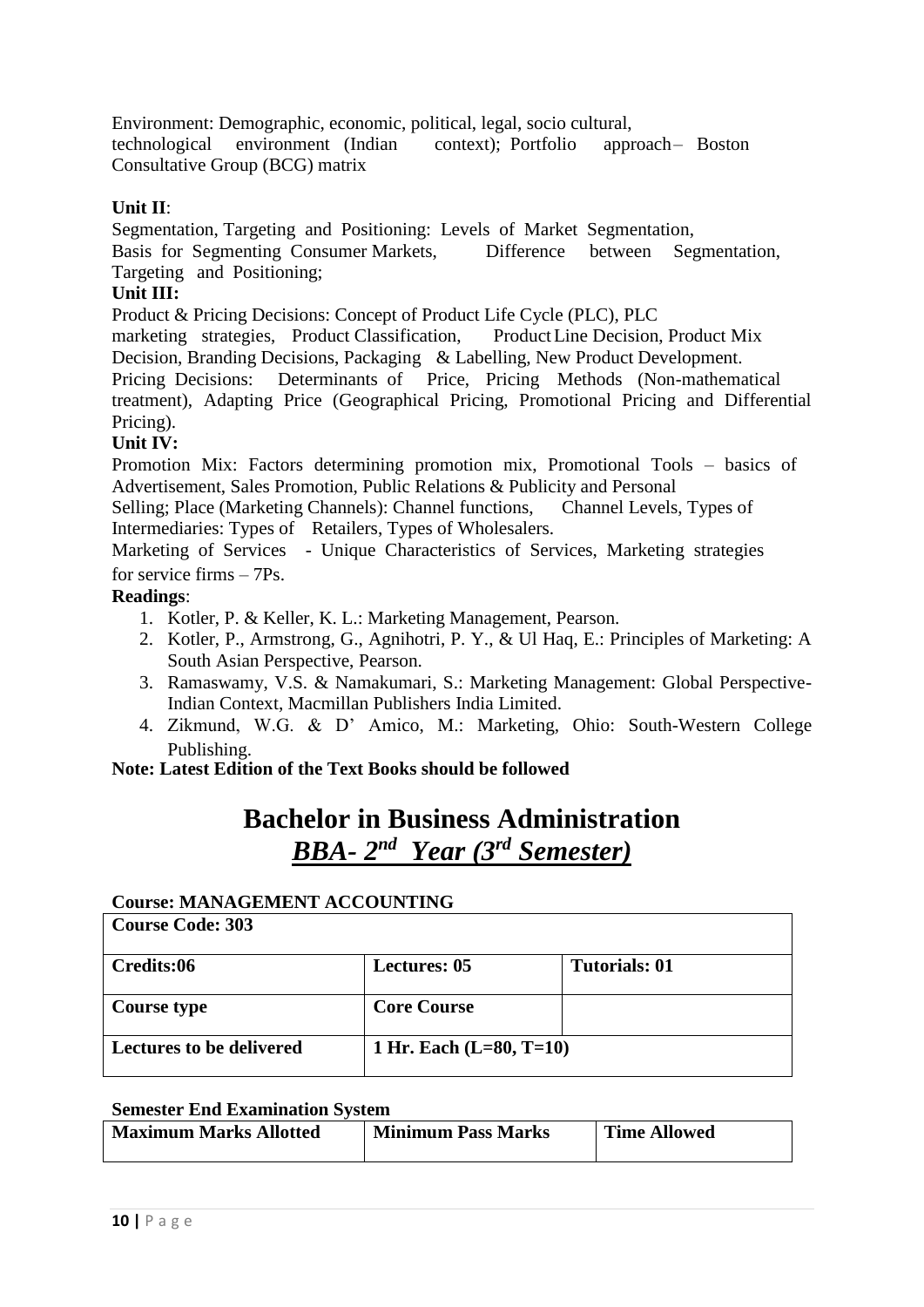| 70 | - -<br>ັ້ | .001<br>$\rightarrow$<br><b>UU</b> nrs |
|----|-----------|----------------------------------------|
|    |           |                                        |

#### **Continuous Comprehensive Assessment (CCA) Pattern**

| <b>Minor Test (Marks)</b> | <b>Class</b> | Test/<br><b>Assignments (Marks)</b> | Tutorials/ | <b>Attendance</b><br>(Marks) | <b>Total</b><br><b>Marks</b> |
|---------------------------|--------------|-------------------------------------|------------|------------------------------|------------------------------|
| 15                        | 10           |                                     |            | 05                           | 30                           |

#### **303. MANAGEMENT ACCOUNTING**

**Objective:** To acquaint students with role of Management Accounting in planning, control and decision-making.

#### **Course Content**

# **Unit I**

Nature, Scope of Management Accounting: Meaning, definition, nature and scope of Management Accounting; Comparison of Management Accounting with Cost Accounting and Financial Accounting. Cost concepts: Meaning, Scope, Objectives, and Importance of Cost Accounting; Cost, Costing, Cost Control, and Cost Reduction; Elements of Cost, Components of total Cost, Cost Sheet. Classification of Costs: Fixed, Variable, Semivariable, and Step Costs; Product, and Period Costs; Direct, and Indirect Costs; Relevant, and Irrelevant Costs; Shut-down, and Sunk Costs; Controllable, and Uncontrollable Costs; Avoidable, and Unavoidable Costs; Imputed / Hypothetical Costs; Out-of-pocket Costs; Opportunity Costs; Expired, and Unexpired Costs; Conversion Cost.

# **Unit II**

Cost-Volume-Profit Analysis: Contribution, Profit -Volume Ratio, Margin of safety, Cost Break-even Point, Composite Break-even Point, Cash Break-even Point, Key Factor, Breakeven Analysis. Relevant Costs and Decision Making: Pricing, Product Profitability, Make or Buy, Exploring new markets, Export Order, Sell or Process Further, Shut down vs. Continue. **Unit III**

Budgets and Budgetary Control: Meaning, Types of Budgets, Steps in Budgetary Control, Fixed and Flexible Budgeting, Cash Budget. Responsibility Accounting: Concept, Significance, Different responsibility centers.

# **Unit IV**

Standard Costing and Variance Analysis: Meaning of Standard Cost and Standard Costing, Advantages, Limitations and Applications; Material, Labor, Overhead and Sales variances.

# **Readings:**

- 1. C.T. Horngren, Gary L. Sundem, Jeff O. Schatzberg, and Dave Burgstahler: Introduction to Management Accounting, Pearson
- 2. M.N. Arora: A Textbook of Cost and Management Accounting, Vikas Publishing House Pvt. Ltd.
- 3. M.Y. Khan, and P.K. Jain, Management Accounting: Text Problems and Cases, McGraw Hill Education (India) Pvt. Ltd.
- 4. S.N. Maheshwari, and S.N. Mittal, Cost Accounting: Theory and Problems, Shree Mahavir Book Depot (Publishers)

### **Note: Latest Edition of the Text Books should be followed**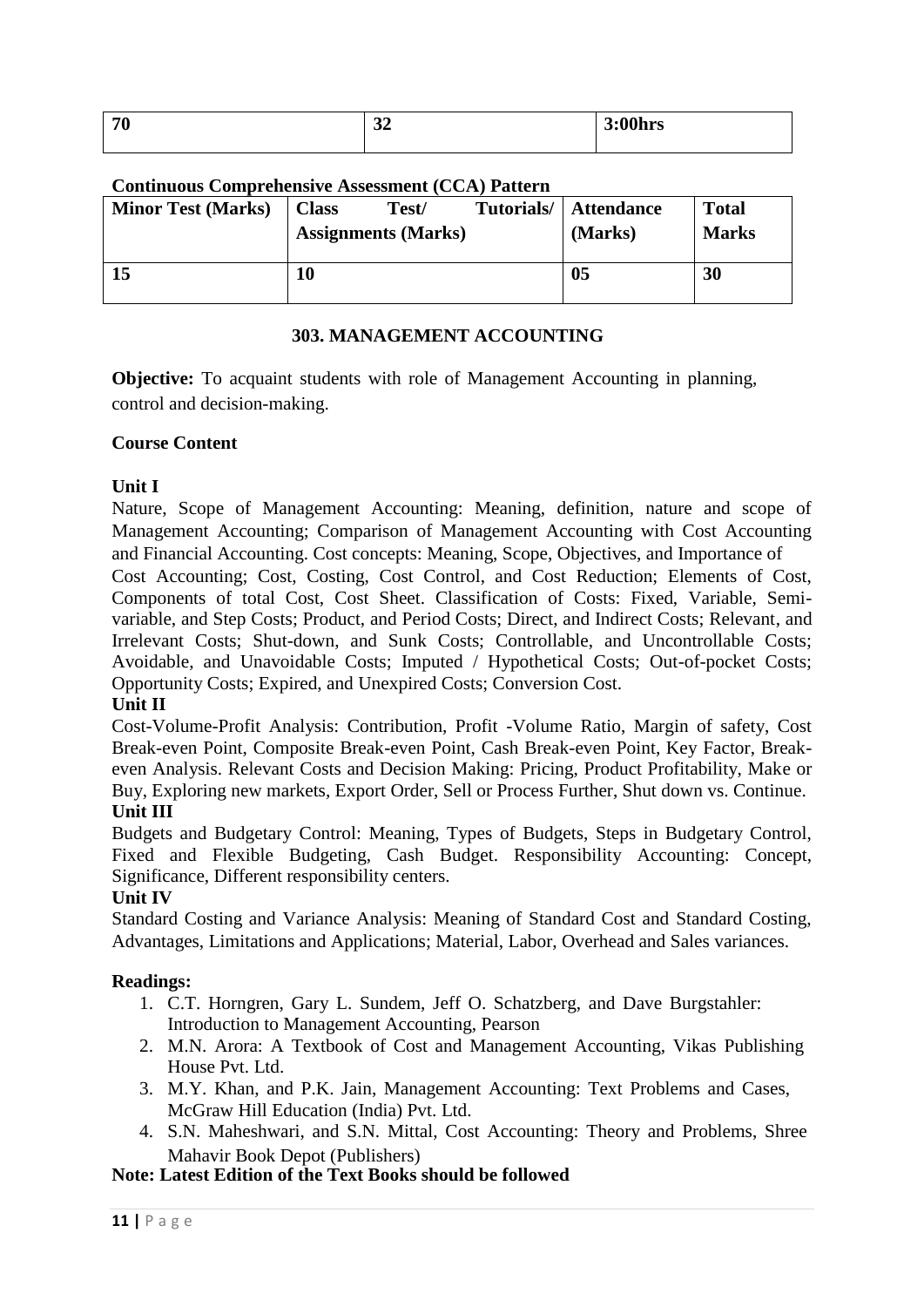# **Bachelor in Business Administration** *BBA- 2 nd Year (3rd Semester)*

# **Course: INDIA'S DIVERSITY AND BUSINESS**

| <b>Course Code: 304</b>         |                             |               |
|---------------------------------|-----------------------------|---------------|
| Credits:06                      | <b>Lectures: 04</b>         | Tutorials: 02 |
| <b>Course type</b>              | <b>Generic Elective-III</b> |               |
| <b>Lectures to be delivered</b> | 1 Hr. Each $(L=60, T=20)$   |               |

#### **Semester End Examination System**

| <b>Maximum Marks Allotted</b> | <b>Minimum Pass Marks</b> | <b>Time Allowed</b> |
|-------------------------------|---------------------------|---------------------|
| -70                           | 32                        | 3:00hrs             |

#### **Continuous Comprehensive Assessment (CCA) Pattern**

| <b>Minor Test (Marks)</b> | <b>Class</b> | Test/<br><b>Assignments (Marks)</b> | Tutorials/ | <b>Attendance</b><br>(Marks) | <b>Total</b><br><b>Marks</b> |
|---------------------------|--------------|-------------------------------------|------------|------------------------------|------------------------------|
| 15                        | 10           |                                     |            | 0 <sub>5</sub>               | 30                           |

# **304. INDIA'S DIVERSITY AND BUSINESS (Generic Elective-III)**

# **Objective :**

The objective of the paper is to understand the bases of India's diversity and its linkages with the people, livelihood, occupational diversity and socio-economic challenges. Further, it aims at understanding the diversity and its implications for the business.

# **Unit I**

Recognizing, Accommodating and valuing diversity

Challenges and dilemmas posed by diversity and drive for homogenization; Sources of dilemma and tension—immigration, competition for limited resources;

Regional bases of India's diversity: regional approach to understanding diversity in terms of India's topography, drainage, soil, climate, natural vegetation, rural and urban settlements. Social diversity in India: Peopling , demography, languages, castes, ethnicity, religions, sects, family, kinship and social institutions; socio-cultural regions

#### **Unit 2**

People, Livelihood and Occupational Diversity

Traditional livelihoods and their nature - agriculture, crafts, industry and services;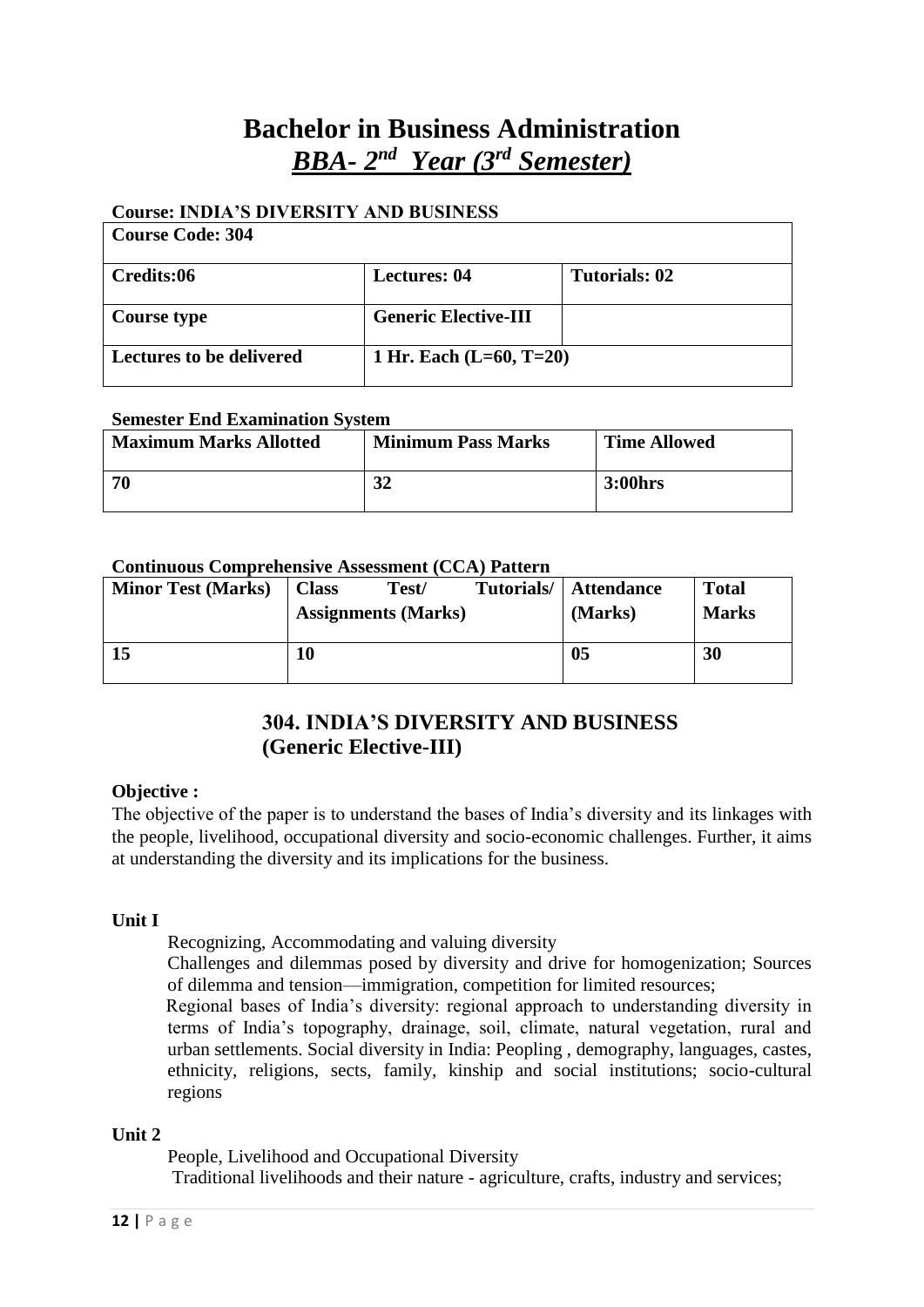Region, occupation and employment

### **Unit 3**

Linkages between Diversity and India's Socio-economic challenges

Regional variations in terms of geographic and socio-economic factors- trends and emerging options;

Food insecurity, economic inequalities and poverty, environmental degradation and sustainable development;

### **Unit 4**

Diversity and Business Indian Consumers and marketing; Rural and Urban context Diversity, manufacturing, industry and services; Diversity and Innovation; Workforce diversity and management

#### **References:**

- Bhatt, B. L(1980)**-**" India and Indian Regions: A Critical Overview" in David E. Sopher '*An Exploration of India- Geographical Perspectives on Society and Culture'*. Cornell. Pages- 35-61 for Socio cultural regions.
- Bill Aitken, Seven sacred rivers, Penguin Books, 1992
- Bose NK (1969) Unity in Indian Diversity in Desai AR (1969 ) *Rural Sociology in India, reprinted 2009, Popular Prakashan, (for diversity as strength Part II chap 3* pp 134-136)
- Chakravarti AK (2004) *Regional Preferences for Food: Some Aspects of Food Habit Patterns In India* in Grover N and KN Singh (eds) 2004,*Cultural Geography: Form and Process* , Concept Publishers, Delhi ( for regional specificity of food -Chap 23 pp 355 to 375)
- Fernando Mart in-Alca zar• Pedro M. Romero-Ferna ndez• Gonzalo Sa nchez-Gardey, Transforming Human Resource Management Systems to Cope with Diversity, **Journal of Business Ethics,** 2012, 107:511-531
- Gadgil and Guha Ecology and Equity: The use and abuse of nature in contemporary India. Penguin 1995
- Gail Robinson and Kathleen Dechant, Building a business case for diversity, Academy of Management Executive 1997, Vol 11, No. 3

# **Note: Latest Edition of the Text Books should be followed**

# **Bachelor in Business Administration** *BBA- 2 nd Year (3rd Semester)*

# **Course: Personality Development & Communication Skills**

| <b>Course Code: 305</b>         |                                   |                       |
|---------------------------------|-----------------------------------|-----------------------|
| Credits:06                      | <b>Lectures: 04</b>               | <b>Practicals: 02</b> |
| Course type                     | <b>Skill Enhancement Course-I</b> |                       |
| <b>Lectures to be delivered</b> | 1 Hr. Each $(L=60, P=20)$         |                       |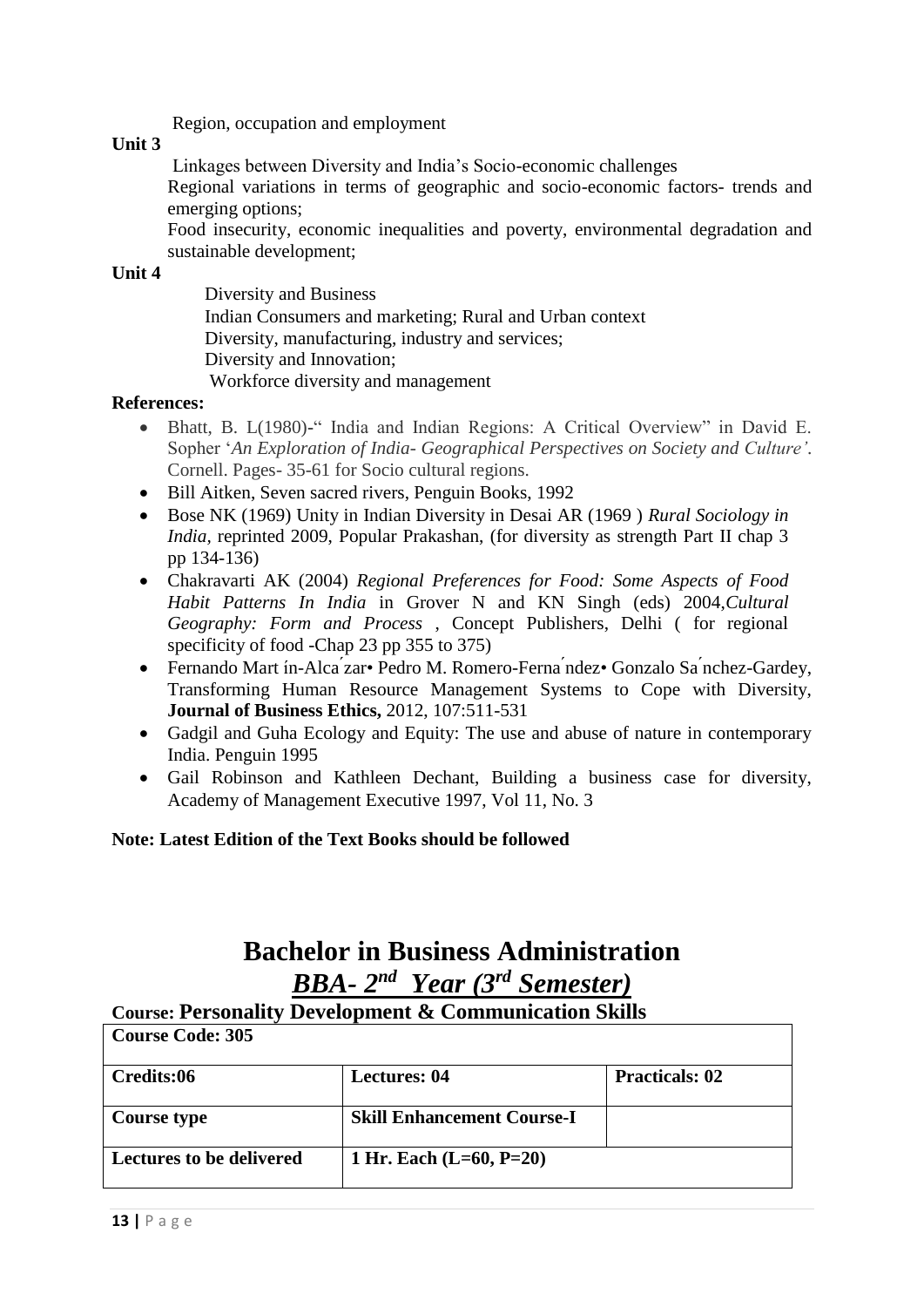### **Semester End Examination System**

| <b>Theory</b>                 |                           |                     |
|-------------------------------|---------------------------|---------------------|
| <b>Maximum Marks Allotted</b> | <b>Minimum Pass Marks</b> | <b>Time Allowed</b> |
| 50                            | 23                        | 3:00hrs             |
| <b>Practical</b>              |                           |                     |
| <b>Maximum Marks Allotted</b> | <b>Minimum Pass Marks</b> | <b>Time Allowed</b> |
| 20                            | 9                         | 1:00hr              |

# **Continuous Comprehensive Assessment (CCA) Pattern**

| <b>Minor Test (Marks)</b> | <b>Class</b> | Test/<br><b>Assignments (Marks)</b> | Tutorials/ | Attendance<br>(Marks) | <b>Total</b><br><b>Marks</b> |
|---------------------------|--------------|-------------------------------------|------------|-----------------------|------------------------------|
| 15                        | 10           |                                     |            | 05                    | 30                           |

# **305. Personality Development & Communication Skills (Skill Enhancement Course-I)**

**Objective**: The objective of the course is bring about personality development with regard to the different behavioural dimensions that have far reaching significance in the direction of organisational effectiveness.

# **Course Content:**

# **Unit I**

Techniques in Personality development a) Self confidence b) Mnemonics c) Goal setting d) Time Management and effective planning

# **Unit II**

Written communication,: Basics of Letter writing, memorandum, notice, email, and report writing. Resume writing.

# **Unit III**

Communication skills and Personality Development a) Intra personal communication and Body Language b) Inter personal Communication and Relationships c) Leadership Skills d) Team Building and public speaking

# **UNIT-IV**

Corporate Grooming, Dressing Etiquette, Preparing for Interview, Emotional Quotient. **Note: Latest Edition of the Text Books should be followed**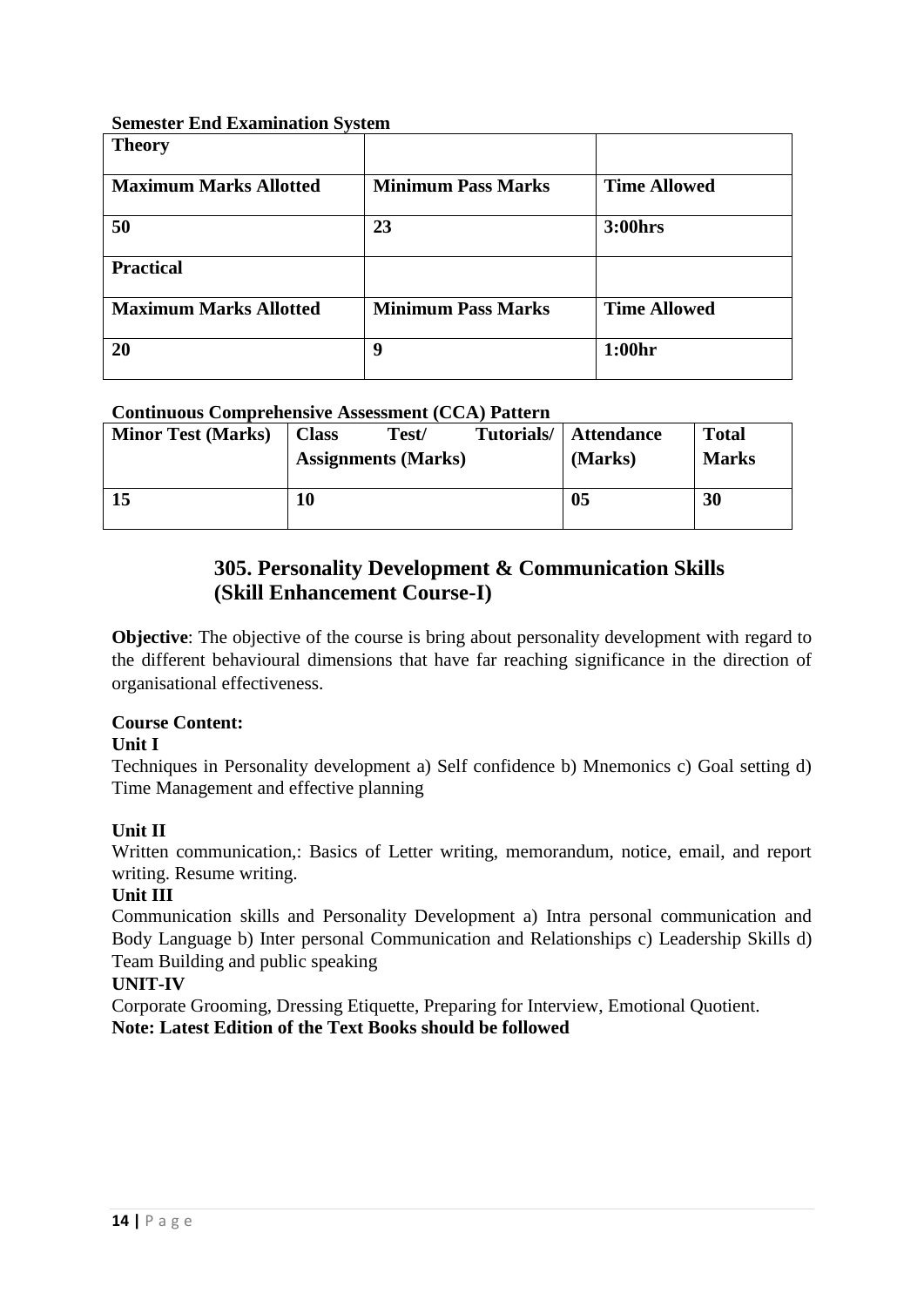# **Bachelor in Business Administration** *BBA- 2 nd Year (4 th Semester)*

| <b>Course: Business Research</b>                         |                                                              |                     |                           |                      |                     |
|----------------------------------------------------------|--------------------------------------------------------------|---------------------|---------------------------|----------------------|---------------------|
| <b>Course Code: 401</b>                                  |                                                              |                     |                           |                      |                     |
| Credits:06                                               |                                                              | <b>Lectures: 05</b> |                           | <b>Tutorials: 01</b> |                     |
| <b>Course type</b>                                       |                                                              | <b>Core Course</b>  |                           |                      |                     |
|                                                          | <b>Lectures to be delivered</b><br>1 Hr. Each $(L=80, T=10)$ |                     |                           |                      |                     |
| <b>Semester End Examination System</b>                   |                                                              |                     |                           |                      |                     |
| <b>Maximum Marks Allotted</b>                            |                                                              |                     | <b>Minimum Pass Marks</b> |                      | <b>Time Allowed</b> |
| 70                                                       |                                                              |                     | 32<br>3:00hrs             |                      |                     |
| <b>Continuous Comprehensive Assessment (CCA) Pattern</b> |                                                              |                     |                           |                      |                     |
| <b>Minor Test (Marks)</b>                                | <b>Class</b>                                                 | Test/               | Tutorials/                | <b>Attendance</b>    | <b>Total</b>        |
|                                                          | <b>Assignments (Marks)</b>                                   |                     | (Marks)                   | <b>Marks</b>         |                     |
| 15                                                       | 10                                                           |                     |                           | 0 <sub>5</sub>       | 30                  |
|                                                          |                                                              |                     |                           |                      |                     |

# **401. BUSINESS RESEARCH**

**Objective:** To provide an exposure to the students pertaining to the nature and extent of research orientation, which they are expected to possess when they enter the industry as practitioners. To give them an understanding of the basic techniques and tools of business marketing research.

# **Course Content:**

**Unit I:** Nature and Scope of Marketing Research – Role of Marketing Research in decision making. Applications of Marketing Research; The Research process – Steps in the research process; the research proposal; Problem Formulation: Management decision problem Vs. Marketing Research problem.

**Unit II:** Research Design: Exploratory, Descriptive, Causal. Secondary Data Research: Advantages & Disadvantages of Secondary Data, Criteria for evaluating secondary sources, secondary sources of data in Indian Context.

**Unit III:** Primary Data Collection: Survey Vs. Observations. Comparison of selfadministered, telephone, mail, emails techniques. Qualitative Research Tools: Depth Interviews focus groups and projective techniques; Measurement & Scaling: Primary scales of Measurement -Nominal, Ordinal, Interval & Ratio. Scaling techniques-paired comparison, rank order, constant sum, semantic differential, itemized ratings, Likert Scale; Questionnaireform & design..

**Unit IV:** Sampling: Sampling techniques, determination of sample size; Data Analysis: Z test (mean, diff. of mean, diff. of proportion) t test (mean), paired t test, Chi square test, Report writing.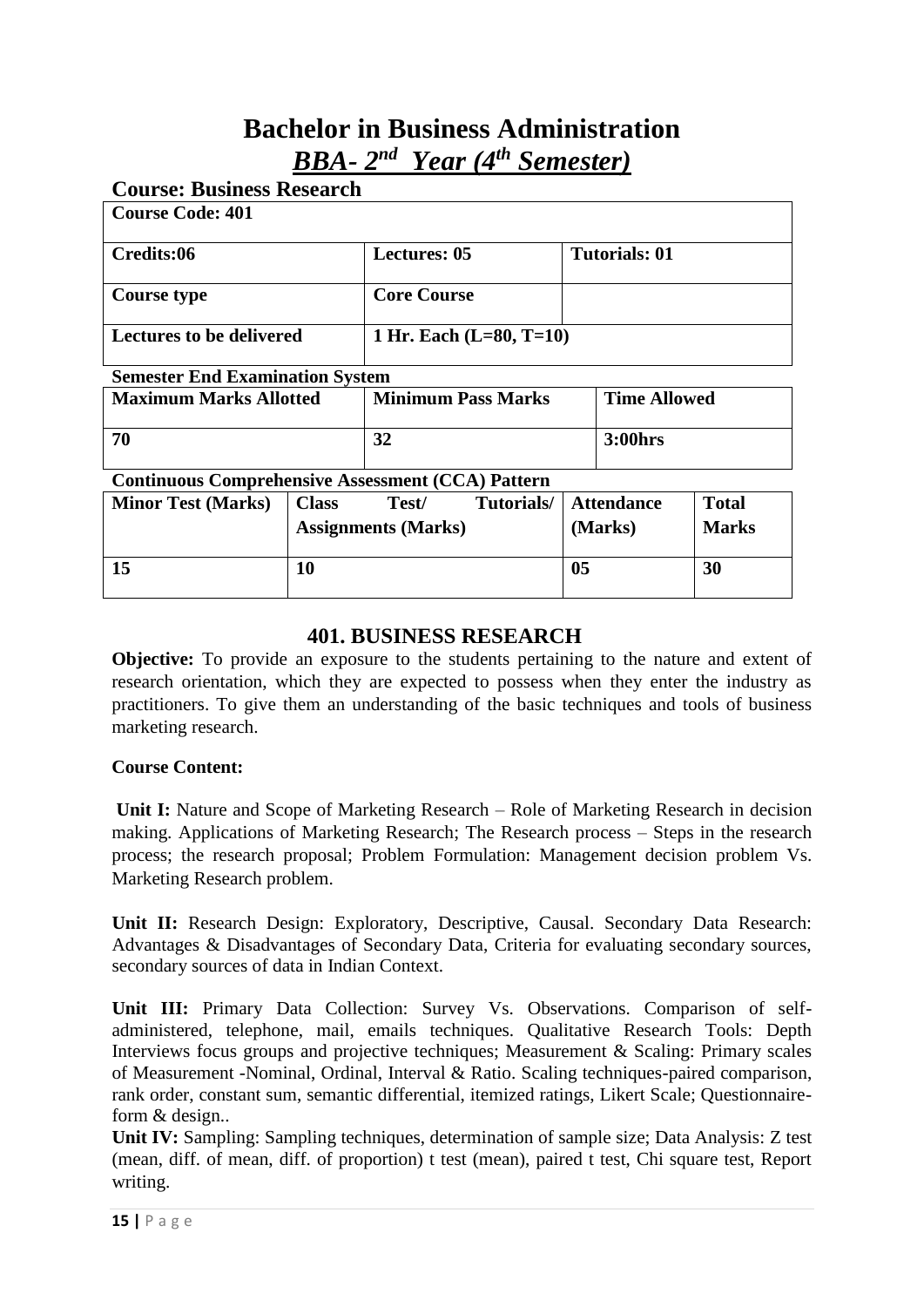# **Readings:**

- 1. Zikmund, Babin & Carr: Business Research Methods, South-Western.
- 2. Cooper & Schindler: Business Research Methods McGraw-Hill Education,
- 3. Churchill: Marketing Research: Methodological Foundations, Cengage Learning.
- 4. Aaker, Kumar, Day Marketing Research. Wiley.
- 5. Naresh Malhotra Marketing Research, Pearson.

# **Note: Latest Edition of the Text Books should be followed**

# **Bachelor in Business Administration** *BBA- 2 nd Year (4 th Semester)*

# **Course: Human Resource Management**

| <b>Course Code: 402</b>         |                           |                      |
|---------------------------------|---------------------------|----------------------|
| Credits:06                      | <b>Lectures: 05</b>       | <b>Tutorials: 01</b> |
| Course type                     | <b>Core Course</b>        |                      |
| <b>Lectures to be delivered</b> | 1 Hr. Each $(L=80, T=10)$ |                      |

# **Semester End Examination System**

| <b>Maximum Marks Allotted</b> | <b>Minimum Pass Marks</b> | <b>Time Allowed</b> |
|-------------------------------|---------------------------|---------------------|
| -70                           | 32                        | 3:00hrs             |

**Continuous Comprehensive Assessment (CCA) Pattern**

| <b>Minor Test (Marks)</b> | <b>Class</b> | Test/<br><b>Assignments (Marks)</b> | Tutorials/ | <b>Attendance</b><br>(Marks) | <b>Total</b><br><b>Marks</b> |
|---------------------------|--------------|-------------------------------------|------------|------------------------------|------------------------------|
| 15                        | 10           |                                     |            | 05                           | 30                           |

# **402. HUMAN RESOURCE MANAGEMENT**

**Objective:** The objective of this course is to help the students to develop an understanding of the concept & techniques of essential functions of human resource management. The course will use and focus on Indian experiences, approaches and cases

# **Course Contents**

# **Unit I**

Human Resource Management: Concept, Functions, roles, skills & competencies. The changing environment of HRM – globalization, cultural environment, technological advances, workforce diversity, corporate downsizing, changing skill requirement, HR role in strategy formulation & gaining competitive advantage.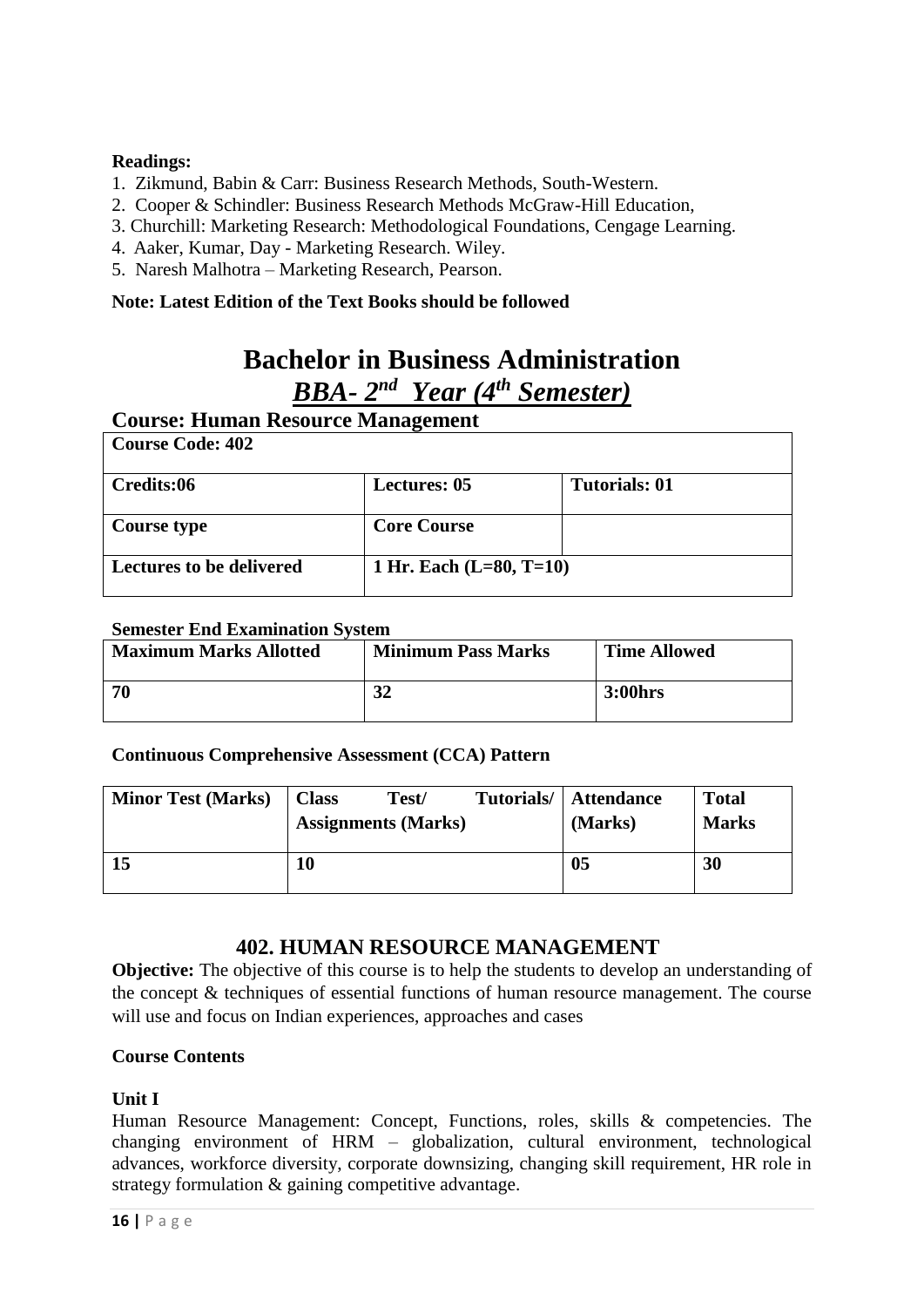# **Unit II**

Human Resource Planning: Process, Forecasting demand & supply, Skill inventories, Job analysis – Uses, methods, Job description & Job specifications. Recruitment, Selection & Orientation: internal & external sources, e- recruitment, selection process, orientation process.

# **Unit III**

Training: Concept, Needs, Systematic approach to training, Methods of training. Performance management system: concept, uses of performance appraisal, factors that distort appraisal.

Compensation: Steps of determining compensation, job evaluation, components of pay structure, factors influencing compensation levels, wage differentials & incentives, profit sharing, gain sharing, employees' stock option plans. Brief introduction of social security; health, retirement & other benefits.

#### **Unit IV**

Industrial Relations: Introduction to Industrial Relations, Trade unions role, types, functions, problems, industrial dispute- concept, causes & machinery for settlement of disputesgrievance, concepts, causes & grievance redressal machinery, discipline-concept, aspect of discipline & disciplinary procedure, Collective bargaining- concept, types, process, problems, essentials of effective collective bargaining .

#### **Readings:**

- 1. De Cenzo, D.A. & Robbins: Fundamentals of Human Resource Management, New York: John Wiley & Sons.
- 2. Dessler, G: Human Resource Management, Pearson.
- 3. Monappa & Saiyaddin: Personnel Management,Tata McGraw Hill.
- 4. Rao, V.S.P.: Human Resource Management- Text and Cases, Excel Books.
- 5. R. Wayne Mondy & Rober M. Noe: Human Resource Management, Pearson.

# **Note: Latest Edition of the Text Books should be followed**

# **Bachelor in Business Administration** *BBA- 2 nd Year (4th Semester)*

# **Course: Financial Management**

| <b>Course Code: 403</b>         |                           |                      |
|---------------------------------|---------------------------|----------------------|
| Credits:06                      | <b>Lectures: 05</b>       | <b>Tutorials: 01</b> |
| <b>Course type</b>              | <b>Core Course</b>        |                      |
| <b>Lectures to be delivered</b> | 1 Hr. Each $(L=80, T=10)$ |                      |

#### **Semester End Examination System**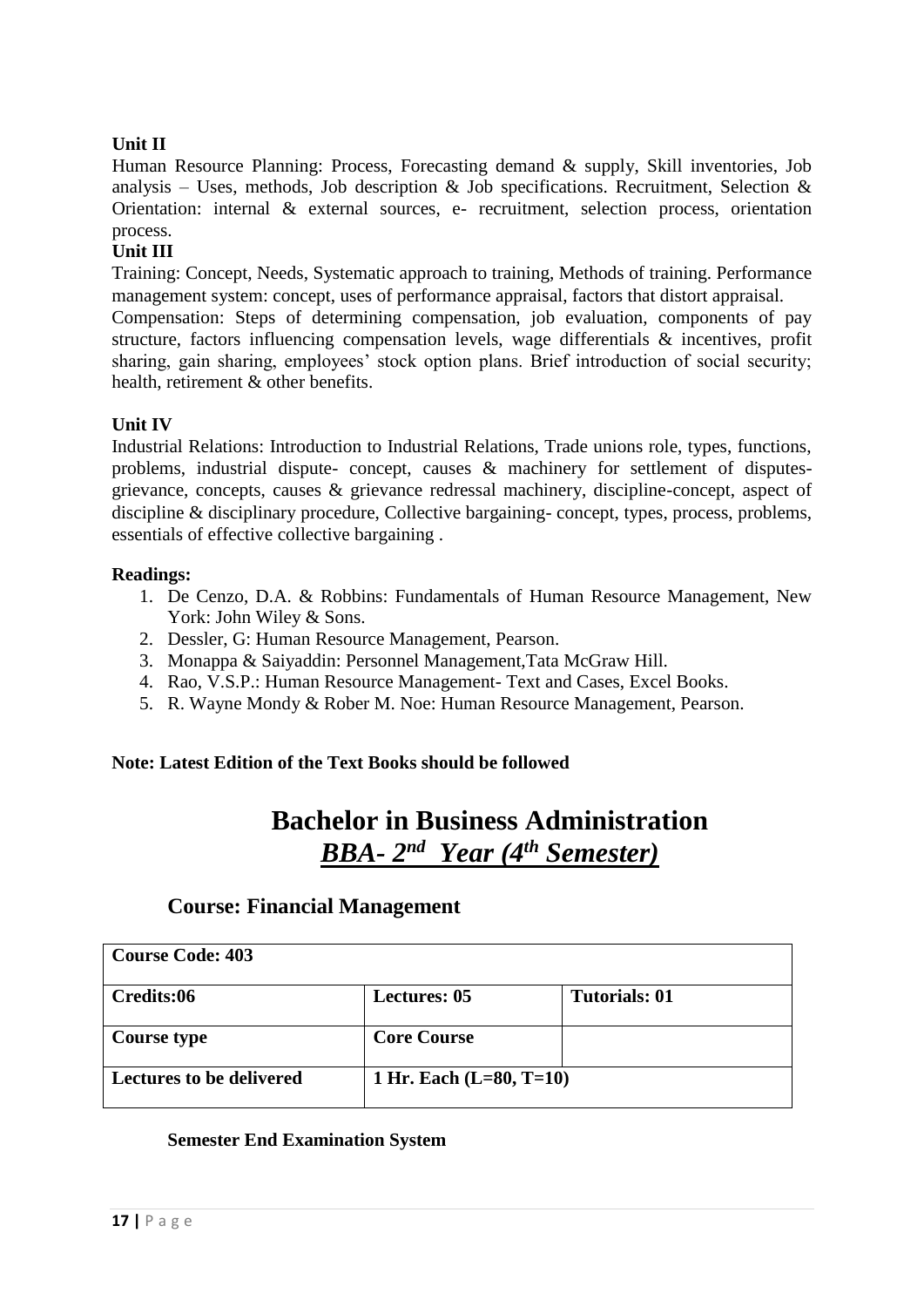| <b>Maximum Marks Allotted</b> | <b>Minimum Pass Marks</b> | <b>Time Allowed</b> |
|-------------------------------|---------------------------|---------------------|
| -70                           | 21                        | 3:00hrs             |

### **Continuous Comprehensive Assessment (CCA) Pattern**

| <b>Minor Test (Marks)</b> | <b>Class</b> | Test/<br><b>Assignments (Marks)</b> | Tutorials/ | Attendance<br>(Marks) | <b>Total</b><br><b>Marks</b> |
|---------------------------|--------------|-------------------------------------|------------|-----------------------|------------------------------|
| 15                        | 10           |                                     |            | 05                    | 30                           |

# **PAPER NO: 403 – FINANCIAL MANAGEMENT**

**Objective:** To acquaint students with the techniques of financial management and their applications for business decision making.

#### **Course Contents:**

# **Unit I**

Nature of Financial Management: Finance and related disciplines; Scope of Financial Management; Profit Maximization, Wealth Maximization - Traditional and Modern Approach; Functions of finance – Finance Decision, Investment Decision, Dividend Decision; Objectives of Financial Management; Organisation of finance function; Concept of Time Value of Money, present value, future value, and annuity; Risk & Return: Risk - Systematic & unsystematic risk – their sources and measures.

# **Unit II**

Long -term investment decisions: Capital Budgeting - Principles and Techniques; Nature and meaning of capital budgeting; Estimation of relevant cash flows and terminal value; Evaluation techniques - Accounting Rate of Return, Net Present Value, Internal Rate of Return, Profitably Index Method.

Concept and Measurement of Cost of Capital: Explicit and Implicit costs; Measurement of cost of capital; Cost of debt; Cost of perpetual debt; Cost of Equity Share; Cost of Preference Share; Cost of Retained Earning; Computation of over-all cost of capital based on Historical and Market weights.

# **Unit III**

Capital Structure: Approaches to Capital Structure Theories - Net Income approach, Net Operating Income approach, Modigliani-Miller (MM) approach, Traditional approach, Capital Structure and Financial Distress, Trade-Off Theory.

Dividend Policy Decision - Dividend and Capital; The irrelevance of dividends: General, MM hypothesis; Relevance of dividends: Walter's model, Gordon's model;

Leverage Analysis: Operating and Financial Leverage; EBIT -EPS analysis; Combined leverage.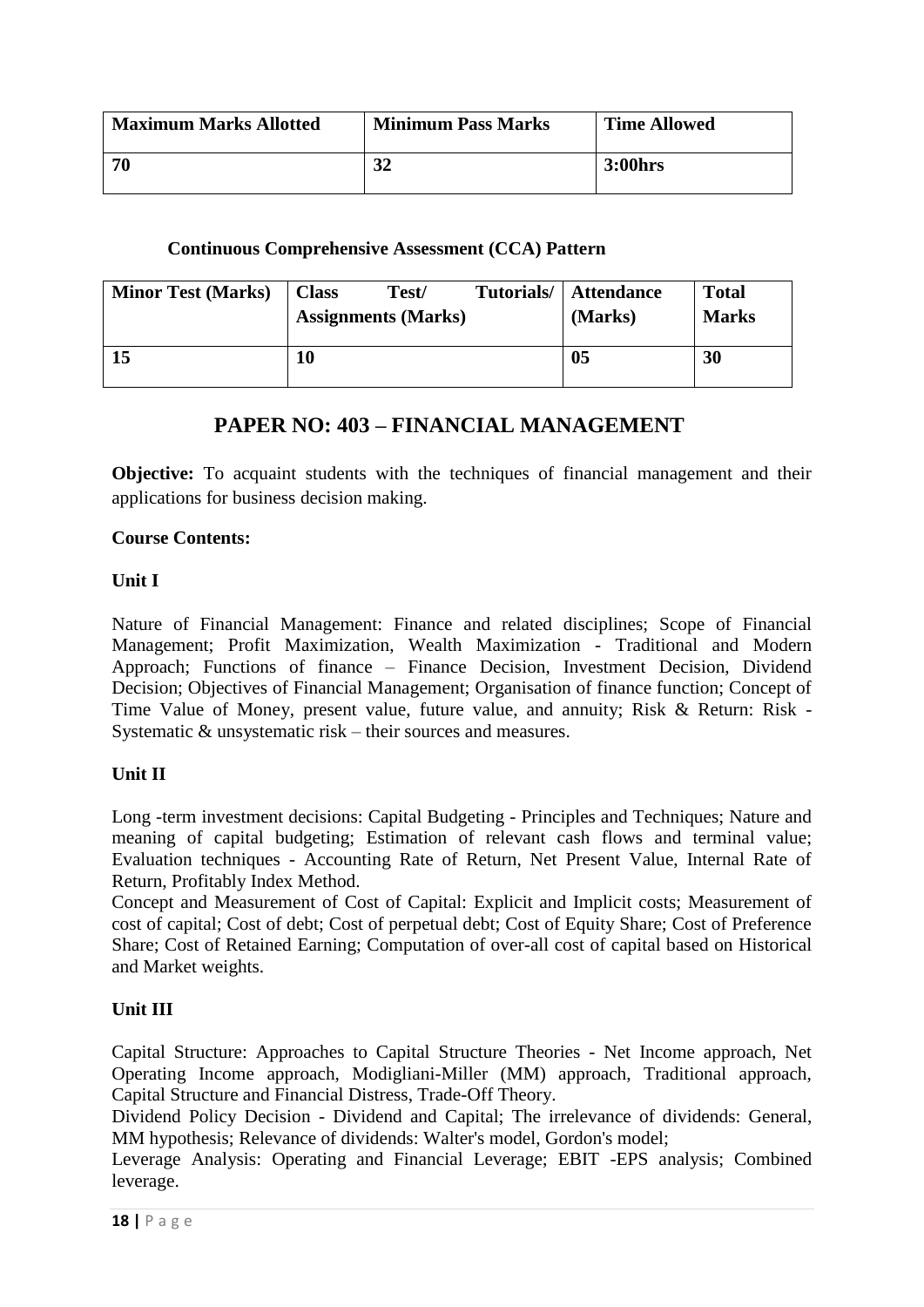# **Unit IV**

Working Capital Management: Management of Cash - Preparation of Cash Budgets (Receipts and Payment Method only); Cash management technique,

Receivables Management – Objectives; Credit Policy, Cash Discount, Debtors Outstanding and Ageing Analysis; Inventory Management (Very Briefly) - ABC Analysis; Minimum Level; Maximum Level; Reorder Level; Safety Stock; EOQ, Determination of Working Capital.

# **Readings**

- 1. M.Y. Khan & P.K. Jain: Financial Management Text Problem and Cases, Tata McGraw Hill Pubilshlng Co. Ltd.
- 2. R. P. Rustogi: Financial Management: Theory Concepts and Practices, Taxmann Publication.
- 3. I.M. Pandey: Financial Management: Theory and Practices, Vikas Publishing House
- 4. R.A. Brealey, S.C. Myers, F. Allen& P. Mohanty: Principles of Corporate Finance**,** McGraw Hill Higher Education
- 5. J.V. Horne & J.M. Wachowicz: Fundamentals of Financial Management Prentice Hall

# **Note: Latest Edition of the Text Books should be followed**

# **Bachelor in Business Administration** *BBA- 2 nd Year (4 th Semester)*

# **Course: Tax Planning**

| <b>Course Code: 404</b>         |                            |               |
|---------------------------------|----------------------------|---------------|
| Credits:06                      | <b>Lectures: 04</b>        | Tutorials: 02 |
| Course type                     | <b>Generic Elective-IV</b> |               |
| <b>Lectures to be delivered</b> | 1 Hr. Each $(L=60, T=20)$  |               |

#### **Semester End Examination System**

| <b>Maximum Marks Allotted</b> | <b>Minimum Pass Marks</b> | <b>Time Allowed</b> |
|-------------------------------|---------------------------|---------------------|
| 70                            | 32                        | 3:00hrs             |

#### **Continuous Comprehensive Assessment (CCA) Pattern**

| <b>Minor Test (Marks)</b> | <b>Class</b> | Test/                      | Tutorials/ | <b>Attendance</b> | <b>Total</b> |
|---------------------------|--------------|----------------------------|------------|-------------------|--------------|
|                           |              | <b>Assignments (Marks)</b> |            | (Marks)           | <b>Marks</b> |
|                           |              |                            |            |                   |              |
| 15                        | 10           |                            |            | 05                | 30           |
|                           |              |                            |            |                   |              |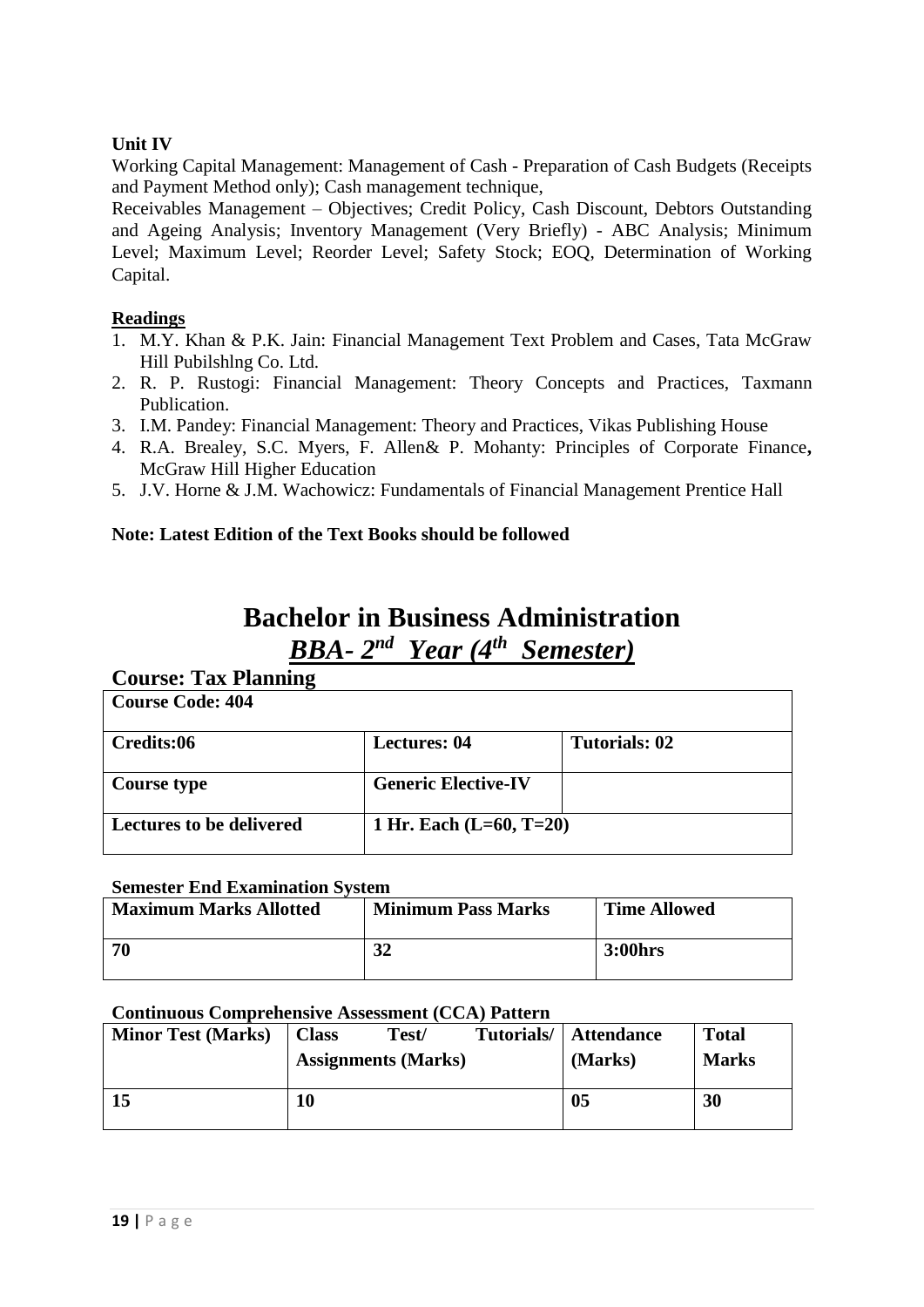# **404. TAX PLANNING (Generic Elective-IV)**

**Objective:** The objective of this course is to acquaint the students with the tax structure for individuals and corporate and also its implications for planning.

#### **Course Contents:**

#### **Unit I (Only Theory)**

Income tax concepts: Previous Year, Assessment Year, Person, Assessee, Income (including agricultural income), Residential Status and their incidence of tax, Gross Total Income, Total Income; Income which do not form part of total income, Tax Evasion, Tax Avoidance.

#### **Unit II (Theory and Practical)**

Tax Planning under the head Salary

# **Unit III (Only Theory)**

Computation of Income under the Head: House Property and Profits and gains from Business or Profession. Computation of Income under the Head: Capital gains and Income from other sources.

#### **Unit IV (Only Theory)**

Clubbing of Income, Set-off and carry-forward of losses , Deductions from gross total income as applicable to an individual and Business Units; Computation of total income and tax liability of an individual and Business Units.

### **Text Books:**

1. Singhania, V.K. Student Guide to Income Tax. Taxmann Publications Pvt. Ltd. (Latest ed.)

2. Ahuja& Gupta. Simplified Approach to Corporate Tax. Flair Publications Pvt. Ltd (Latest ed.)

#### **References:**

1. Ahuja& Gupta. Simplified Approach to Income Tax Flair, Publications Pvt. Ltd.

2. Mahesh Chandra &Shukla, D.C. Income Tax Law & Practice Pragati Publications.

3. Goyal, S.P. Tax Planning and Management. SahityaBhawan Publications.

4. Singhania, V.K .Student Guide to Income Tax. (University ed.). Taxmann Publications Pvt. Ltd.

# **Online Readings/Supporting Material:**

- 1. Finance Act for the relevant assessment year.
- 2. CBDT Circulations.

10. 3. Latest Court Judgements for the relevant Assessment year.

#### **Note: Latest Edition of the Text Books should be followed**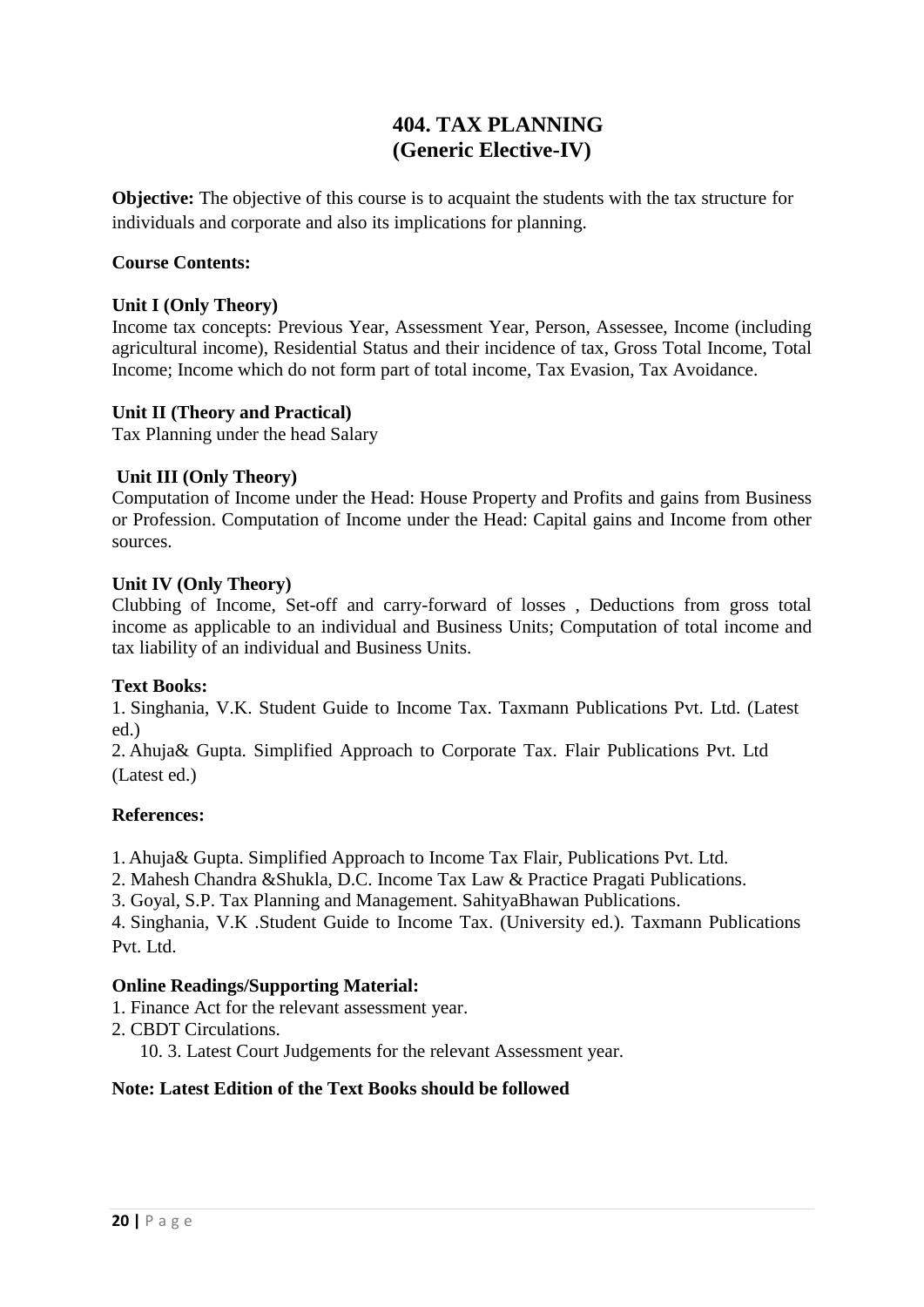# **Bachelor in Business Administration** *BBA- 2 nd Year (4 th Semester)*

| <b>Course Code: 405</b>                |  |                                    |                       |  |  |
|----------------------------------------|--|------------------------------------|-----------------------|--|--|
| Credits:06                             |  | <b>Lectures: 04</b>                | <b>Practicals: 02</b> |  |  |
| <b>Course type</b>                     |  | <b>Skill Enhancement Course-II</b> |                       |  |  |
| <b>Lectures to be delivered</b>        |  | 1 Hr. Each $(L=60, P=20)$          |                       |  |  |
| <b>Semester End Examination System</b> |  |                                    |                       |  |  |
| <b>Theory</b>                          |  |                                    |                       |  |  |
| <b>Maximum Marks Allotted</b>          |  | <b>Minimum Pass Marks</b>          | <b>Time Allowed</b>   |  |  |
| 50                                     |  | 23                                 | <b>3:00hrs</b>        |  |  |
| <b>Practical</b>                       |  |                                    |                       |  |  |
| <b>Maximum Marks Allotted</b>          |  | <b>Minimum Pass Marks</b>          | <b>Time Allowed</b>   |  |  |
| 20                                     |  | $\boldsymbol{9}$                   | 1:00hr                |  |  |

| <b>Minor Test (Marks)</b> | <b>Class</b> | Test/<br><b>Assignments (Marks)</b> | Tutorials/ | <b>Attendance</b><br>(Marks) | <b>Total</b><br><b>Marks</b> |
|---------------------------|--------------|-------------------------------------|------------|------------------------------|------------------------------|
| 15                        | 10           |                                     |            | 05                           | 30                           |

# **405. IT TOOLS IN BUSINESS (Skill Enhancement Course-II)**

**Objective:** The objective of this course is to acquaint the students with Information Technology tools which includes various Office Automation Tools for individuals and corporate.

# **Course Contents**

# **UNIT-I**

# **Spreadsheets**

Introduction: Concept of worksheets and workbooks, creating, opening, closing and saving workbooks, moving, copying, inserting, deleting and renaming worksheets, working with multiple worksheets and multiple workbooks, controlling worksheet views, naming cells using name box, name create and name define. Using formulae and functions: Understanding absolute, relative and mixed referencing in formulas, referencing cells in other worksheets and workbooks, correcting common formula errors, working with inbuilt function categories like mathematical, statistical, text, lookup, information, logical, database, date and time and basic financial functions. Consolidating worksheets and workbooks using formulae and data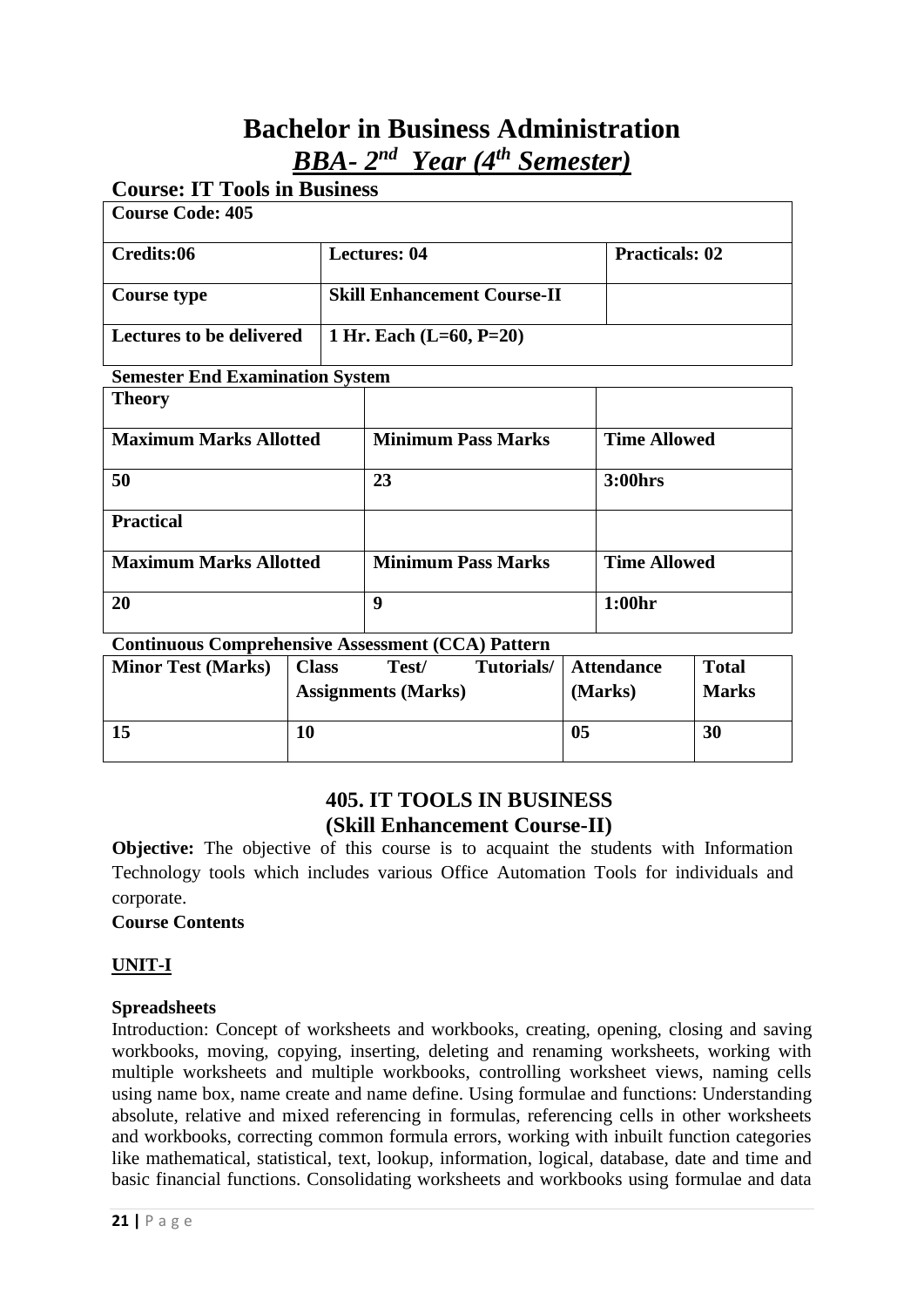consolidate command Printing and Protecting worksheets: Adjusting margins, creating headers and footers, setting page breaks, changing orientation, creating portable documents and printing data and formulae. Implementing file level security and protecting data within the worksheet Creating charts and graphics: Choosing a chart type, understanding data points and data series, editing and formatting chart elements, and creating sparkline graphics. Analysing data using pivot tables: Creating, formatting and modifying a pivot table, sorting, filtering and grouping items, creating calculated field and calculated item, creating pivot table charts, producing a report with pivot tables. Performing what-if analysis: Types of what if analysis (manual, data tables, scenario manager), what-if analysis in reverse (goal-seek, solver)Exchanging data using clipboard, object linking and embedding.

# **UNIT-II**

# **Word-processing**

Introduction: Creating and saving your document, displaying different views, working with styles and character formatting, working with paragraph formatting techniques using indents, tabs, alignment, spacing, bullets and numbering and creating borders.

Page setup and sections: Setting page margins, orientation, headers and footers, end notes and foot notes, creating section breaks and page borders. Working with tables: Creating tables, modifying table layout and design, sorting, inserting graphics in a table, table math, converting text to table and vice versa. Create newspaper columns, indexes and table of contents. Spellcheck your document using inbuilt and custom dictionaries, checking grammar and style ,using thesaurus and finding and replacing text. Create bookmarks, captions and cross referencing, adding hyperlinks, adding sources and compiling and bibliography. Mail merge: Creating and editing your main document and data source, sorting and filtering merged documents and using merge instructions like ask, fill-in and if-then-else. Linking and embedding to keep things together.

# **UNIT-III**

# **PowerPoint presentation**

Introduction: Creating a blank presentation using a design template, basing a new presentation on an existing one, creating and managing slides, using content place holders, creating graphs, tables, diagrams, organization charts, inserting clip art and images. Viewing and navigating a presentation: Organising ideas in outline view, using slide sorter to rearrange a presentation, previewing presentation in slide show, understanding master views, using title master, slide master, handout master and notes master, working with headers and footers, using hyperlinks, advanced navigation with action settings, navigation short hand with action buttons. Animation and multimedia: Using and applying animation schemes, custom animation, understanding sound file formats and video types, adding music, sound and video clips. Final presentation: Applying transition to slides, controlling transition speed, using hidden slides, using custom shows, using on screen pen and adding and accessing notes during a presentation.

# **UNIT-IV Databases**

Introduction to Database Development: Database Terminology, Objects, Creating Tables, working with fields, understanding Data types , Changing table design, Assigning Field Properties, Setting Primary Keys, using field validation and record validation rules, Indexing, working with multiple tables, Relationships & Integrity Rules, Join Properties, Record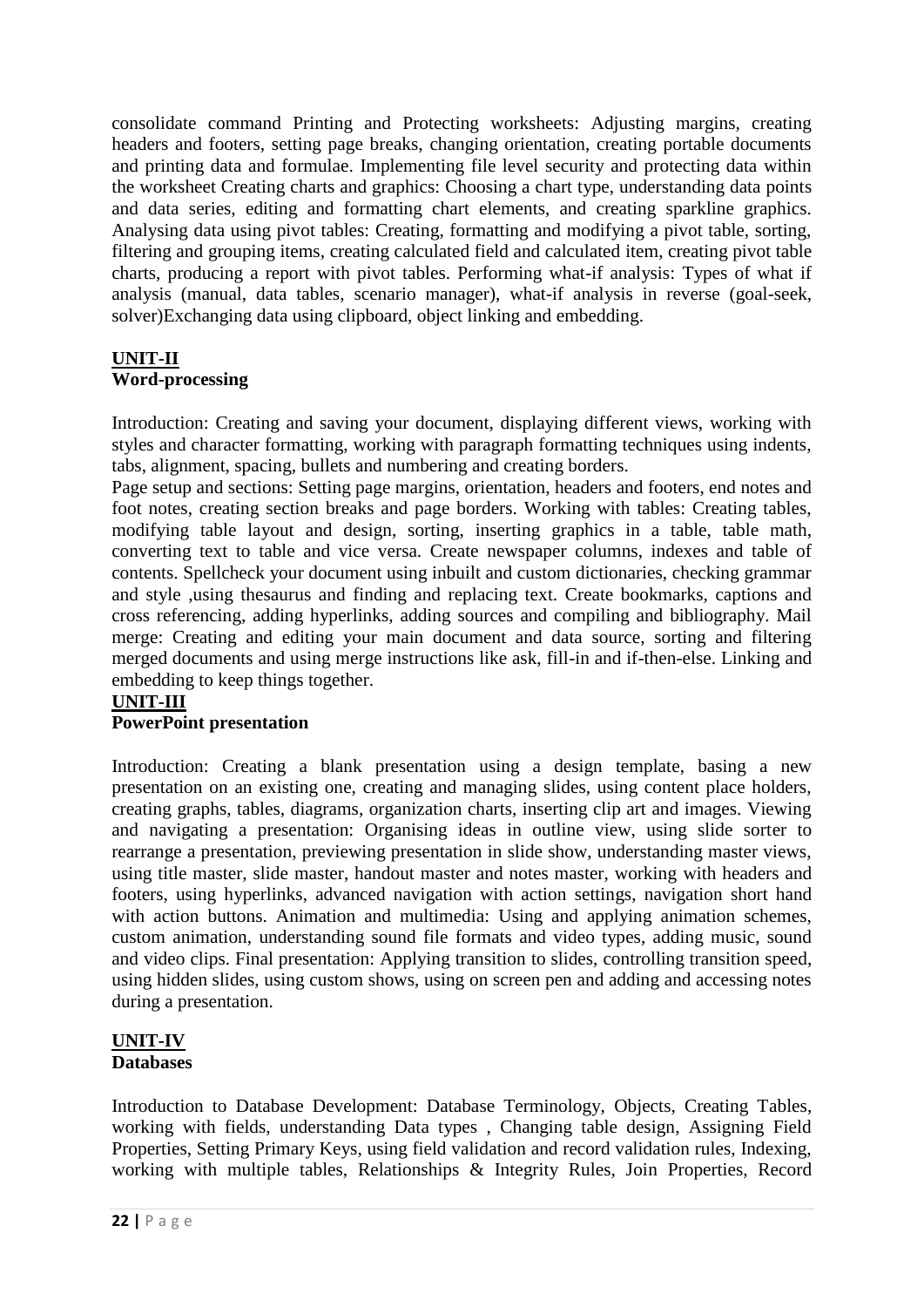# manipulation, Sorting & Filtering.

Select data with queries: Creating Query by design & by wizard (Select, Make Table, Append, Delete, Cross Tab, Update, Parameterized Query, Find Duplicate and Find Unmatched), Creating multi table queries, creating & working with table joins. Using operators & expressions: Creating simple & advance criteria.

Working with forms: Creating Basic forms, working with bound, unbound and calculated controls, understanding property sheet, Working with Data on Forms: Changing Layout, creating Sub Forms, creating list box, combo box and option groups.

Working with Reports: Creating Basic Reports, Creating Header & Footer, Placing Controls on reports, sorting & grouping, Creating Sub reports.

# **Note: Latest Edition of the Text Books should be followed**

# **Bachelor in Business Administration** *BBA- 3 rd Year (5 th Semester)*

# **Course: Quantitative Techniques for Management**

| <b>Course Code: 501</b>         |                           |                      |
|---------------------------------|---------------------------|----------------------|
| Credits:06                      | <b>Lectures: 05</b>       | <b>Tutorials: 01</b> |
| Course type                     | <b>Core Course</b>        |                      |
| <b>Lectures to be delivered</b> | 1 Hr. Each $(L=80, T=10)$ |                      |

#### **Semester End Examination System**

| <b>Maximum Marks Allotted</b> | <b>Minimum Pass Marks</b> | <b>Time Allowed</b> |
|-------------------------------|---------------------------|---------------------|
| -70                           | 21<br>ЭZ                  | 3:00hrs             |

#### **Continuous Comprehensive Assessment (CCA) Pattern**

| <b>Minor Test (Marks)</b> | <b>Class</b> | Test/<br><b>Assignments (Marks)</b> | Tutorials/ | <b>Attendance</b><br>(Marks) | <b>Total</b><br><b>Marks</b> |
|---------------------------|--------------|-------------------------------------|------------|------------------------------|------------------------------|
| 15                        | 10           |                                     |            | 0 <sub>5</sub>               | 30                           |

# **501. QUANTITATIVE TECHNIQUES FOR MANAGEMENT**

**Objective**: To acquaint students with the construction of mathematical models for managerial decision situations and to use computer software packages to obtain a solution wherever applicable. The emphasis is on understanding the concepts, formulation and interpretation. **Course contents:**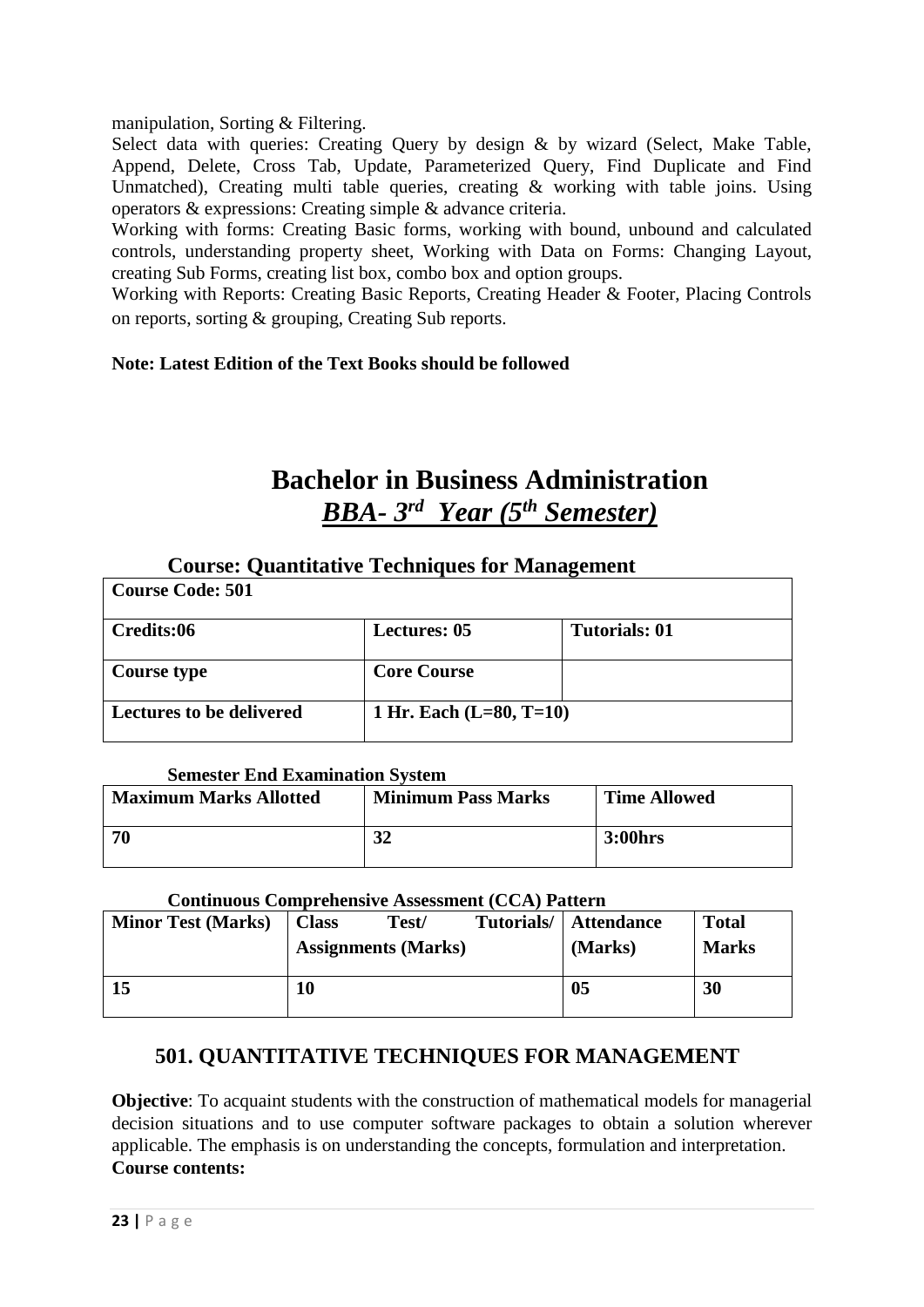**Unit I:** Linear Programming: Formulation of L.P. Problems, Graphical Solutions (Special cases: Multiple optimal solution, infeasibility, unbounded solution); Simplex Methods (Special cases: Multiple optimal solution, infeasibility, degeneracy, unbounded solution) Big-M method and Two-phase method; Duality and Sensitivity (emphasis on formulation & economic interpretation); Formulation of Integer programming, Zero-one programming, Goal Programming.

Unit II: Elementary Transportation: Formulation of Transport Problem, Solution by N.W. Corner Rule, Least Cost method, Vogel's Approximation Method (VAM), Modified Distribution Method. (Special cases: Multiple Solutions, Maximization case, Unbalanced case, prohibited routes)

Elementary Assignment: Hungarian Method, (Special cases: Multiple Solutions, Maximization case, Unbalanced case, Restrictions on assignment.)

**Unit III:** Network Analysis: Construction of the Network diagram, Critical Path - float and slack analysis (Total float, free float, independent float), PERT, Project Time Crashing

# **Unit IV:**

Introduction to Game Theory: Pay off Matrix- Two person Zero- Sum game, Pure strategy, Saddle point; Dominance Rule, Mixed strategy, Reduction of m x n game and solution of 2x2, 2 x s, and r x 2 cases by Graphical and Algebraic methods; Introduction to Simulation: Monte Carlo Simulation.

# **Readings:**

1. N. D. Vohra: Quantitative Management, Tata McGraw Hill .

2. P. K. Gupta, Man Mohan, KantiSwarup: Operations Research, Sultan Chand.

3. V. K. Kapoor: Operations Research, Sultan Chand & Sons.

4. J. K. Sharma: Operations Research Theory & Applications, Macmillan India Limited.

# **Note: Latest Edition of the Text Books should be followed**

# **Bachelor in Business Administration** *BBA- 3 rd Year (5 th Semester)*

# **Course: Legal Aspects of Business**

| <b>Course Code: 502</b>         |                           |                      |
|---------------------------------|---------------------------|----------------------|
| Credits:06                      | <b>Lectures: 05</b>       | <b>Tutorials: 01</b> |
| <b>Course type</b>              | <b>Core Course</b>        |                      |
| <b>Lectures to be delivered</b> | 1 Hr. Each $(L=80, T=10)$ |                      |

#### **Semester End Examination System**

| <b>Maximum Marks Allotted</b> | <b>Minimum Pass Marks</b> | <b>Time Allowed</b> |
|-------------------------------|---------------------------|---------------------|
| 70                            | 32                        | 3:00hrs             |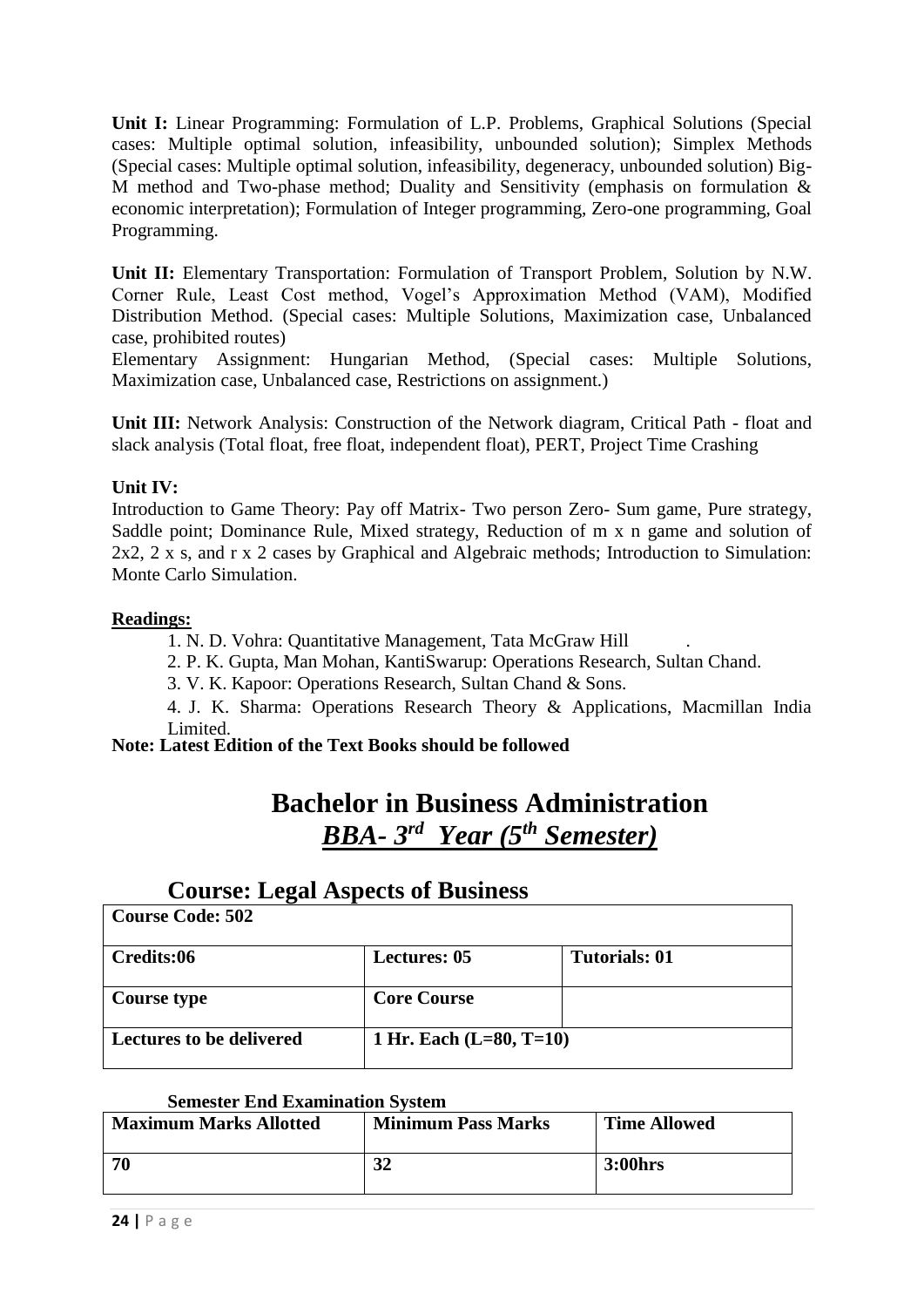|                           | Continuous Complements Assessment (CCA) I attein |                            |            |                   |              |  |  |
|---------------------------|--------------------------------------------------|----------------------------|------------|-------------------|--------------|--|--|
| <b>Minor Test (Marks)</b> | <b>Class</b>                                     | Test/                      | Tutorials/ | <b>Attendance</b> | <b>Total</b> |  |  |
|                           |                                                  | <b>Assignments (Marks)</b> |            | (Marks)           | <b>Marks</b> |  |  |
| 15                        | 10                                               |                            |            | 0 <sub>5</sub>    | 30           |  |  |

#### **Continuous Comprehensive Assessment (CCA) Pattern**

# **502. LEGAL ASPECTS OF BUSINESS**

**Objective:** To gain knowledge of the branches of law which relate to business transactions, certain corporate bodies and related matters. Also, to understand the applications of these laws to practical commercial situations.

# **Course contents:**

# **Unit I:**

The Indian Contract Act 1872: Meaning and Essentials of contract; Kinds of contract-Based on: validity, formation & performance, law relating to offer and acceptance, consideration, competency to contract, free consent, Void agreements, performance of contracts, discharge of contracts, breach of contracts and quasi contract, Special contracts: contract of indemnity and guarantee, bailment and pledge, and agency. **Unit II:**

Sale of Goods Act 1930: Sale and agreement to sell, implied conditions and warranties, sale by non-owners, rights of unpaid seller.

Negotiable Instruments Act 1881: Meaning of negotiable instruments, type of negotiable instruments, promissory note, bill of exchange, cheque.

# **Unit III:**

The Companies Act 2013:

Meaning and types, Incorporation, Memorandum & Articles of association, Prospectus, Issue of shares and bonus shares, rights issue, sweat equity, role of directors, share qualification, company meetings.

# **Unit IV:**

Consumer Protection Act 1986:

Objectives and machinery for consumer protection, defects and deficiency removal, rights of consumers.

The Right to Information Act 2005:

Salient features and coverage of the act, definition of terms information, right, record, public authority; obligations of public authorities, requesting information and functions of PIO.

# **Readings**:

1. M.C.Kucchal: Business Law/Mercantile Law, Vikas Publishing.House (P) Ltd.

2. M.C.Kucchal,& Vivek Kucchal: Business Legislation for Management, Vikas Publishing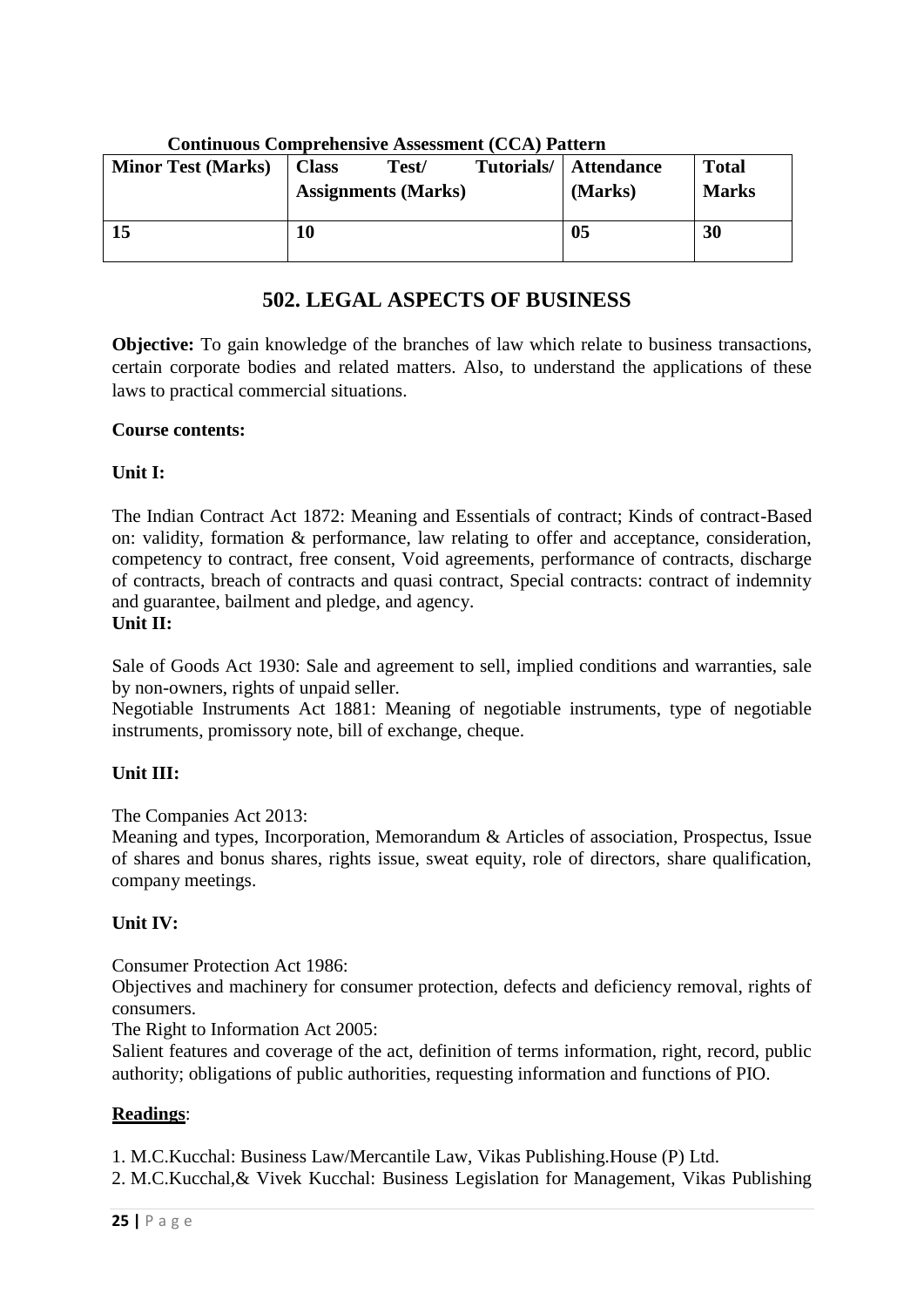House (P) Ltd.

**Course Code: 503**

- 3. Dr. G. K. Kapoor & Sanjay Dhamija: Company Law and Practice-A comprehensive textbook on Companies Act 2013, latest edition, Taxmann.
- 4. Avtar Singh: Principle of Mercantile Law, Eastern Book Company 5. Gulshan Kapoor: Business Law, New Age International Pvt Ltd Publishers.
- 6. Maheshwari & Maheshwari: Principle of Mercantile Law, National Publishing Trust 7.Rohini Aggarwal: Mercantile & Commercial Law, Taxmann.

#### **Note: Latest Edition of the Text Books should be followed**

# **Bachelor in Business Administration** *BBA- 3 rd Year (5 th Semester)*

٦

#### **Course: Investment Banking and Financial Services**

| Course Coue, JoJ                |                                                        |                      |
|---------------------------------|--------------------------------------------------------|----------------------|
| Credits:06                      | <b>Lectures: 05</b>                                    | <b>Tutorials: 01</b> |
| <b>Course type</b>              | <b>Discipline Specific Elective</b><br>(DSE-I Finance) |                      |
| <b>Lectures to be delivered</b> | 1 Hr. Each $(L=80, T=10)$                              |                      |

#### **Semester End Examination System**

| <b>Maximum Marks Allotted</b> | <b>Minimum Pass Marks</b> | <b>Time Allowed</b> |
|-------------------------------|---------------------------|---------------------|
| 70                            | 21<br>34                  | 3:00hrs             |

#### **Continuous Comprehensive Assessment (CCA) Pattern**

| <b>Minor Test (Marks)</b> | <b>Class</b> | Test/<br><b>Assignments (Marks)</b> | Tutorials/ | <b>Attendance</b><br>(Marks) | <b>Total</b><br><b>Marks</b> |
|---------------------------|--------------|-------------------------------------|------------|------------------------------|------------------------------|
| 15                        | 10           |                                     |            | 05                           | 30                           |

# **503. (DSE-I Finance) INVESTMENT BANKING AND FINANCIAL SERVICES**

**Objective:** The objective of this paper is to know the different aspects of Investment banking, mergers and acquisition and the detailed SEBI guidelines on issue management.

# **UNIT- I**

Introduction: An Overview of Indian Financial System, Investment Banking in India, Recent Developments and Challenges ahead, Institutional structure and Functions of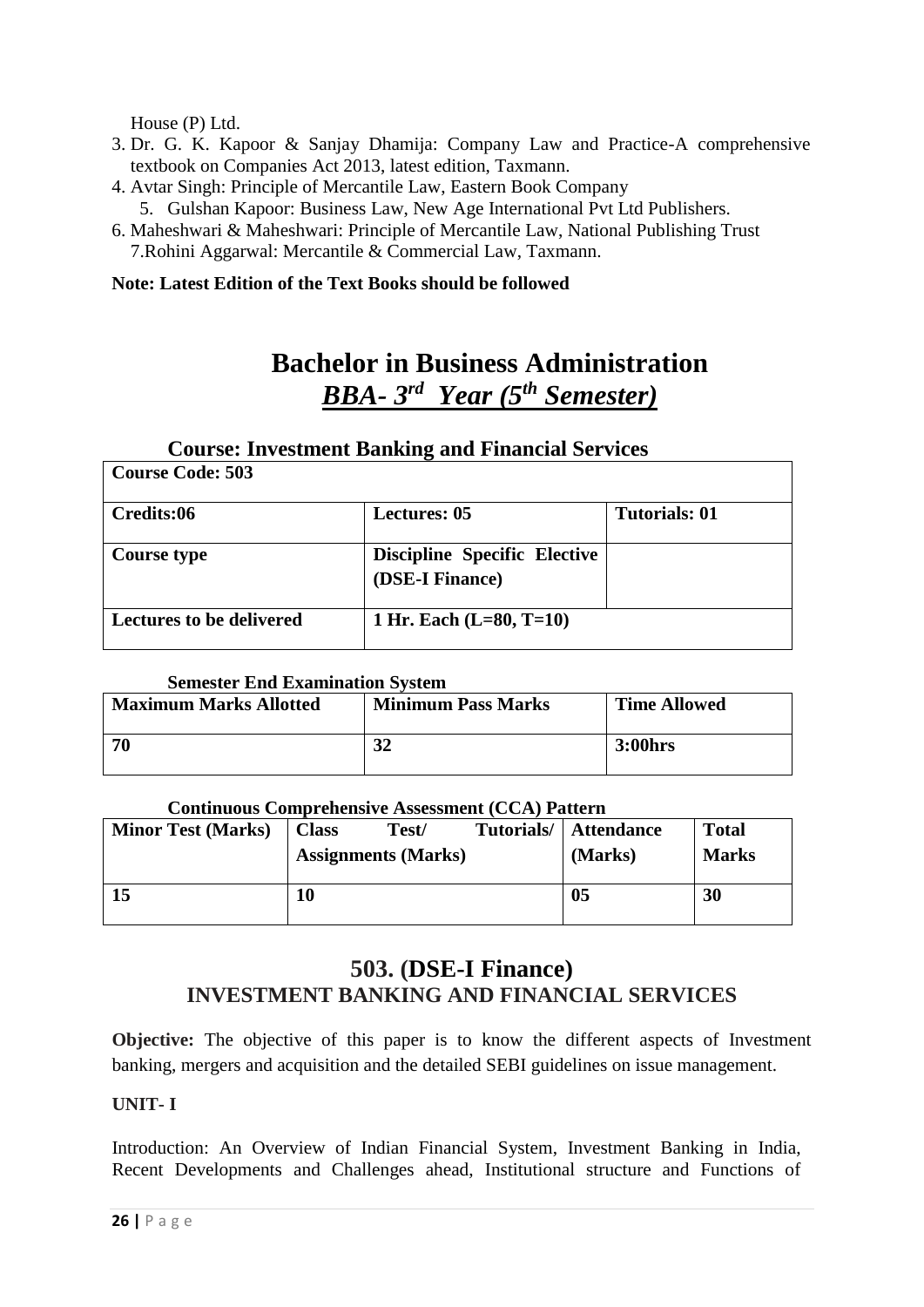Investment / Merchant Banking; SEBI guidelines for Merchant Bankers.

# **UNIT II**

Issue Management: Public Issue: classification of companies, eligibility, issue pricing, promoter's contribution, minimum public offer, prospectus, allotment, preferential allotment, private placement, Book Building process, designing and pricing, Right Issue: promoter's contribution, minimum subscription, advertisements, contents of offer document, Bought out Deals, Post issue work & obligations, Investor protection, Broker, sub broker and underwriters

# **UNIT III**

Leasing and Hire Purchase :Concepts of leasing, types of leasing – financial & operating lease, direct lease and sales & lease back, advantages and limitations of leasing, Lease rental determination; Finance lease evaluation problems (only Lessee's angle), Hire Purchase interest &Installment, difference between Hire Purchase & Leasing, Choice criteria between Leasing and Hire Purchase, Factoring, forfaiting and its arrangement.

# **UNIT IV**

Venture Capital: Concept, history and evolution of VC, the venture investment process, various steps in venture financing.

Credit Ratings: Introduction, types of credit rating, advantages and disadvantages of credit ratings, Credit rating agencies and their methodology.

Securitization: concept, securitization as a funding mechanism.

#### **REFERENCES**

1. M.Y.Khan: Financial Services, Tata McGraw –Hill.

- 2. Machiraju: Indian Financial System, Vikas Publishing House.
- 3. J.C.Verma: A Manual of Merchant Banking, Bharath Publishing House.
- 4. K.Sriram: Hand Book of Leasing, Hire Purchase & Factoring, ICFAI, Hyderabad.

5. Ennew.C.Trevor Watkins & Mike Wright: Marketing of Financial Services, Heinemann Professional

# **Note: Latest Edition of the Text Books should be followed**

# **Bachelor in Business Administration** *BBA- 3 rd Year (5th Semester)*

#### **Course: Consumer Behavior Course Code: 503**

| Credits:06                      | <b>Lectures: 05</b>                                       | <b>Tutorials: 01</b> |
|---------------------------------|-----------------------------------------------------------|----------------------|
| Course type                     | <b>Discipline Specific Elective</b><br>(DSE-II Marketing) |                      |
| <b>Lectures to be delivered</b> | 1 Hr. Each $(L=80, T=10)$                                 |                      |

#### **Semester End Examination System**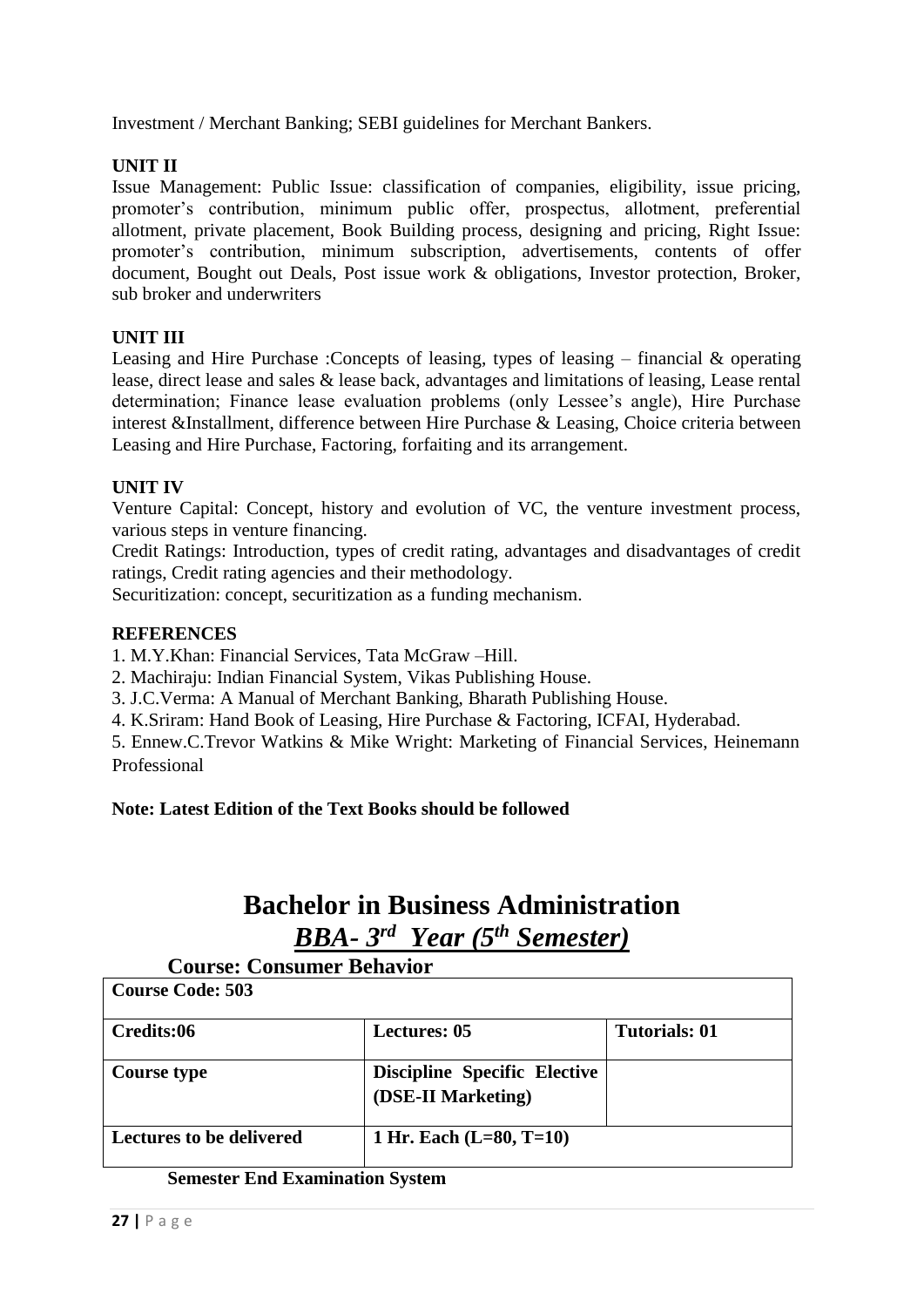| <b>Maximum Marks Allotted</b> | <b>Minimum Pass Marks</b> | <b>Time Allowed</b> |
|-------------------------------|---------------------------|---------------------|
| -70                           | 32                        | 3:00hrs             |

### **Continuous Comprehensive Assessment (CCA) Pattern**

| <b>Minor Test (Marks)</b> | <b>Class</b> | Test/<br><b>Assignments (Marks)</b> | Tutorials/ | Attendance<br>(Marks) | <b>Total</b><br><b>Marks</b> |
|---------------------------|--------------|-------------------------------------|------------|-----------------------|------------------------------|
| 15                        | 10           |                                     |            | 05                    | 30                           |

# **503. (DSE-II Marketing) CONSUMER BEHAVIOR**

**Objective:** The course of Consumer behaviour equips students with the basic knowledge about the issues and dimensions of consumer behaviour and with the skill and ability to analyse consumer information and develop consumer behaviour oriented marketing strategies.

#### **Course contents:**

#### **Unit I**

Consumer Behaviour: Nature, scope & application: Importance of consumer behaviour in marketing decisions, characteristics of consumer behaviour, role of consumer research, consumer behaviour- interdisciplinary approach.

# **Unit II**

Consumer Needs & Motivation: Characteristics of motivation, arousal of motives, selfconcept & its importance, types of involvement.

Trait theory: Theory of self-images; Role of self-consciousness.

Consumer Perception: Concept of absolute threshold limit, differential threshold limit & subliminal perception: Perceptual Process: selection, organisation& interpretation. Learning & Consumer Involvement: Importance of learning on consumer behaviour,

Consumer Attitudes: Formation of attitudes, functions performed by attitudes.

#### **Unit III**

Group Dynamics & consumer reference groups: Different types of reference groups, factors affecting reference group influence, reference group influence on products & brands, application of reference groups.

Family & Consumer Behaviour: Consumer socialisation process, consumer roles within a family, purchase influences and role played by children, family life cycle.

Social Class & Consumer behaviour: Determinants of social class, measuring & characteristics of social class.

#### **Unit IV**

Diffusion of Innovation: Definition of innovation, product characteristics influencing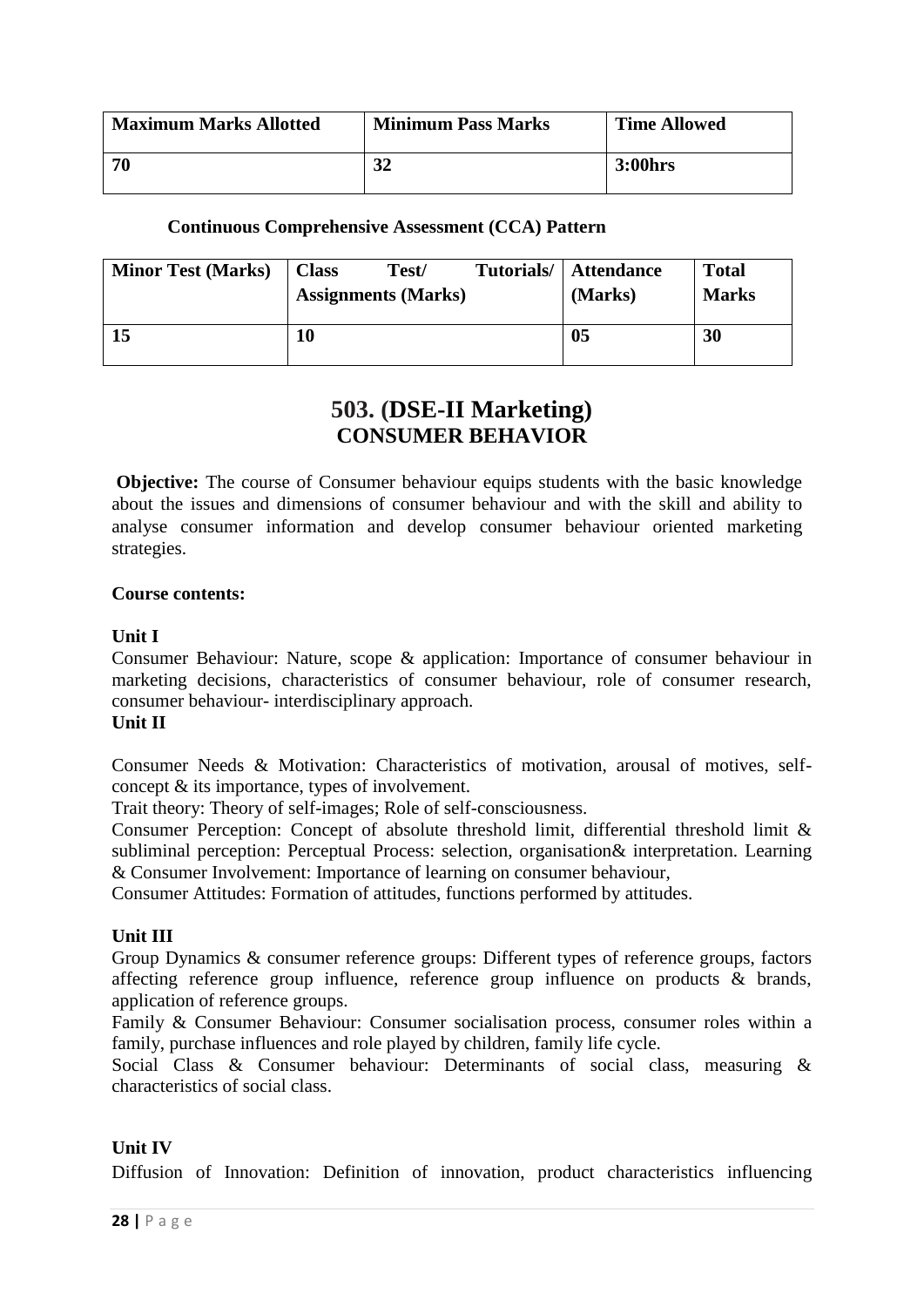diffusion, resistance to innovation, adoption process.

Consumer Decision making process: Process- problem recognition, pre-purchase search influences, information evaluation, purchase decision (compensatory decision rule, conjunctive decision, rule, Lexicographic rule, affect referral, disjunctive rule), post-purchase evaluation; Situational Influences

NOTE: Cases & application to marketing will be taught with respect to each topic.

#### **Readings**

- 1. Leon G.Schiffman & Leslie L.Kanuk: Consumer Behaviour, Prentice Hall Publication, latest Edition
- 2. Solomon, M.R.: Consumer Behaviour Buying, Having, and Being, Pearson Prentice Hall.
- 3. Blackwell, R.D., Miniard, P.W., & Engel, J. F.: Consumer Behaviour, Cengage Learning.
- 4. Hawkins, D.I., Best, R. J., Coney, K.A., & Mookerjee, A: Consumer Behaviour Building Marketing Strategy, Tata McGraw Hill.
- 5. Kotler, P. & Keller, K. L.: Marketing Management (Global Edition) Pearson.

#### **Note: Latest Edition of the Text Books should be followed**

# **Bachelor in Business Administration** *BBA- 3 rd Year (5 th Semester)*

#### **Course: HRD: Systems and Strategies Course Code: 503**

| Course Code: 505                |                                                                 |                      |
|---------------------------------|-----------------------------------------------------------------|----------------------|
| Credits:06                      | <b>Lectures: 05</b>                                             | <b>Tutorials: 01</b> |
| Course type                     | <b>Discipline Specific Elective</b><br>(DSE-III Human Resource) |                      |
| <b>Lectures to be delivered</b> | 1 Hr. Each $(L=80, T=10)$                                       |                      |

# **Semester End Examination System**

| <b>Maximum Marks Allotted</b> | <b>Minimum Pass Marks</b> | <b>Time Allowed</b> |
|-------------------------------|---------------------------|---------------------|
| 70                            | 32                        | 3:00hrs             |

#### **Continuous Comprehensive Assessment (CCA) Pattern**

| <b>Minor Test (Marks)</b> | <b>Class</b> | Test/<br><b>Assignments (Marks)</b> | Tutorials/ | <b>Attendance</b><br>(Marks) | <b>Total</b><br><b>Marks</b> |
|---------------------------|--------------|-------------------------------------|------------|------------------------------|------------------------------|
| 15                        | 10           |                                     |            | 05                           | 30                           |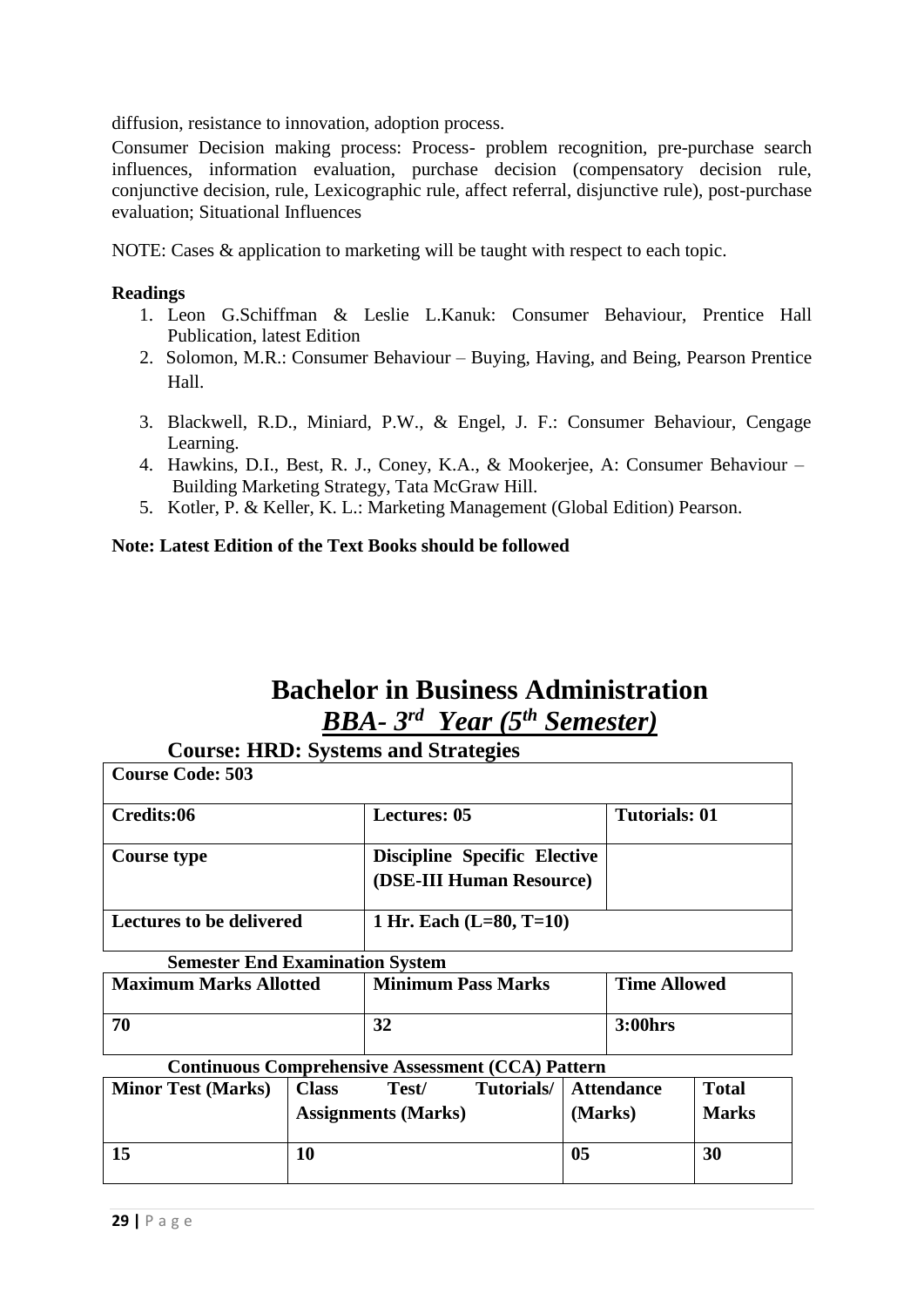# **503. (DSE-III Human Resource) HRD: SYSTEMS AND STRATEGIES**

**Objective** The course gives an overview of the need for HRD and HRD practices which can develop and improve an Organization's systems and strategies leading to an optimal HRD climate.

### **Course Contents**

**UNIT - I:** Human Resource Development (HRD) : Concept, Origin and Need, Relationship between human resource management and human resource development; HRD as a Total System; Activity Areas of HRD : Training, Education and Development; Roles and competencies of HRD professionals.

**UNIT - II:** HRD Process: Assessing need for HRD; Designing and developing effective HRD programs; Implementing HRD programs; Evaluating HRD programs. HRD Interventions: Integrated Human Resource Development Systems, Staffing for HRD; Physical and Financial Resources for HRD.

**UNIT – III:** HRD and diversity management; HRD Climate; HRD Audit.

HRD Applications: Coaching and mentoring, Career management and development; Employee counselling; Competency mapping, High Performance Work Systems, Balanced Score Card. Integrating HRD with technology.

**UNIT – IV:** Evaluating the HRD Effort; Data Gathering; Analysis and Feedback; Industrial relations and HRD. HRD Experience in Indian Organizations, International HRD experience, Future of HRD.

#### **Readings:**

1. Nadler, Leonard: Corporate human Resource Development, Van Nostrand Reinhold / ASTD, New York.

2. Rao T.V. and Pareek, Udai: Designing and Managing Human Resource Systems, Oxford and IBH Publication Ltd.

3. Rao T.V.: Reading in human Resource Development, Oxford IBH Publication .Ltd.

4. Viramani B.R. and Seth, Pramila: Evaluating Management Training and Development, Vision Books.

- 5. Rao T.V.: Human Resource Development, Sage publication.
- 6. Kapur, Sashi: Human resource Development and Training in Practice, Beacon Books.
- 7. Lynton, Rolf P. and Pareek, Udai: Training for Development, Vistaar publication.
- 8. Werner J. M., DeSimone, R.L.: Human resource development, South Western.
- 9. Mankin, D.: Human resource development, Oxford University Press India.
- 10. Haldar, U. K.: Human resource development, Oxford University Press India.
- 11. Rao, T.V.: Future of HRD, Macmillan Publishers India.

# **Note: Latest Edition of the Text Books should be followed**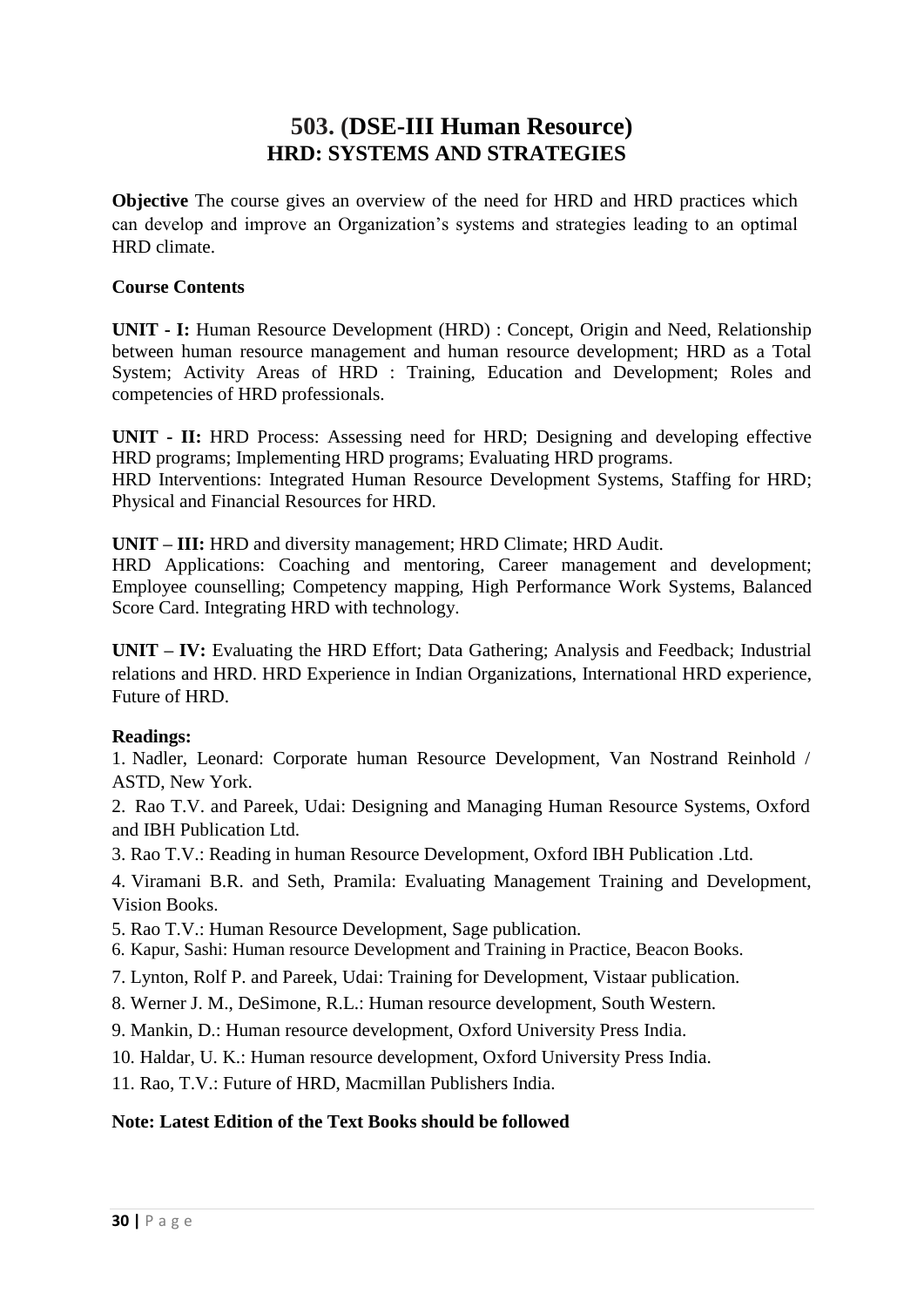# **Bachelor in Business Administration** *BBA- 3 rd Year (5 <sup>h</sup> Semester)*

# **Course: International Trade: Policies and Strategies**

| <b>Course Code: 503</b>         |                                                                                         |                      |
|---------------------------------|-----------------------------------------------------------------------------------------|----------------------|
| Credits:06                      | <b>Lectures: 05</b>                                                                     | <b>Tutorials: 01</b> |
| Course type                     | <b>Discipline Specific Elective</b><br>(DSE-IV Management of<br><b>Global Business)</b> |                      |
| <b>Lectures to be delivered</b> | 1 Hr. Each $(L=80, T=10)$                                                               |                      |

# **Semester End Examination System**

| <b>Maximum Marks Allotted</b> | <b>Minimum Pass Marks</b> | <b>Time Allowed</b> |  |  |
|-------------------------------|---------------------------|---------------------|--|--|
| 70                            | ኅኅ                        | 3:00hrs             |  |  |

#### **Continuous Comprehensive Assessment (CCA) Pattern**

| <b>Minor Test (Marks)</b> | <b>Class</b><br><b>Assignments (Marks)</b> | Test/ | Tutorials/ | <b>Attendance</b><br>(Marks) | <b>Total</b><br><b>Marks</b> |
|---------------------------|--------------------------------------------|-------|------------|------------------------------|------------------------------|
| 15                        | 10                                         |       |            | 05                           | 30                           |

# **503. (DSE-IV Management of Global Business) INTERNATIONAL TRADE: POLICIES AND STRATEGIES**

**Objective:** The paper aims to provide a thorough understanding of the basis for international trade and strategies. The role of the global institutional structure and trade strategies of developing countries and trade partners of India will be studied.

# **Course Contents:**

**Unit I**: Review of Economic Theory on International Trade: Basis for international trade; gains from trade; distributional issues, policy instruments and their impact, political economy. Trends in Global Trade and Balance of Payments with special reference to India: Historical roots of today's international trade, Composition, origin and destination of global exports and imports.

Unit II: Balance of payments: current account and capital account, Capital flows and foreign exchange revenues, External Debt. The Global Institutional Structure: GATT (General Agreement on Trade and Tariffs), WTO (World Trade Organisation), Regional Trade Blocks and Trade Agreements.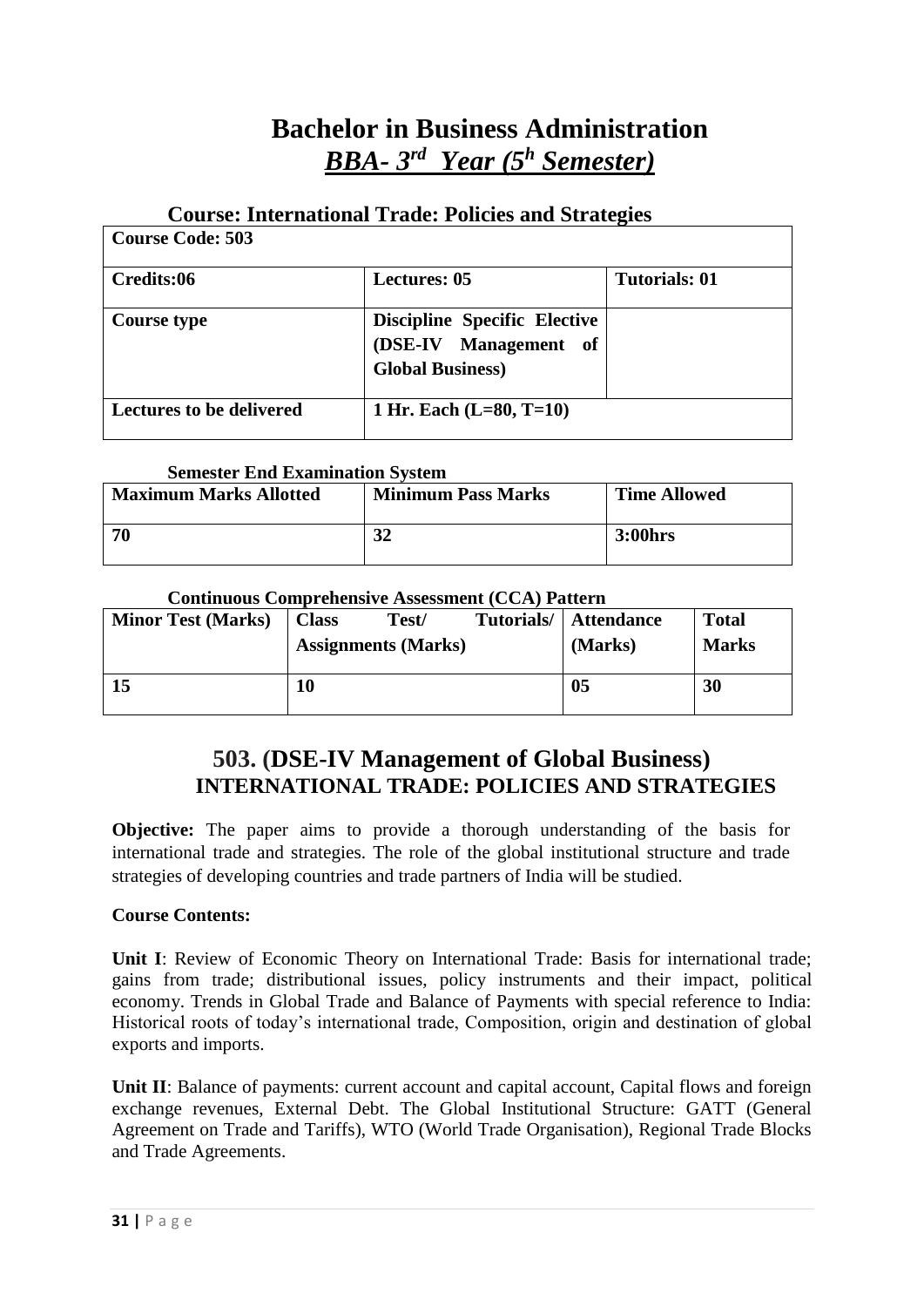**Unit III**: India's Industrialization Strategy and International Trade: Review of Economic planning strategies and issues: early phase; the 1970s and 1980, Policies since 1991, Exim policy, structure of tariffs and restrictions, currency depreciation and convertibility, Export Promotion Zones

**Unit IV**: Experience of Select Developing Countries: Analysis of the trade strategy and the policy framework in two select large countries and comparison with India, Impact of trade on growth, agriculture, inequality, poverty, and other developmental indicators.

# **Text Books**:

1. Tendulkar and Srinivasan: Reintegrating India with the World Economy, Pearson.

2. Connor, David E. O' (2006). Encyclopedia of the Global Economy: A guide for students and researchers. New Delhi: Academic Foundation

# **References:**

1. The Trade Game: Negotiation trends at WTO and concerns of developing countries,

2006. New Delhi : Academic Foundation

2. Krugman, Obstfeld and Melitz: International Economics. (8th ed.). Pearson Education

- 3. www.wto.org
- Kaul, Vijay Kumar, 'Innovation Revolution: Harnessing India's Diversity' Yojana, November 2014, also available at SSRN , http://ssrn.com/abstract=2517855
- Kaul, Vijay Kumar, INDIA'S DIVERSITY AND GLOBALISATION: UNIFYING FORCES AND INNOVATION, Working paper in Social Sciences Research Network(SSRN) ,June 2014 http://ssrn.com/abstract=2444668
- Kaul, Vijay Kumar, INDIA'S DIVERSITY: FROM CONFLICT TO INNOVATION, Working paper in Social Sciences Research Network(SSRN) ,June 2014 http://ssrn.com/abstract=2444099
- Kaul, Vijay Kumar, Managing Diversity, in **Business Organisation and Management**, chapter 35, Pearson Education, 2012.
- Nehru J (1946) The Discovery of India, OUP, chaps 4-8
- Sopher, D.E-"The Geographical Patterning of Culture of India" in David E. Sopher '*An Exploration of India- Geographical Perspectives on Society and Culture'*. Cornell, Pages-289-326.
- **Thomas Kochan, KaterinaBezrukova, Robin Ely, et el,** The EFFECTS OF DIVERSITY ON BUSINESS PERFORMANCE: REPORT OF THE DIVERSITY RESEARCH NETWORK, Human Resource Management, Spring 2003, Vol 42, No.1. pp3-21

# **Note: Latest Edition of the Text Books should be followed**

# **Bachelor in Business Administration** *BBA- 3 rd Year (5 th Semester)*

**Course: Investment Analysis and Portfolio Management Course Code: 504**

| -COULSE COUE. JUT |                     |                      |
|-------------------|---------------------|----------------------|
| Credits:06        | <b>Lectures: 05</b> | <b>Tutorials: 01</b> |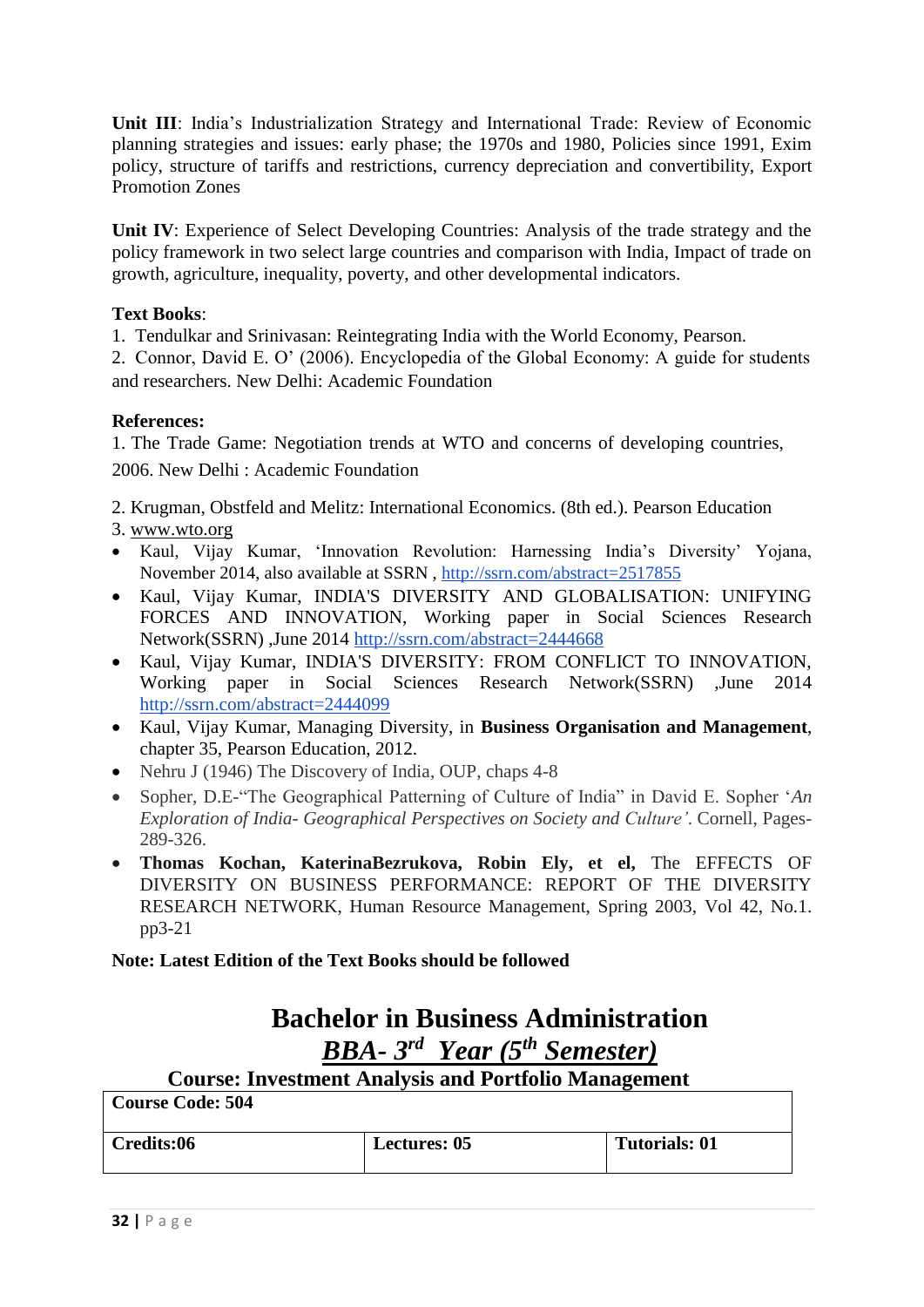| Course type                     | Discipline Specific Elective<br>(DSE-I Finance) |  |
|---------------------------------|-------------------------------------------------|--|
| <b>Lectures to be delivered</b> | 1 Hr. Each $(L=80, T=10)$                       |  |

### **Semester End Examination System**

| <b>Maximum Marks Allotted</b> | <b>Minimum Pass Marks</b> | <b>Time Allowed</b> |
|-------------------------------|---------------------------|---------------------|
| 70                            | 20                        | 3:00hrs             |

#### **Continuous Comprehensive Assessment (CCA) Pattern**

| <b>Minor Test (Marks)</b> | <b>Class</b> | Test/<br><b>Assignments (Marks)</b> | Tutorials/ | <b>Attendance</b><br>(Marks) | <b>Total</b><br><b>Marks</b> |
|---------------------------|--------------|-------------------------------------|------------|------------------------------|------------------------------|
| 15                        | 10           |                                     |            | 0 <sub>5</sub>               | 30                           |

# **504. (DSE-I Finance) INVESTMENT ANALYSIS AND PORTFOLIO MANAGEMENT**

**Objective**: The aim of this course is to provide a conceptual framework for analysis from an investor's perspective of maximizing return on investment – a sound theoretical base with examples and references related to the Indian financial system.

# **Course Contents:**

# **Unit I**

Basics of risk and return: concept of returns, application of standard deviation, coefficient of variation, beta, alpha. Bonds : present value of a bond, yield to maturity, yield to call, yield to put, systematic risk, price risk, interest rate risk, default risk. Share valuation: Dividend discount models- no growth, constant growth, two stage growth model, multiple stages; Relative valuation models using P/E ratio, book value to market value.

# **Unit II**

Fundamental analysis: EIC framework; Economic analysis: Leading lagging & coincident macro-economic indicators, Expected direction of movement of stock prices with macroeconomic variables in the Indian context; Industry analysis: stages of life cycle, Porter's five forces model, SWOT analysis, financial analysis of an industry; Company analysis.

# **Unit III**

Technical analysis: meaning, assumptions, difference between technical and fundamental analysis; Price indicators- Dow theory, advances and declines, new highs and lows- circuit filters. Volume indicators- Dow Theory, small investor volumes. Efficient market hypothesis; Concept of efficiency: Random walk, Three forms of EMH and implications for investment decisions. (No numericals in EMH and technical analysis) **Unit IV**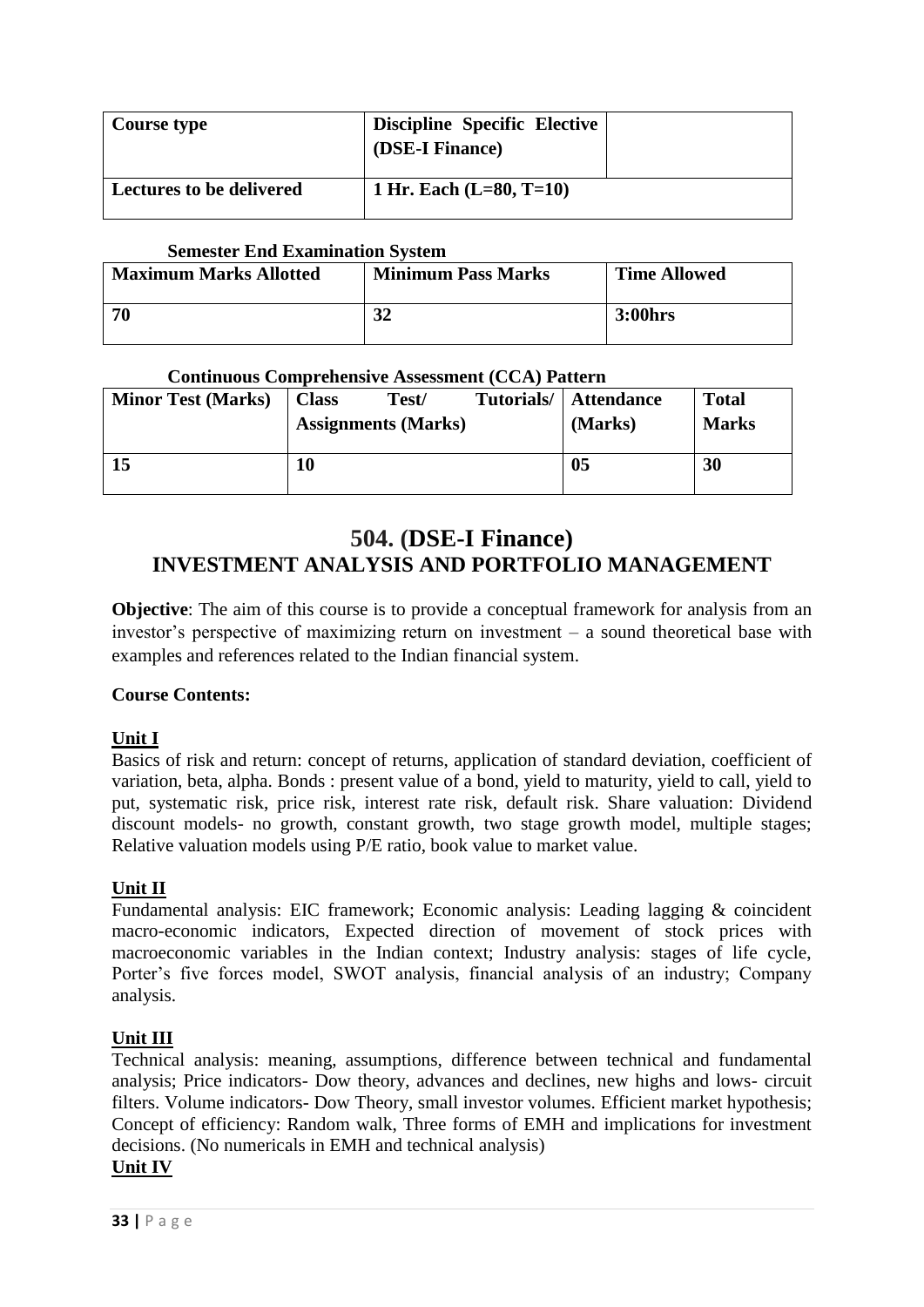Portfolio analysis: portfolio risk and return, Markowitz portfolio model: risk and return for 2 and 3 asset portfolios, concept of efficient frontier & optimum portfolio. Market Model: concept of beta systematic and unsystematic risk. Investor risk and return preferences: Indifference curves and the efficient frontier, Portfolio management services: Passive – Index funds, systematic investment plans. Active – market timing, style investing.

# **References:**

1. Fischer, D.E. & Jordan, R.J.: Security Analysis & Portfolio Management, Pearson Education.

2. Sharpe, W.F., Alexander, G.J. & Bailey, J.: Investments, Prentice Hall of India.

3. Singh,R: Security Analysis & Portfolio Management . Excel Books.

4. Frank K Reilly & Keith C Brown: Investment Analysis and Portfolio Management, Cenage India Pvt. Ltd.

**Note: Latest Edition of the Text Books should be followed**

# **Bachelor in Business Administration** *BBA- 3 rd Year (5 th Semester)*

**Course: Retail Management Course Code: 504**

| Course Code: 504                |                                                           |                      |
|---------------------------------|-----------------------------------------------------------|----------------------|
| Credits:06                      | <b>Lectures: 05</b>                                       | <b>Tutorials: 01</b> |
| <b>Course type</b>              | <b>Discipline Specific Elective</b><br>(DSE-II Marketing) |                      |
| <b>Lectures to be delivered</b> | 1 Hr. Each $(L=80, T=10)$                                 |                      |

**Semester End Examination System**

| <b>Maximum Marks Allotted</b> | <b>Minimum Pass Marks</b> | <b>Time Allowed</b> |  |  |  |
|-------------------------------|---------------------------|---------------------|--|--|--|
| -70                           | 32                        | <b>3:00hrs</b>      |  |  |  |

# **Continuous Comprehensive Assessment (CCA) Pattern**

| <b>Minor Test (Marks)</b> | <b>Class</b> | Test/<br><b>Assignments (Marks)</b> | Tutorials/ | Attendance<br>(Marks) | <b>Total</b><br><b>Marks</b> |
|---------------------------|--------------|-------------------------------------|------------|-----------------------|------------------------------|
| 15                        | 10           |                                     |            | 05                    | 30                           |

# **504. (DSE-II Marketing) RETAIL MANAGEMENT**

**Objective**: The primary objective of the course is to have students develop marketing competencies in retailing and retail consulting. The course is designed to prepare students for positions in the retail sector or positions in the retail divisions of consulting companies. Besides learning more about retailing and retail consulting, the course is designed to foster the development of the student's critical and creative thinking skills.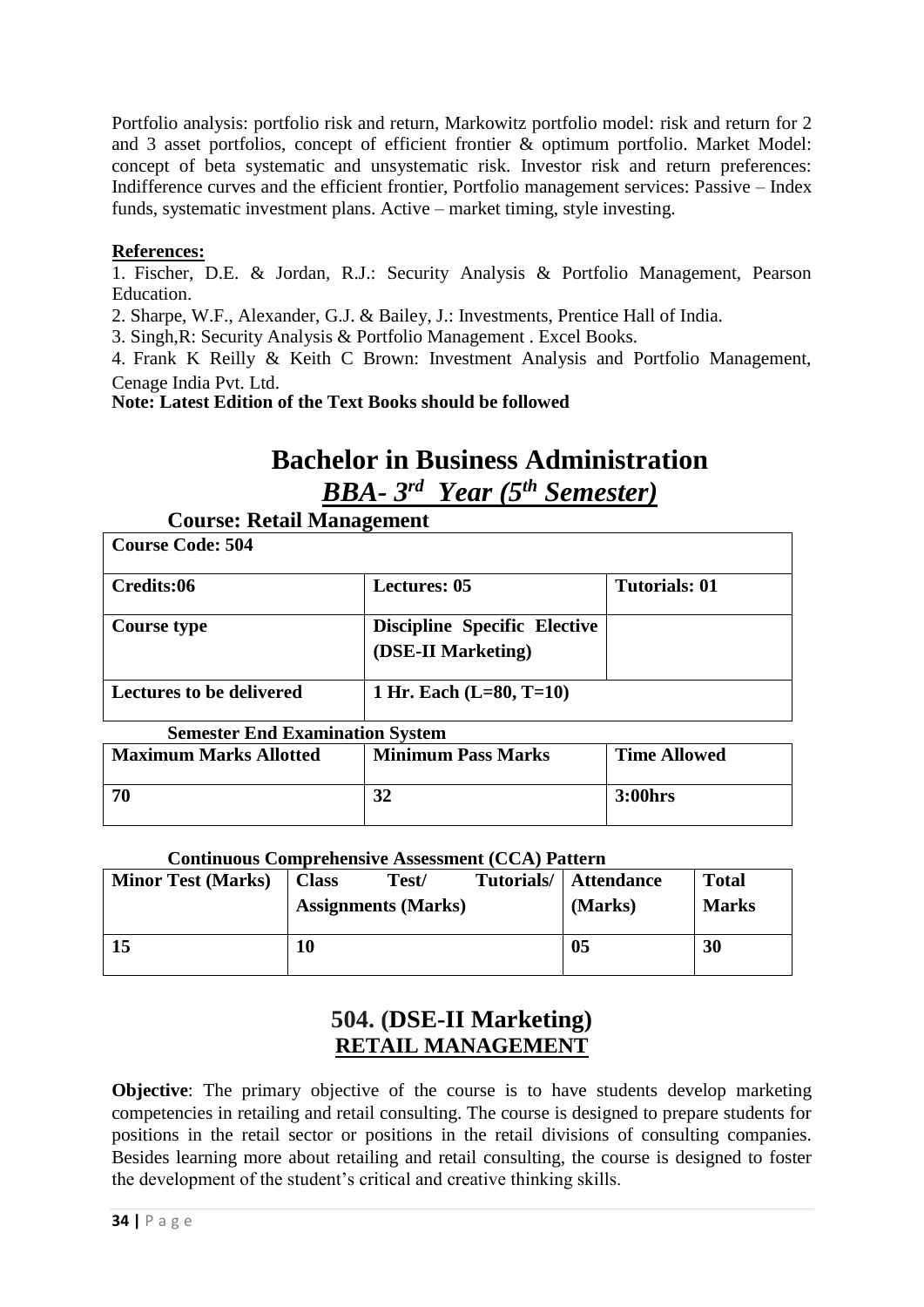# **Course Contents**

#### **Unit I:**

Introduction to Retailing: Definition, Characteristics, Emerging Trends in Retailing, Factors Behind the change of Indian Retail Industry. Retail Formats: Retail Sales by ownership, On the basis of Merchandise offered, non-store Based retail mix & Non traditional selling.

#### **Unit II:**

Store Planning: Design & Layout, Location Planning and its importance, retailing image mix, Effective Retail Space Management, Floor Space Management.

Retail Marketing: Advertising & Sales Promotion, Store Positioning, Retail Marketing. Mix, CRM, Advertising in Retailing.

#### **Unit III:**

Retail Merchandising: Buying function, Markups & Markdown in merchandise management, shrinkage in Retail merchandise management.

Merchandise Pricing: Concept of Merchandise Pricing, Pricing Options, Pricing Strategies, Pricing Objectives, Types of Pricing.

#### **Unit IV:**

Retail Operation: Elements/Components of Retail Store Operation, Store Administration, Store Manager –Responsibilities, Inventory Management, Management of Receipts, Customer Service, Management of Retail Outlet/Store, Store Maintenance, Store Security.

#### **Readings**

- 1. Cullen & Newman: Retailing Environment & Operations, Cengage Learning EMEA
- 2. Berman & Evarv: Retail Management, Perntice Hall.
- 3. Bajaj, Tuli & Srivastava: Retail Management- Oxford University Publications
- 4. Gibson G Vedamani: Retail Management: Functional principles & practices, Jaico Publishing House.
- 5. Harjit Singh: Retail Management, S. Chand Publication.

**Note: Latest Edition of the Text Books should be followed**

# **Bachelor in Business Administration** *BBA- 3 rd Year (5 th Semester)*

#### **Course: Training and Management Development Course Code: 504**

| CUULSE CUUC. JUT                |                                                                 |               |
|---------------------------------|-----------------------------------------------------------------|---------------|
| Credits:06                      | <b>Lectures: 05</b>                                             | Tutorials: 01 |
| <b>Course type</b>              | <b>Discipline Specific Elective</b><br>(DSE-III Human Resource) |               |
| <b>Lectures to be delivered</b> | 1 Hr. Each $(L=80, T=10)$                                       |               |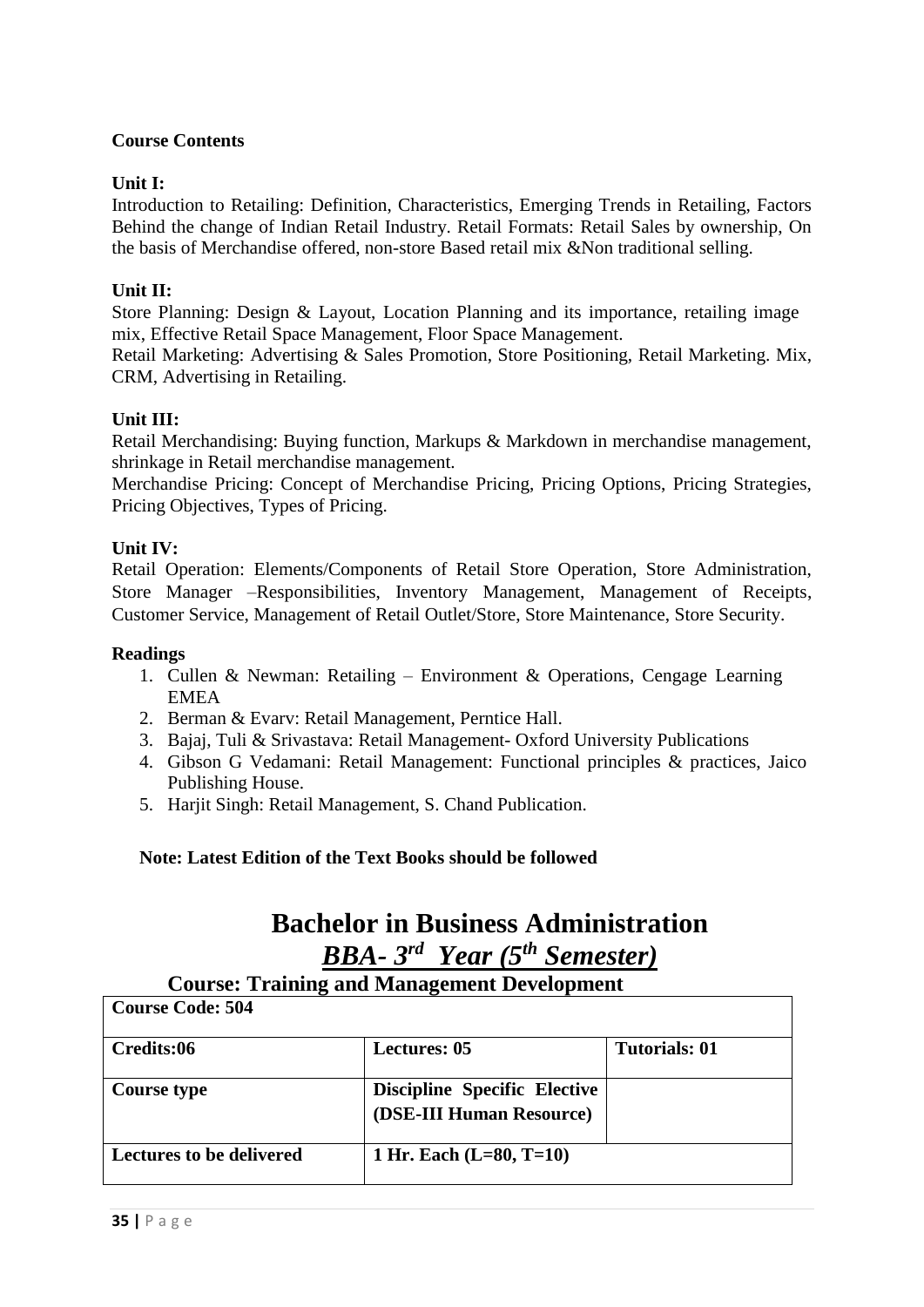#### **Semester End Examination System**

| <b>Maximum Marks Allotted</b> | <b>Minimum Pass Marks</b> | <b>Time Allowed</b> |
|-------------------------------|---------------------------|---------------------|
| 70                            | 21                        | 3:00hrs             |

### **Continuous Comprehensive Assessment (CCA) Pattern**

| <b>Minor Test (Marks)</b> | <b>Class</b> | Test/<br><b>Assignments (Marks)</b> | Tutorials/ | <b>Attendance</b><br>(Marks) | <b>Total</b><br><b>Marks</b> |
|---------------------------|--------------|-------------------------------------|------------|------------------------------|------------------------------|
| 15                        | 10           |                                     |            | 0 <sub>5</sub>               | 30                           |

# **504. (DSE-III Human Resource) TRAINING & MANAGEMENT DEVELOPMENT**

**Objective:** To familiarize the students with the concept and practice of training and development in the modern organizational setting.

#### **Course Contents**

#### **Unit I**

Organization vision & plans, assessment of training needs, setting training objectives, designing training programmes, Spiral model of training. Tasks of the training function: Building support, overall training capacity, developing materials.

# **Unit II**

Training methods: On the job training, job instruction training, apprenticeship, coaching, job rotation, syndicate method, knowledge based methods, lecture, conferences, programmed learning, simulation methods, case study, vestibule training, laboratory training, in-basket exercise, experiential methods, sensitivity training, e-training.

# **Unit III**

Management Development Programme Methods:-Understudy, Coaching, Action Learning, Role Play, Management Games, Seminars, University related programmes, special projects, behavioural modelling, job rotation, case study, multiple management, sensitivity training. Post training: Training evaluation, Training impact on individuals and organizations, Evaluating Programmes, Participants, Objectives.

# **Unit IV**

Organisational Development (OD): Definition Foundations of OD, Managing the OD Process, Action Research and OD. OD Interventions: Overview of OD Interventions, Team Interventions Inter-group and Third-Party Peacemaking Interventions. Comprehensive OD Interventions, Structural Interventions and the Applicability of OD, Training Experiences.

#### **Readings:**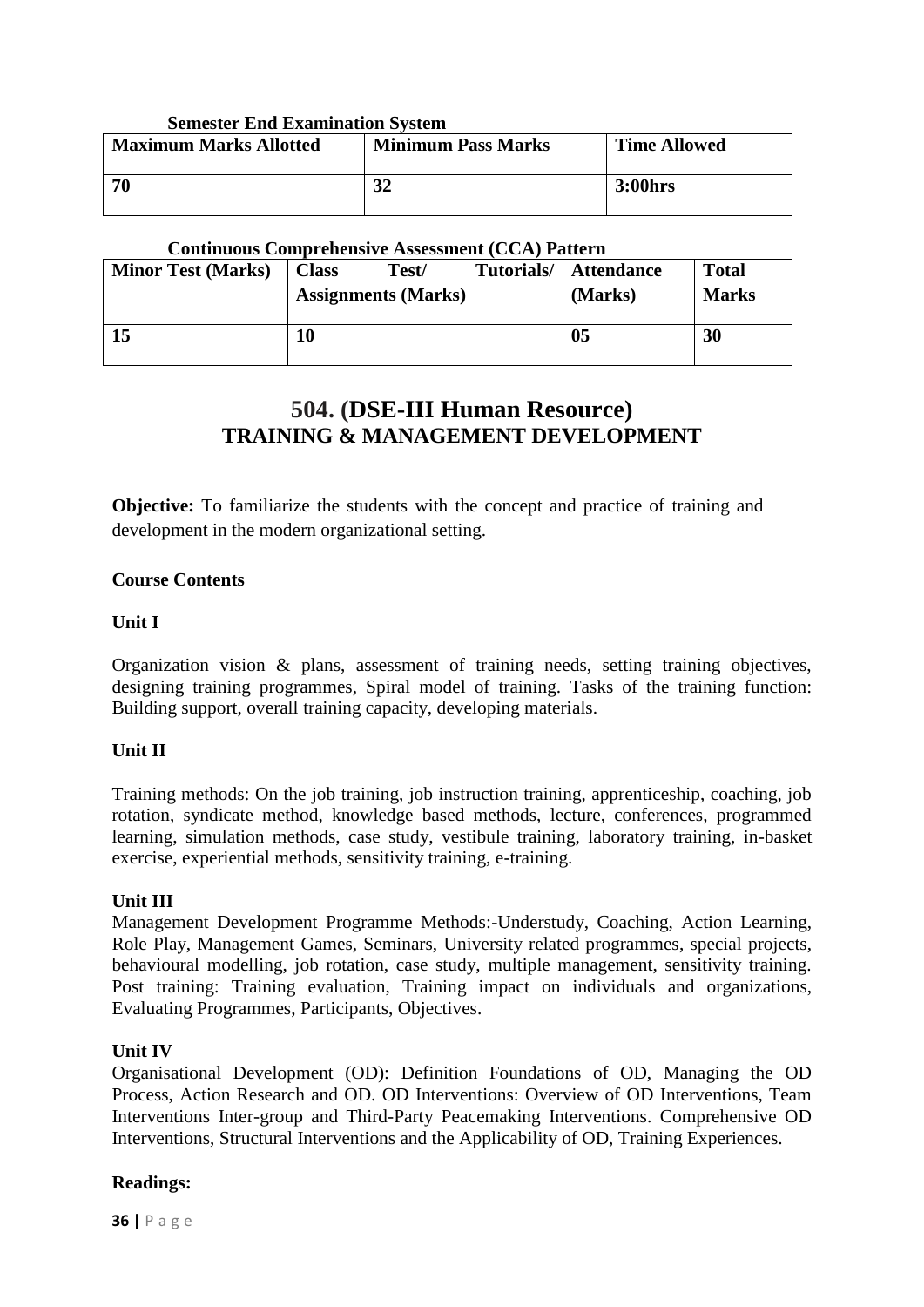1. Blanchard P.Nick & Thacker James: Effective Training, Systems, Strategies and Practices, Pearson.

2. French Wendell, Bell Cecil and Vohra Veena: Organisation Development, Behavioral Science Interventions for Organisation Improvement, Prentice Hall.

3. Lynton Rolf & Pareek Udai: Training & Development, Prentice Hall.

4. Bhatia S.K.: Training & Development, Deep & Deep Publishers.

**Note: Latest Edition of the Text Books should be followed**

# **Bachelor in Business Administration** *BBA- 3 rd Year (5 <sup>h</sup> Semester)*

|                                        | <b>Course: Global Business Environment</b>                                            |                      |
|----------------------------------------|---------------------------------------------------------------------------------------|----------------------|
| <b>Course Code: 504</b>                |                                                                                       |                      |
| Credits:06                             | <b>Lectures: 05</b>                                                                   | <b>Tutorials: 01</b> |
| Course type                            | <b>Discipline Specific Elective (DSE-IV)</b><br><b>Management of Global Business)</b> |                      |
| <b>Lectures to be delivered</b>        | 1 Hr. Each $(L=80, T=10)$                                                             |                      |
| <b>Semester End Examination System</b> |                                                                                       |                      |
| <b>Maximum Marks Allotted</b>          | <b>Minimum Pass Marks</b>                                                             | <b>Time Allowed</b>  |
| 70                                     | 32                                                                                    | $3:00$ hrs           |

#### **Continuous Comprehensive Assessment (CCA) Pattern**

| <b>Minor Test (Marks)</b> | <b>Class</b> | Test/<br><b>Assignments (Marks)</b> | Tutorials/ | <b>Attendance</b><br>(Marks) | <b>Total</b><br><b>Marks</b> |
|---------------------------|--------------|-------------------------------------|------------|------------------------------|------------------------------|
| 15                        | 10           |                                     |            | 0 <sub>5</sub>               | 30                           |

# **504. (DSE-IV Management of Global Business) GLOBAL BUSINESS ENVIRONMENT**

**Objective:** To get the students acquainted with the present economic environment in India and abroad. To enable the students understand the various issues involved in the macro management of the economy

# **Unit I:**

Introduction. Concept of Economic Environment; Nature and scope. Macro variables: Income, Employment, Money Supply, Price Level, Interest rates, Saving and Investment. Movement and Interrelationship between different variables. Trends in Macro variables in India.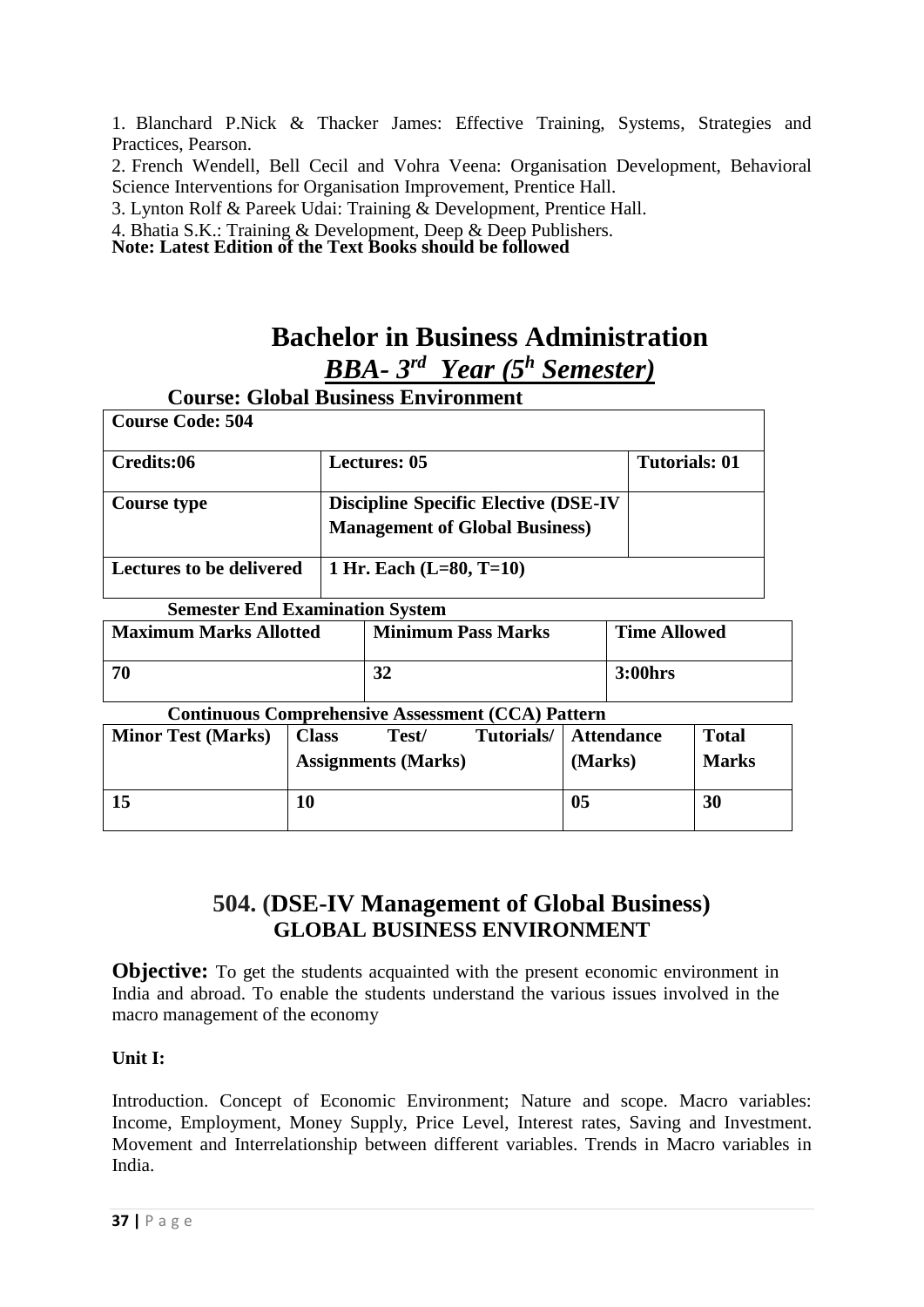# **Unit II:**

Institutional Framework of Economic Environment Fiscal Policy; Concept & Implications. Monetary Policy; Concept &Implications. Structure of Indian Economy: Growth Strategy in plans. Industrial Policy. Public sector & Private sector Monetary Policy. Fiscal Policy.

#### **Unit III:**

Role of Foreign Capital & Policy. Exchange Rate Policy and Exchange Controls. External Debt; International Linkages: Globalisation: Concept, Implications, Policy.

#### **Unit IV**

Regional Integration: EU, etc. World Trade Organization.World Bank, IMF, etc. Other Emerging Economies: China, Brazil, Russia. Global Orientation of Indian Economy: Growth and evolution of Indian MNC's, Current crises in US/Europe/Asia and its impact on economic growth of India. SAARC, ASEAN and India.

#### **Text Books:**

1. The Indian Economy; Problems and Prospects. Edited by BimalJalan, Penguin 2. V.K.Puri: Indian Economy, Himalya Publishing House **Note: Latest Edition of the Text Books should be followed**

# **Bachelor in Business Administration** *BBA- 3 rd Year (6 th Semester)*

| <b>Course: Business Policy and Strategy</b> |                           |                      |  |  |
|---------------------------------------------|---------------------------|----------------------|--|--|
| <b>Course Code: 601</b>                     |                           |                      |  |  |
| Credits:06                                  | <b>Lectures: 05</b>       | <b>Tutorials: 01</b> |  |  |
| Course type                                 | <b>Core Course</b>        |                      |  |  |
| <b>Lectures to be delivered</b>             | 1 Hr. Each $(L=80, T=10)$ |                      |  |  |
| <b>Semester End Examination System</b>      |                           |                      |  |  |

| <b>Maximum Marks Allotted</b> | <b>Minimum Pass Marks</b> | <b>Time Allowed</b> |
|-------------------------------|---------------------------|---------------------|
| -70                           |                           | 3:00hrs             |

**Continuous Comprehensive Assessment (CCA) Pattern**

| <u>Convinction Connective Convinctive Laddedunite (Collier Autorini</u> |              |                                     |            |                              |                              |
|-------------------------------------------------------------------------|--------------|-------------------------------------|------------|------------------------------|------------------------------|
| <b>Minor Test (Marks)</b>                                               | <b>Class</b> | Test/<br><b>Assignments (Marks)</b> | Tutorials/ | <b>Attendance</b><br>(Marks) | <b>Total</b><br><b>Marks</b> |
| 15                                                                      | 10           |                                     |            | 0 <sub>5</sub>               | 30                           |

# **601. BUSINESS POLICY AND STRATEGY**

**Objective:** To equip students with the necessary inside into designing strategies for an organisation and linking the organisations strategies with the changing environment. The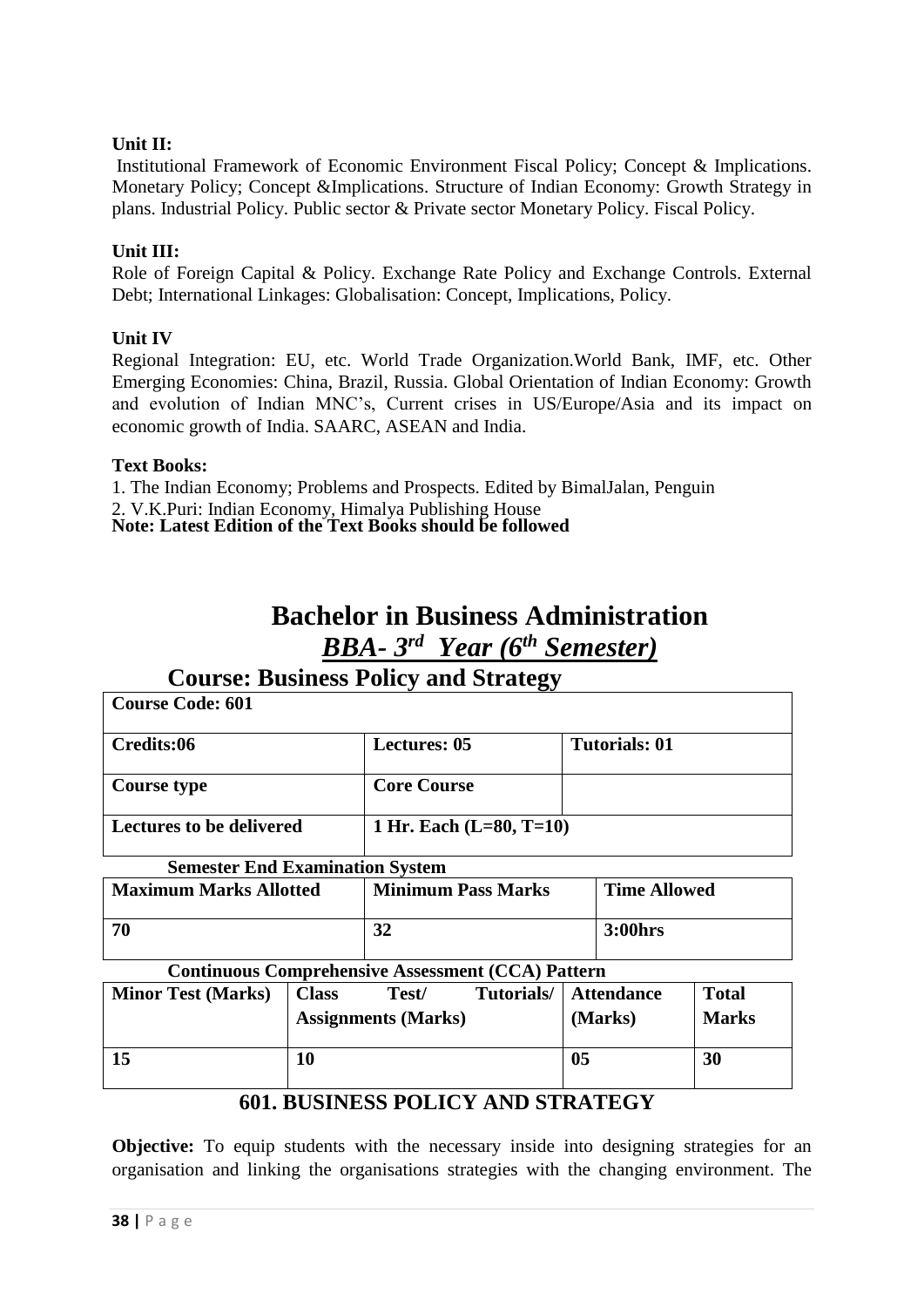course will focus on Indian cases, approaches and experiences.

#### **Course contents:**

Unit I: Nature & importance of business policy & strategy: Introduction to the strategic management process and related concepts; Characteristics of corporate, business & functional level strategic management decisions. Company's vision and mission: need for a mission statement, criteria for evaluating a mission statement- Goal, Process & Input formulation of the mission statement.

**Unit II:** Environmental Analysis & Diagnosis: Analysis of company's external environment Environmental impact on organisations policy and strategy, organisations dependence on the environment, Internal analysis: Importance of organisation's capabilities, competitive advantage and core competence.

**Unit III:** Formulation of competitive strategies: Michael E. Porter's generic competitive strategies, implementing competitive strategies- offensive & defensive moves. Formulating Corporate Strategies: Introduction to strategies of growth, stability and renewal, Types of growth strategies – concentrated growth, product development, integration, diversification, Types of renewal strategies – retrenchment and turnaround. Strategic fundamentals of merger & acquisitions.

**Unit IV:** Strategic Framework: Strategic analysis & choice, Strategic gap analyses, portfolio analyses – BCG, GE, product market evolution matrix, experience curve, directional policy matrix, life cycle portfolio matrix, Behavioural considerations affecting choice of strategy.

# **Readings:**

- 1. J.A. Pearce & R.B. Robinson : Strategic Management formulation implementation and control, TMH
- 2. Arthur A. Thompson Jr. & A.J Strickland III : Crafting and executing strategy, TMH

# **Supplementary Readings**

- 1. Gerry Johnson & Kevan Scholes, Exploring corporate strategies, PHI
- 2. Upendra Kachru: Strategic Management, Excel books
- 3. Arthur A. Thompson Jr. and A.J. Strickland: Strategic Management –Concepts and Cases, McGraw-Hill Companies
- 4. Lawrence R. Jauch & William F. Glueck: Business Policy and Strategic Management (Mcgraw Hill Series in Management).

**Note: Latest Edition of the Text Books should be followed**

# **Bachelor in Business Administration** *BBA- 3 rd Year (6 th Semester)*

# **Course: Financial Institutions and Markets Course Code: 602**

| Credits:06         | <b>Lectures: 05</b> | <b>Tutorials: 01</b> |
|--------------------|---------------------|----------------------|
|                    |                     |                      |
| <b>Course type</b> | <b>Core Course</b>  |                      |
|                    |                     |                      |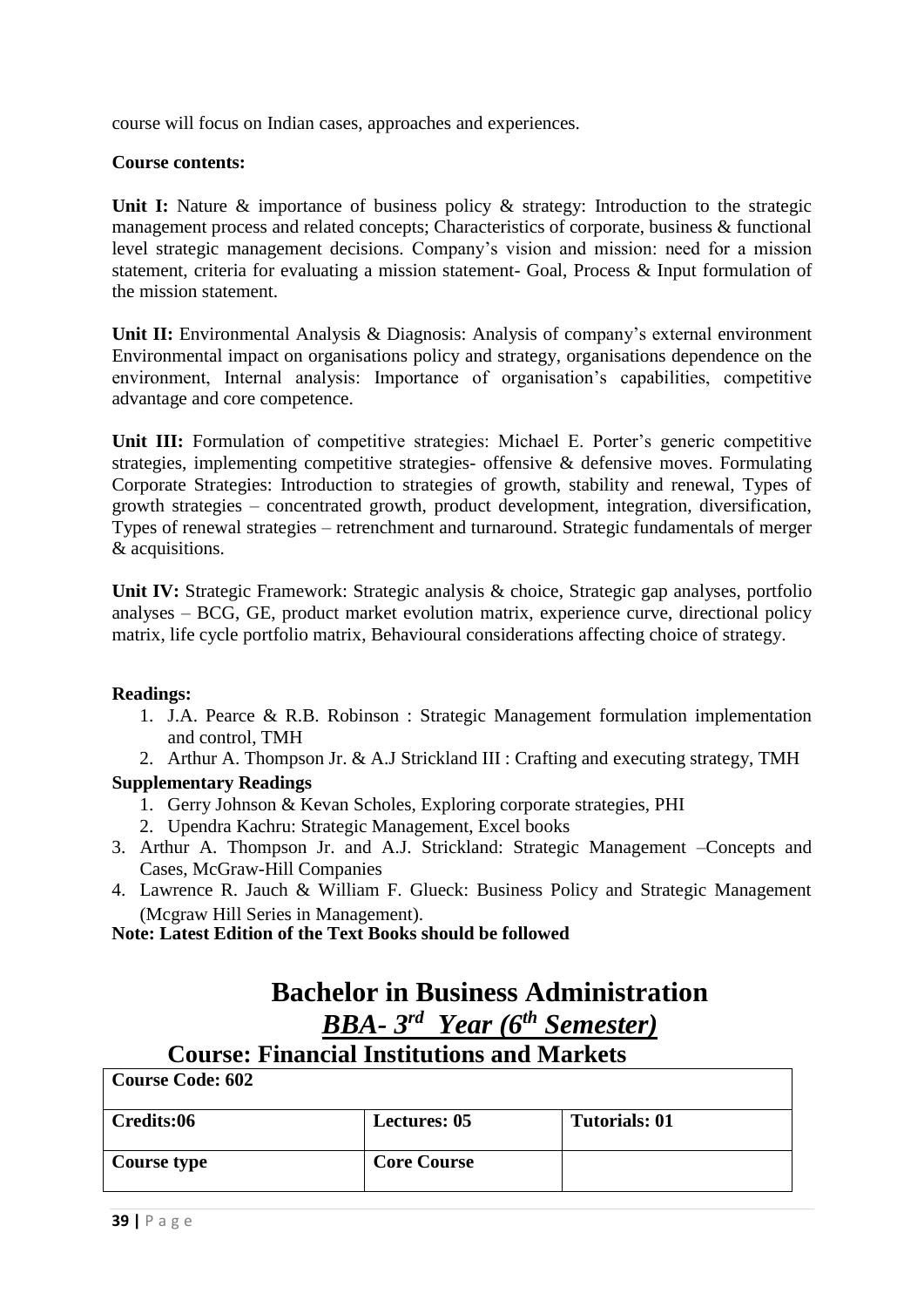| <b>Lectures to be delivered</b>                                                   |                            | 1 Hr. Each $(L=80, T=10)$ |  |         |                   |              |
|-----------------------------------------------------------------------------------|----------------------------|---------------------------|--|---------|-------------------|--------------|
| <b>Semester End Examination System</b>                                            |                            |                           |  |         |                   |              |
| <b>Minimum Pass Marks</b><br><b>Maximum Marks Allotted</b><br><b>Time Allowed</b> |                            |                           |  |         |                   |              |
| 70                                                                                |                            | 32                        |  |         | 3:00hrs           |              |
| <b>Continuous Comprehensive Assessment (CCA) Pattern</b>                          |                            |                           |  |         |                   |              |
| <b>Minor Test (Marks)</b>                                                         | <b>Class</b>               | Tutorials/<br>Test/       |  |         | <b>Attendance</b> | <b>Total</b> |
|                                                                                   | <b>Assignments (Marks)</b> |                           |  | (Marks) | <b>Marks</b>      |              |
| 15                                                                                | 10                         |                           |  | 05      |                   | 30           |

# **602. FINANCIAL INSTITUTIONS AND MARKETS**

**Objective:** The objective of this paper is to introduce students to the different aspects and components of financial Institutions and financial markets. This will enable them to take the rational decision in financial environment.

# **Course Content:**

**Unit I:** Structure of Indian Financial System: An overview of the Indian financial system, financial sector reforms: context, need and objectives; Issues in financial reforms and restructuring; future agenda of reforms; Regulation of Banks, NBFCs & FIs: Salient provisions of banking regulation act and RBI Act; Role of RBI as a central banker.

**Unit II:** Introduction to Financial Markets in India: Role and Importance of Financial Markets, Financial Markets: Money Market; Capital Market; Factors affecting Financial Markets, Linkages Between Economy and Financial Markets, Integration of Indian Financial Markets with Global Financial Markets, Primary & secondary market. Primary Market for Corporate Securities in India: Issue of Corporate Securities: Public Issue through Prospectus, Green shoe option, Offer for sale, Private Placement, Rights Issue, On-Line IPO, Book Building of Shares, Performance of Primary Market in India.

**Unit III**: Secondary Market in India: Introduction to Stock Markets, Regional and Modern Stock Exchanges, International Stock Exchanges, Demutualization of exchanges, Comparison between NSE and BSE, Indian Stock Indices and their construction, Bulls and Bears in Stock Markets, Factors influencing the movement of stock markets, indicators of maturity of stock markets, Trading of securities on a stock exchange; Settlement mechanism at BSE & NSE

**Unit IV:** Money Markets & Debt Markets in India: Money Market: Meaning, role and participants in money markets, Segments of money markets, Call Money Markets, Repos and reverse Repo concepts, Treasury Bill Markets, Market for Commercial Paper, Commercial Bills and Certificate of Deposit. Debt Market: Introduction and meaning, Market for Government/Debt Securities in India.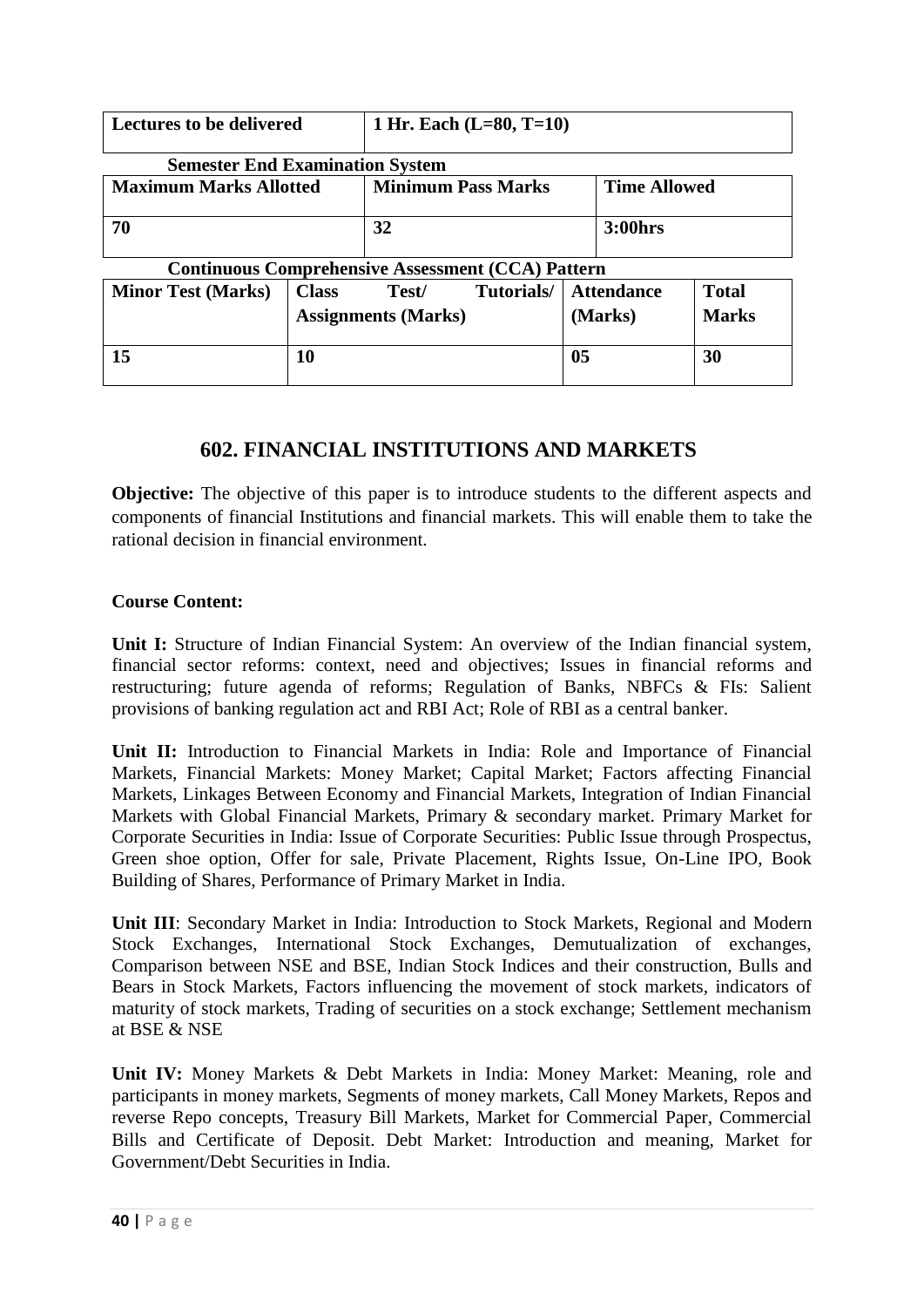# **Readings:**

**1.** Saunders, Anthony & Cornett, Marcia Millon (2007). *Financial Markets and Institutions (*3rd ed.). Tata McGraw Hill

2. Khan, M Y. ( 2010). *Financial Services* (5th ed.). McGraw Hill Higher Education

3. Shahani, Rakesh( 2011). *Financial Markets in India: A Research Initiative.* Anamica Publications

4. Goel, Sandeep. (2012). *Financial services.* PHI.

5. Gurusamy, S. (2010). *Financial Services.* TMH.

# **Note: Latest Edition of the Text Books should be followed**

# **Bachelor in Business Administration** *BBA- 3 rd Year (6 th Semester)*

# **Course: Project Appraisal and Analysis**

| <b>Course Code: 603</b>         |                                                        |                      |
|---------------------------------|--------------------------------------------------------|----------------------|
| Credits:06                      | <b>Lectures: 05</b>                                    | <b>Tutorials: 01</b> |
| <b>Course type</b>              | <b>Discipline Specific Elective</b><br>(DSE-I Finance) |                      |
| <b>Lectures to be delivered</b> | 1 Hr. Each $(L=80, T=10)$                              |                      |

#### **Semester End Examination System**

| <b>Maximum Marks Allotted</b> | <b>Minimum Pass Marks</b> | <b>Time Allowed</b> |  |
|-------------------------------|---------------------------|---------------------|--|
| 70                            | 21<br>JZ                  | <b>3:00hrs</b>      |  |

#### **Continuous Comprehensive Assessment (CCA) Pattern**

| <b>Minor Test (Marks)</b> | <b>Class</b> | Test/                      | Tutorials/ | <b>Attendance</b> | <b>Total</b> |
|---------------------------|--------------|----------------------------|------------|-------------------|--------------|
|                           |              | <b>Assignments (Marks)</b> |            | (Marks)           | <b>Marks</b> |
|                           |              |                            |            |                   |              |
| 15                        | 10           |                            |            | 05                | 30           |
|                           |              |                            |            |                   |              |

# **603. (DSE-I Finance) PROJECT APPRAISAL AND ANALYSIS**

**Objectives** : To explain identification of a project, feasibility analysis including market, technical and financial appraisal of a project. Understand the relevance of alternative project appraisal techniques, financial structuring and financing alternatives. This course intends to involve students to apply appraisal techniques for evaluating live projects

# **Course Contents:**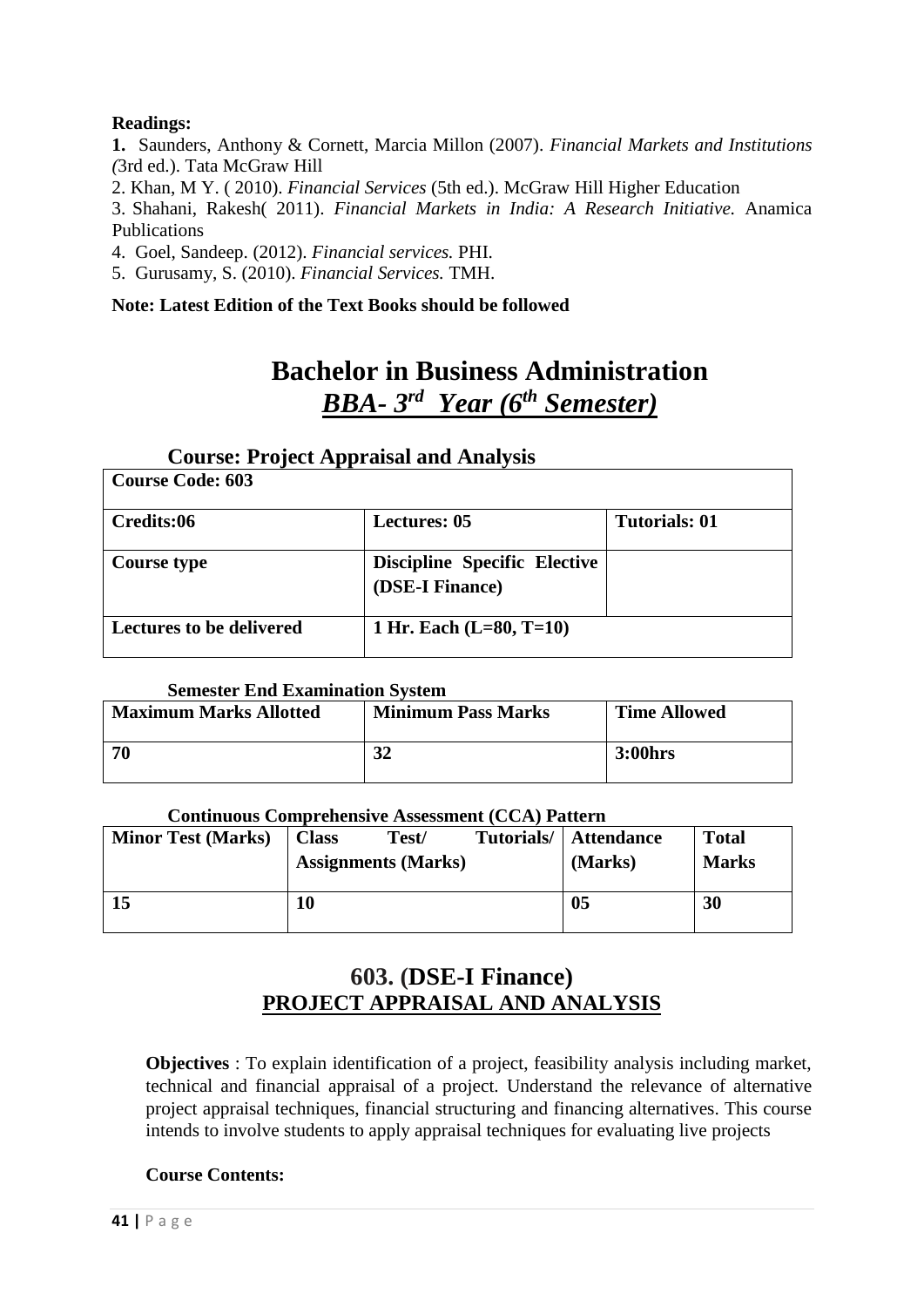**Unit I:** Project Appraisal : An introduction, Project appraisal and evaluation , Project cycle, Project cycle management , Identification of investment opportunities – industry analysis review of project profiles, – feasibility study , Project identification and formulation , Generation of Project ideas, Basic Principals of Project Analysis.

Unit II: Market Analysis: Market analysis of a project, Need for market analysis, Demand and supply analysis, Sources of information: primary /secondary data, Forecasting techniques. Technical Appraisal of project: Material and inputs, production technology, plant location and layouts, selection of plant and equipment.

Unit III: Financial analysis: Cost of project and means of financing, major cost components. Profitability and financial projections: cost of production, break even analysis, projected balance sheet, profit and loss account and cash flow statement.

# **Unit-IV**

Social cost benefit analysis – value added concept, social surplus indirect impact of projects, rationale of SCBA, Efficiency and Equity in Project Appraisal, UNIDO approach. Investment appraisal: Introduction and techniques, DCF and non DCF methods, Project Appraisal parameters.

# **Readings :**

- 1. Machiraju, H.R.: Introduction to Project Finance, Vikas Publishing House
- 2. Prasanna Chandra: Project Preparation Appraisal Budgeting and Implementation, Tata McGraw.

**Note: Latest Edition of the Text Books should be followed**

# **Bachelor in Business Administration** *BBA- 3 rd Year (6 th Semester)*

# **Course: Distribution and Supply Chain Management**

| <b>Course Code: 603</b>         |                                                           |                      |
|---------------------------------|-----------------------------------------------------------|----------------------|
| Credits:06                      | <b>Lectures: 05</b>                                       | <b>Tutorials: 01</b> |
| <b>Course type</b>              | <b>Discipline Specific Elective</b><br>(DSE-II Marketing) |                      |
| <b>Lectures to be delivered</b> | 1 Hr. Each $(L=80, T=10)$                                 |                      |

# **Semester End Examination System**

| <b>Maximum Marks Allotted</b> | <b>Minimum Pass Marks</b> | <b>Time Allowed</b> |
|-------------------------------|---------------------------|---------------------|
| -70                           |                           | <b>3:00hrs</b>      |

#### **Continuous Comprehensive Assessment (CCA) Pattern**

| <b>Minor Test (Marks)</b><br>Tutorials/   Attendance<br><b>Class</b><br>Test/ |  | <b>Total</b> |
|-------------------------------------------------------------------------------|--|--------------|
|-------------------------------------------------------------------------------|--|--------------|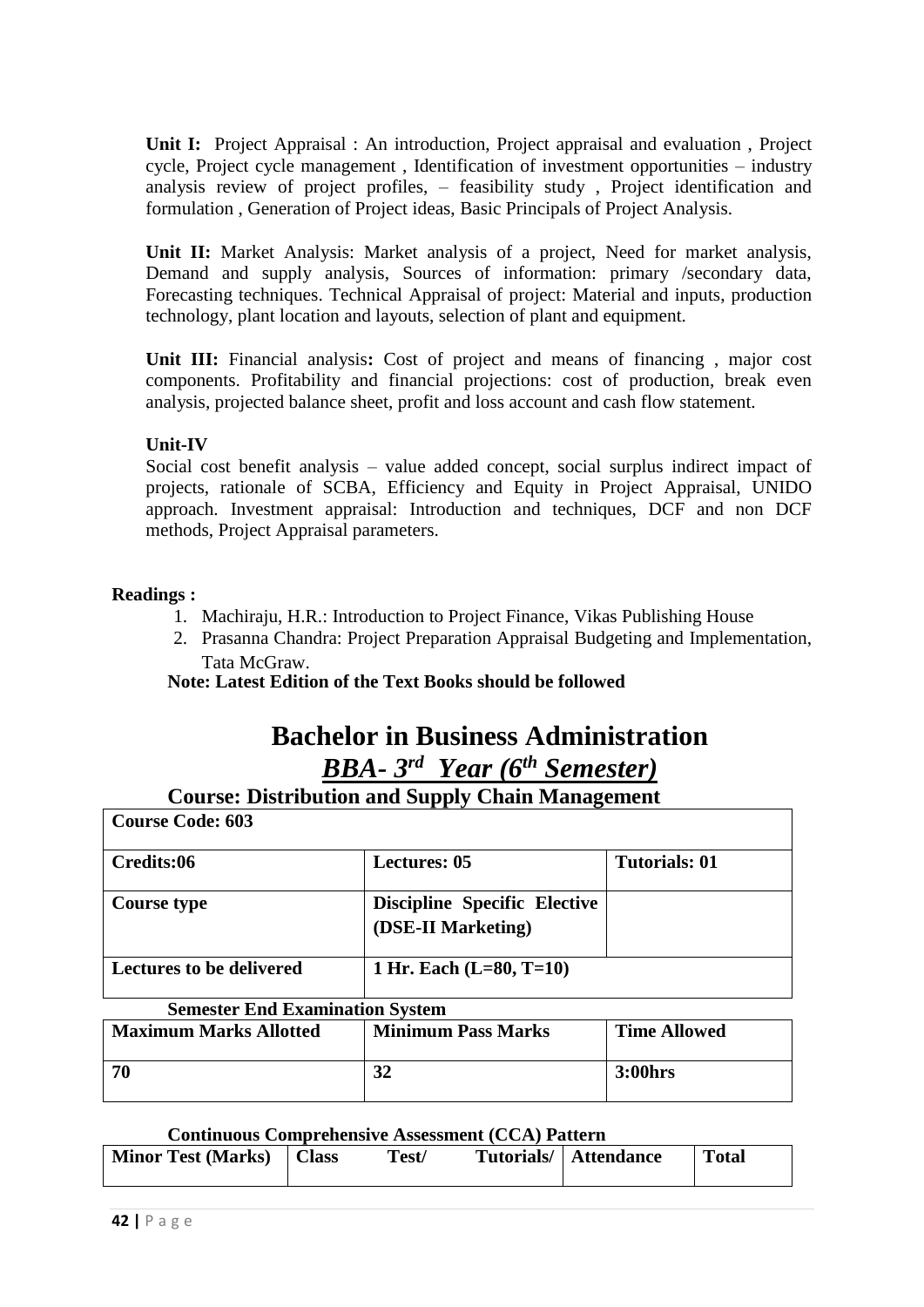|    | <b>Assignments (Marks)</b> | (Marks)        | <b>Marks</b> |
|----|----------------------------|----------------|--------------|
| ıυ | 10                         | 0 <sub>5</sub> | 30           |

# **603. (DSE-II Marketing) DISTRIBUTION AND SUPPLY CHAIN MANAGEMENT**

**Objective:** This course would help students develop an understanding about the role of marketing channels, distribution and supply chain, key issues of supply chain and the drivers of supply chain performance. The course would acquaint the students with various concepts.

#### **Course Contents**

Unit I: The channel system: Rationale for marketing channel structures, Composition of marketing channels, Channel Environment. Distribution – Basic concept, Transportations, Inventory, Warehousing, Managing logistics.

Unit II: Concepts and importance of a Supply Chain (SC), Key issues of Supply Chain Management, Competitive and SC strategies, Achieving strategic fit.

**Unit III:** Dynamics of supply chain: Supply Chain Integration, Push-based, Pull-based and Push-Pull based supply chain, Demand Forecasting in a Supply Chain, Managing inventory in SC environment: Transportation in SC environment.

**Unit IV:** Strategic Alliances, Third party and fourth party logistics, Retailer- Supplier partnerships (RSP), Supplier evaluation and selection, Use of best practices and Information Technology (IT) in Supply Chain Management.

# **Readings**

1. Ayers, J. B. (2006). Handbook of supply chain management (2nd ed.). Florida: Auerbach Publication.

2. Ballou, R. H., & Srivastava, S. K. (2008). Business logistics/ supply chain management (5th ed.). New Delhi: Pearson Education.

3. Chopra, S., & Meindl, P. (2007). Supply chain management: Strategy, planning and operation (3rd ed.). New Delhi: Pearson Education.

4. Coyle, J. J., Bardi, L. J., & Langley, C. J. (2008). The management of business logistics (7th ed.). USA: South-Western.

5. Dornier, P. P., Ernst, R., Fender, M., & Kouvelis, P. (1998). Global Operations Management and Logistics: Text and Cases. New York: John Wiley & Sons.

6. Mentzer, J. T. (2001). Supply chain management. New Delhi: Sage Publications.

7. Monczka, R. M., Handfield, R. B., Giunipero, L. C., & Petterson, J. L. (2009). Purchasing and supply chain management (4th ed.). USA: Cengage Learning.

8. Raghuram, G., &Rangaraj, N. (2000). Logistics and supply chain management: cases and concepts. New Delhi: Macmillan.

9. Shah, J. (2009). Supply chain management: Text and cases. New Delhi: Pearson Education.

10. Simchi-Levi, D., Kaminsky, P, Simchi-Levi, E., & Shankar, R. (2008). Designing and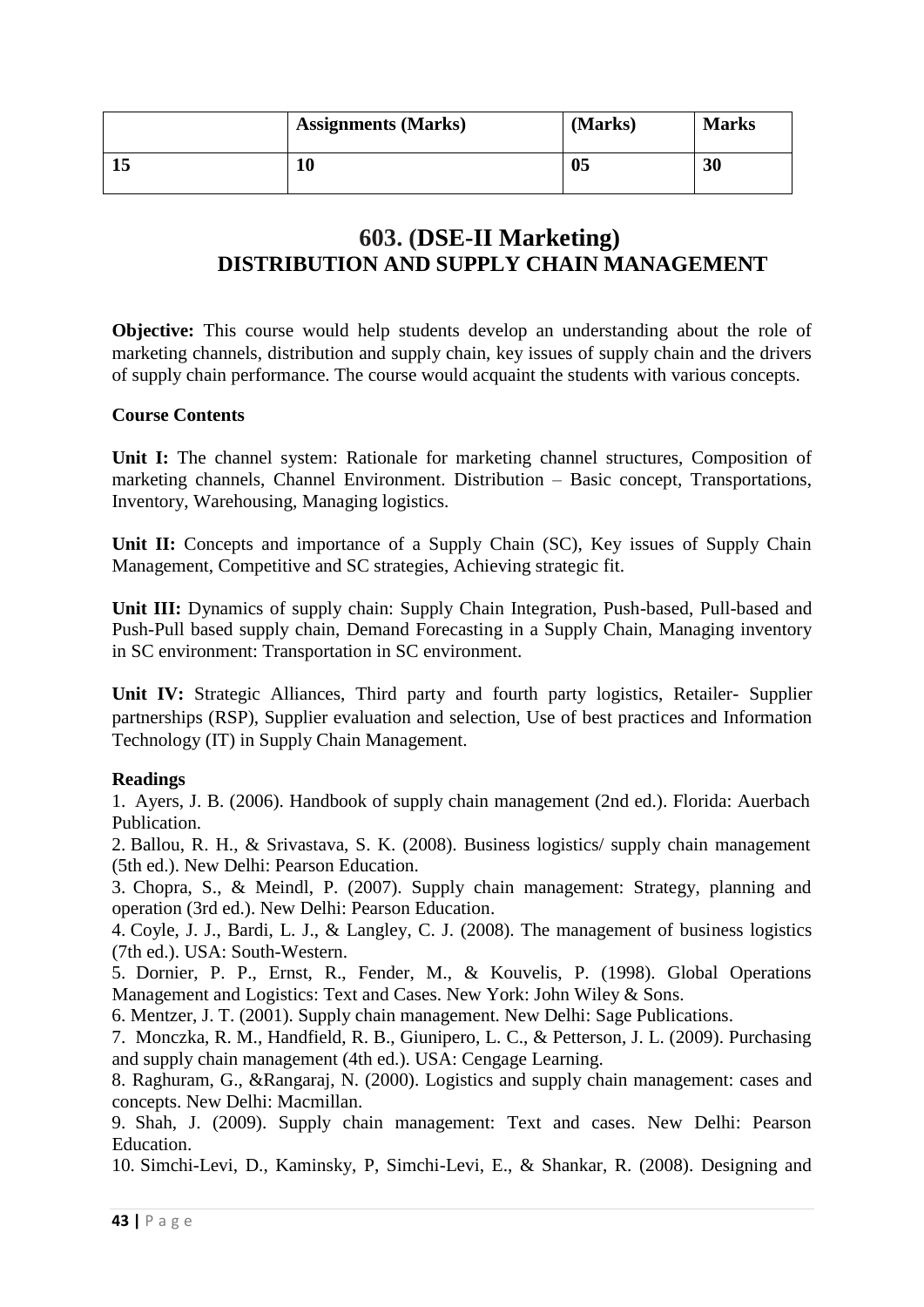managing the supply chain (3rd ed.). New Delhi: Tata McGraw Hill. 11. Coughlan, Anderson, Stern, Marketing Channels, Prentice Hall. **Note: Latest Edition of the Text Books should be followed**

# **Bachelor in Business Administration** *BBA- 3 rd Year (6 th Semester)*

# **Course: Management of Industrial Relations**

| <b>Course Code: 603</b>         |                                                                 |                      |
|---------------------------------|-----------------------------------------------------------------|----------------------|
| Credits:06                      | <b>Lectures: 05</b>                                             | <b>Tutorials: 01</b> |
| Course type                     | <b>Discipline Specific Elective</b><br>(DSE-III Human Resource) |                      |
| <b>Lectures to be delivered</b> | 1 Hr. Each $(L=80, T=10)$                                       |                      |

#### **Semester End Examination System**

| <b>Maximum Marks Allotted</b> | <b>Minimum Pass Marks</b> | <b>Time Allowed</b> |
|-------------------------------|---------------------------|---------------------|
| 70                            | 32                        | 3:00hrs             |

# **Continuous Comprehensive Assessment (CCA) Pattern**

| <b>Minor Test (Marks)</b> | <b>Class</b> | Test/<br><b>Assignments (Marks)</b> | Tutorials/ | <b>Attendance</b><br>(Marks) | <b>Total</b><br><b>Marks</b> |
|---------------------------|--------------|-------------------------------------|------------|------------------------------|------------------------------|
| 15                        | 10           |                                     |            | 0 <sub>5</sub>               | 30                           |

# **603. (DSE-III Human Resource) PERFORMANCE AND COMPENSATION MANAGEMENT**

**Objective:** To familiarize students about concepts of performance and compensation management and how to use them to face the challenges of attracting, retaining and motivating employees to high performance.

# **Course Contents**

**Unit I**

Introduction: Concept, Objectives of performance management system; Performance management and performance appraisal; Performance Management process: Performance planning, Process and Documentation of Performance appraisal, Appraisal Interview, Performance Feedback and Counselling.

# **Unit II**

Performance management and reward systems. Performance Coaching ,Mentoring and Counselling, Competency development, Use of technology and e-PMS, International Aspects of PMS. Performance systems trends, Ethical Perspectives in performance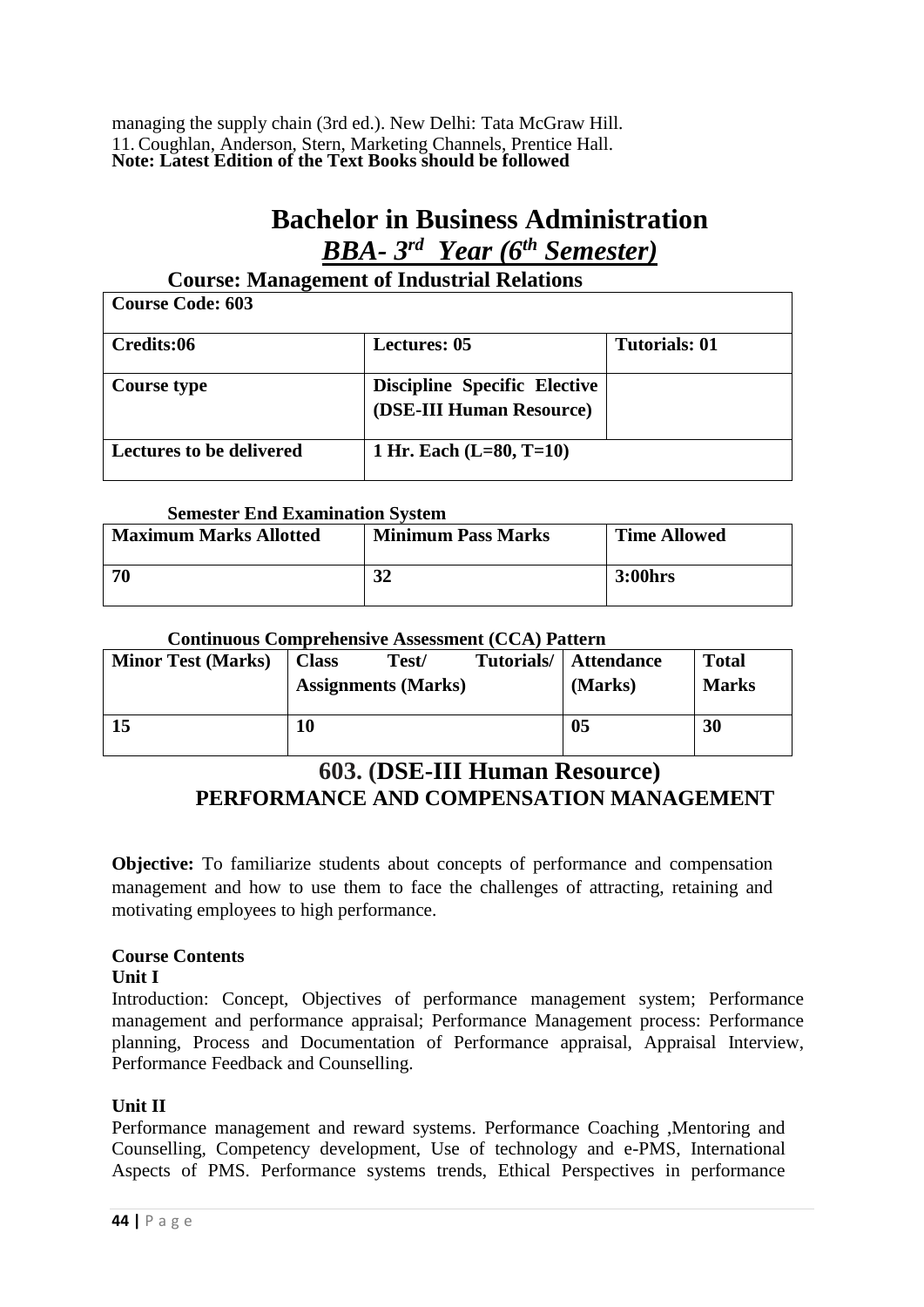appraisal.

# **Unit III**

Introduction to Job Evaluation. Methods of Job Evaluation. Company Wage Policy: Wage Determination, Pay Grades, Wage Surveys, Wage Components. Modern trends in compensation - from wage and salary to cost to company concept, Comparable worth, broadbanding, competency based pay.

# **Unit IV**

Incentives plans for production employees and for other professionals. Developing effective incentive plans, pay for performance,. Supplementary pay benefits, insurance benefits, retirement benefits, employee services benefits. Benefits & Incentive practices in indian industry. Wages in India: Minimum wage, fair wage and living wage. Methods of state regulation of wages. Wage differentials & national wage policy Regulating payment of wages, wage boards, Pay commissions, dearness allowances, linking wages with productivity.

# **Readings:**

- 1. Milkovich & Newman , Compensation, McGraw Hill.
- 2. T.J. Bergman , Compensation Decision Making, Harcourt, Fort Worth, TX
- 3. Richard Henderson: Compensation management in a knowledge based world, Prentice Hall.
- 4. T.N.Chhabra & Savitha Rastogi Compensation management, Sun India Publications.
- 5. Gary Dessler , Human Resource Management, Prentice Hall.
- 6. Armstrong's Handbook of Performance Management: An Evidence-Based Guide to Delivering High Performance :Book by Michael Armstrong
- 7. Herman Aguinis: Performance Management, Prentice Hill.
- 8. Armstrong, M. & Baron, A: Performance management and development, Jaico Publishing House
- 9. Armstrong, M., Performance management: Key strategies and practical guidelines, Kogan Page, London.
- 10. Bagchi, S. N.: Performance management, Cengage Learning India.
- 11. Bhattacharyya, D.K.: Performance management systems and strategies, Pearson Education.
- 12. Robert B.: Performance management, McGraw-Hill Education India.

# **Note: Latest Edition of the Text Books should be followed**

# **Bachelor in Business Administration** *BBA- 3 rd Year (6 th Semester)*

# **Course: Multinational Business Finance**

| <b>Course Code: 603</b> |                                                                               |                      |
|-------------------------|-------------------------------------------------------------------------------|----------------------|
| Credits:06              | <b>Lectures: 05</b>                                                           | <b>Tutorials: 01</b> |
| Course type             | Discipline Specific Elective (DSE-IV<br><b>Management of Global Business)</b> |                      |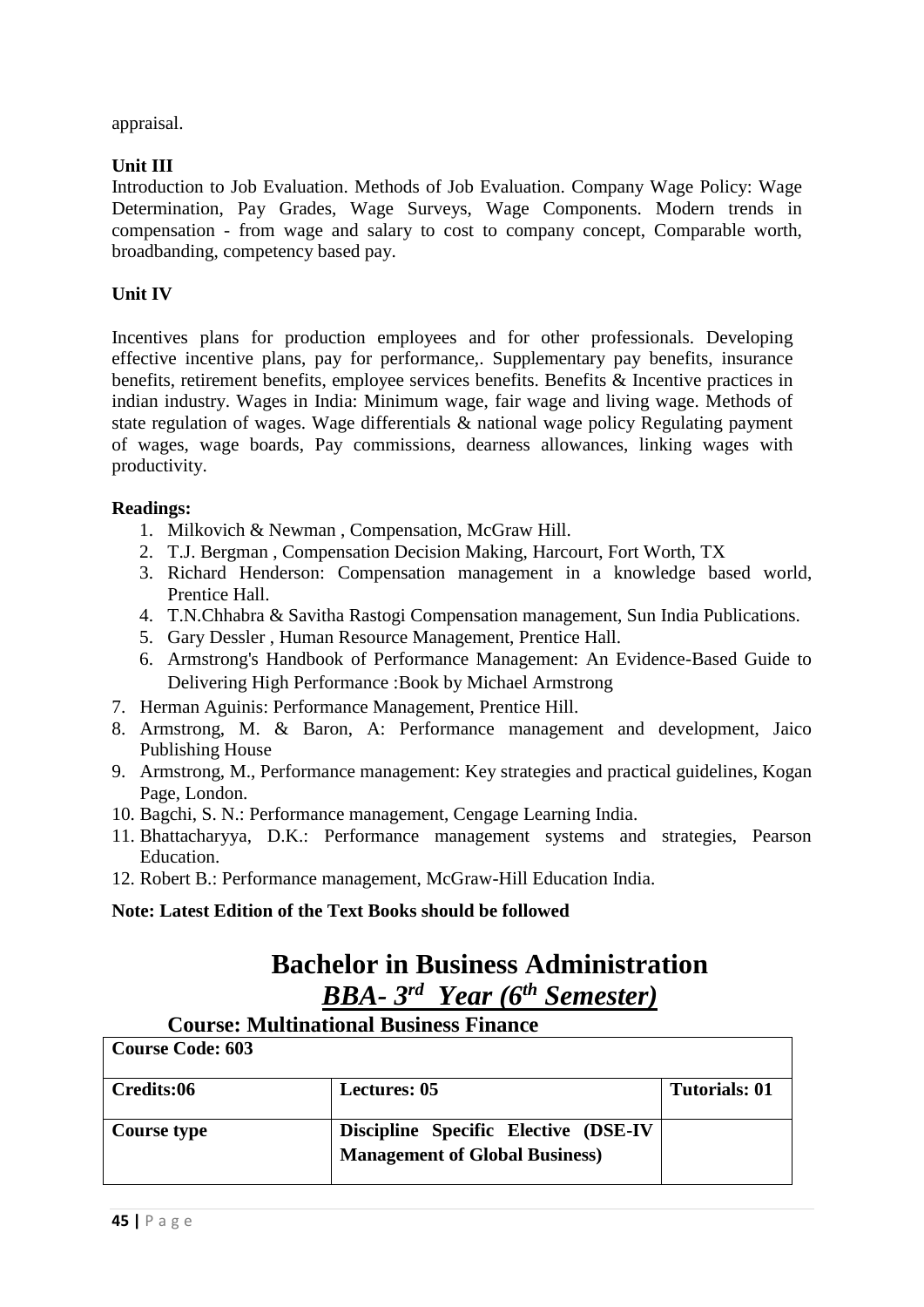| Lectures to be delivered $\vert$ 1 Hr. Each (L=80, T=10) |  |
|----------------------------------------------------------|--|
|                                                          |  |

#### **Semester End Examination System**

| <b>Maximum Marks Allotted</b> | <b>Minimum Pass Marks</b> | <b>Time Allowed</b> |
|-------------------------------|---------------------------|---------------------|
| -70                           | 21                        | <b>3:00hrs</b>      |

#### **Continuous Comprehensive Assessment (CCA) Pattern**

| <b>Minor Test (Marks)</b> | <b>Class</b> | Test/<br><b>Assignments (Marks)</b> | Tutorials/ | <b>Attendance</b><br>(Marks) | <b>Total</b><br><b>Marks</b> |
|---------------------------|--------------|-------------------------------------|------------|------------------------------|------------------------------|
| 15                        | 10           |                                     |            | 05                           | 30                           |

# **603. (DSE-IV Management of Global Business) MULTINATIONAL BUSINESS FINANCE**

**Objective:** The course has been designed to familiarize the students with International Monetary System and Financial Institutions. Functioning of the Foreign Exchange Markets and Financial Management of a multinational firm will be the essential component of this course.

# **Course Contents:**

#### **UNIT I**

Multinational Business Finance – MNCs (Multinational Corporations) and transnational corporations, Difference between domestic and International financial management, International Monetary System - The Gold standard, The Bretton Woods system, the flexible exchange, alternative exchange rate system, the European monetary system, Euro and its implications for Indian banking.

# **UNIT II**

International Financial Institutions – International Monetary Fund (IMF), Asian Development Bank (ADB), International Bank for Reconstruction and Development (IBRD), Bank for International Settlement (BIS) and Organization for Economic Cooperation and Development (OECD).

# **UNIT III**

The Foreign Exchange Markets: Introduction, types: Global and Domestic market, spot market and forward market; rates: direct and indirect quotations, bid-ask spread; Functions of the Foreign Exchange Markets; determination of forward premiums and discounts, interest arbitrage – covered interest arbitrage and interest parity theory – forecasting of foreign exchange rates.

#### **UNIT IV**

Payment Systems: Payment terms and financing international trade, international flow of funds and portfolio investment in India, FDI (Foreign Direct Investment) vs. FIIs (Foreign Institutional Investors), investment strategies of FIIs in India, FIIs and volatility, impact of FIIs investment on stock markets and public policy. Netting (with numericals), pooling, leading and lagging as international payment settlement.

# **Readings:**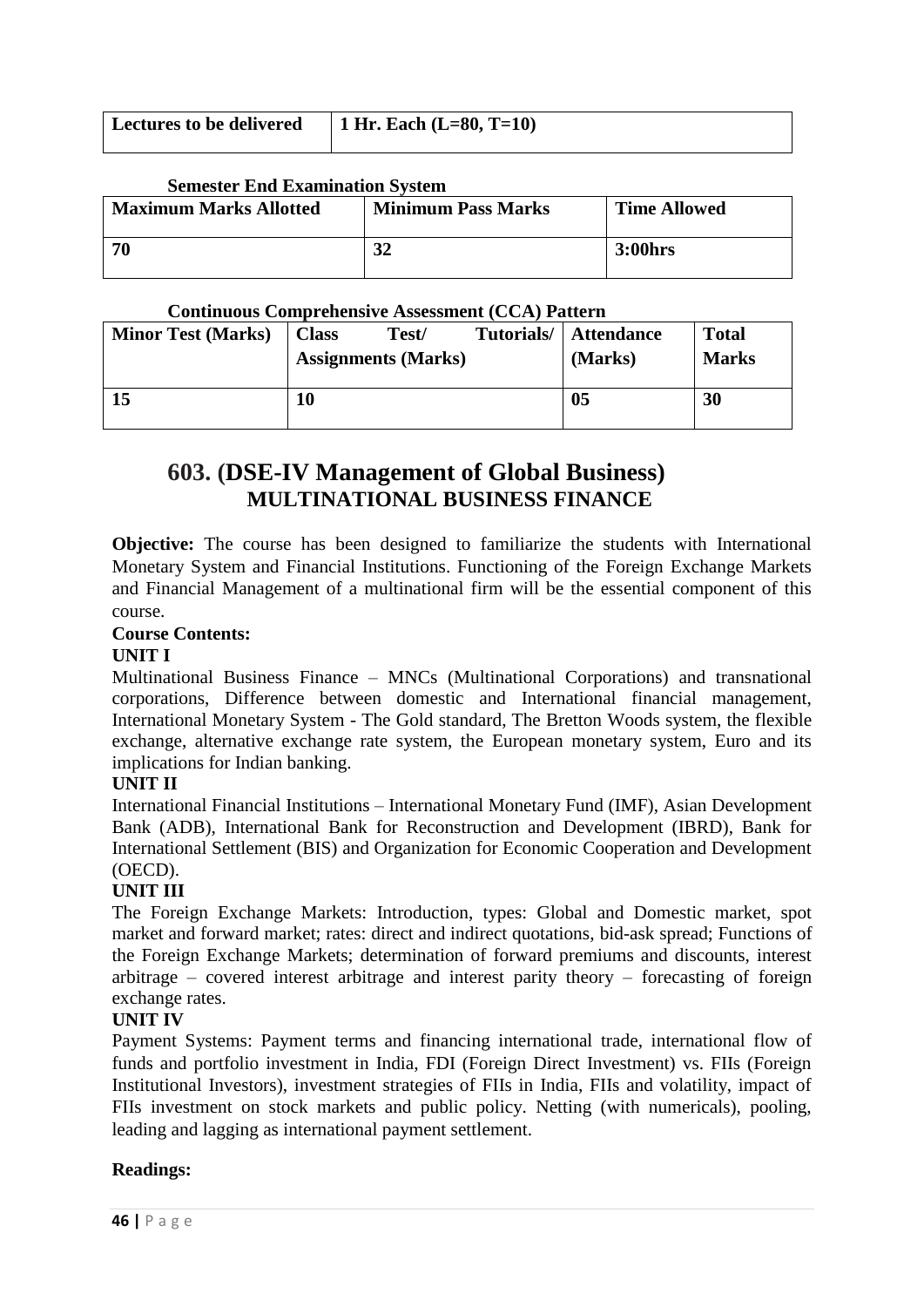1. Shapiro, Allen C. (1995). *Multinational Financial Management*, Prentice Hall India.

2. Eiteman, David K. Stonehill, Arthur I., and Moffett, Michael H. (2001). *Multinational Business Finance* (9th ed.). Addison Wesley, New York.

3. Buckley, A. (2004). *Multinational Finance* (5th ed.). Pearson Education.

4. Vij, Madhu (2010). *International Financial Management* (3rd ed.). Excel Books, N3.

5. Levi, Maurice(1996), *International Finance*, McGraw Hill Inc., (4th ed.). New York, New Delhi.

Madura, J. (2009). *International Financial Management* (10<sup>th</sup>ed.). New Delhi, Cengage Learning.

**Note: Latest Edition of the Text Books should be followed**

# **Bachelor in Business Administration** *BBA- 3 rd Year (6 th Semester)*

# **Course: Project Report**

| <b>Course Code: 604</b>                                          |  |  |
|------------------------------------------------------------------|--|--|
| Credits:06                                                       |  |  |
| <b>Course Type: Discipline Specific Elective (DSE-I Finance)</b> |  |  |

# **Semester End Examination System**

| <b>Maximum Marks Allotted</b>    | <b>Minimum Pass Marks</b> |
|----------------------------------|---------------------------|
| <b>100 (External Evaluation)</b> | 45                        |

**604. (DSE-I Finance) Project Report**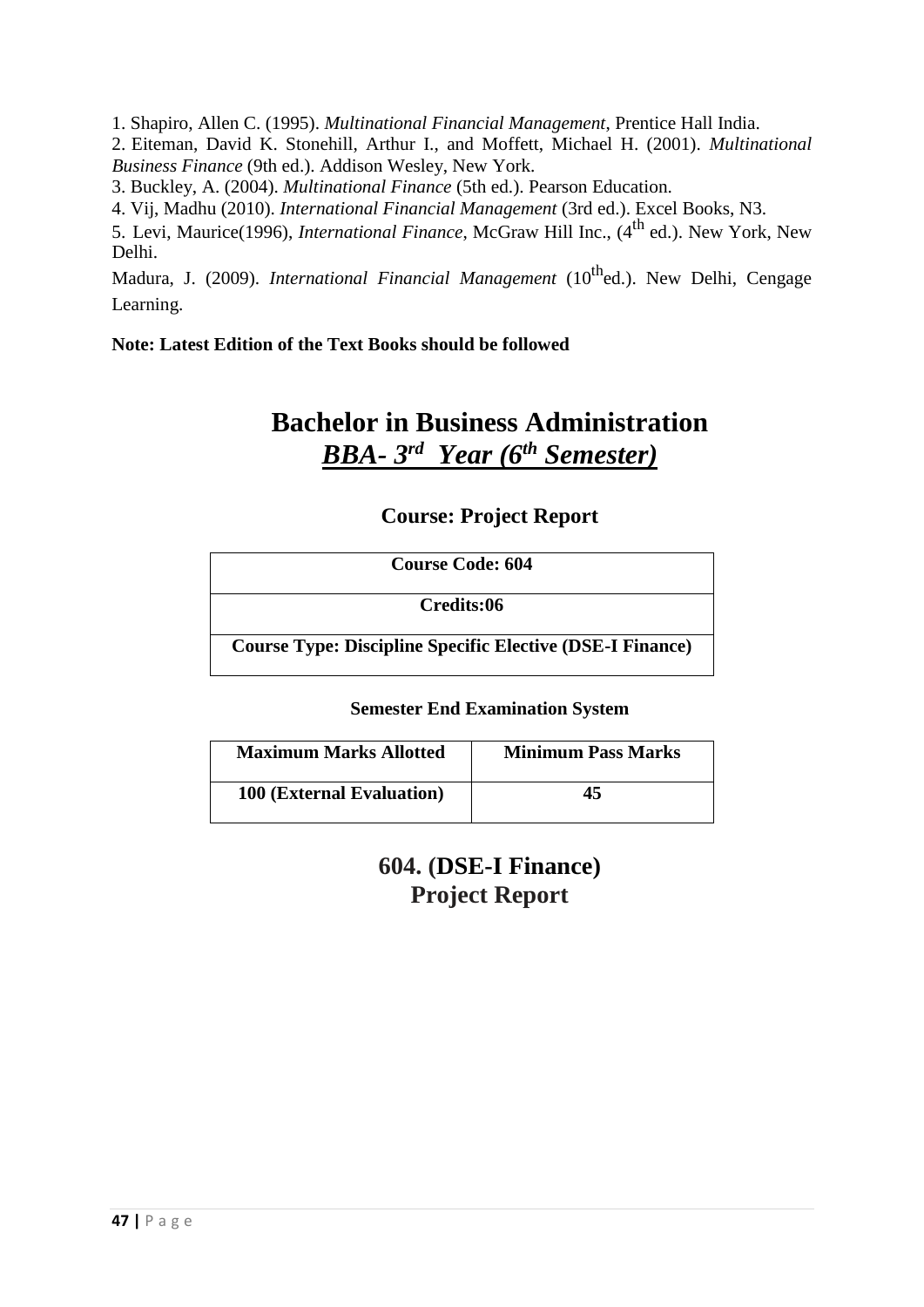# **Bachelor in Business Administration** *BBA- 3 rd Year (6 th Semester)*

# **Course: Project Report**

| <b>Course Code: 604</b>                                             |  |
|---------------------------------------------------------------------|--|
| Credits:06                                                          |  |
| <b>Course type: Discipline Specific Elective (DSE-II Marketing)</b> |  |

**Semester End Examination System**

| <b>Maximum Marks Allotted</b>    | <b>Minimum Pass Marks</b> |
|----------------------------------|---------------------------|
| <b>100 (External Evaluation)</b> | 45                        |

# **604. (DSE-II Marketing) Project Report**

# **Bachelor in Business Administration** *BBA- 3 rd Year (6 th Semester)*

**Course: Project Report**

**Course Code: 604**

**Credits:06**

**Course type: Discipline Specific Elective (DSE-III Human Resource)**

**Semester End Examination System**

| <b>Maximum Marks Allotted</b>    | <b>Minimum Pass Marks</b> |
|----------------------------------|---------------------------|
| <b>100 (External Evaluation)</b> | 45                        |

**604. (DSE-III Human Resource) Project Report**